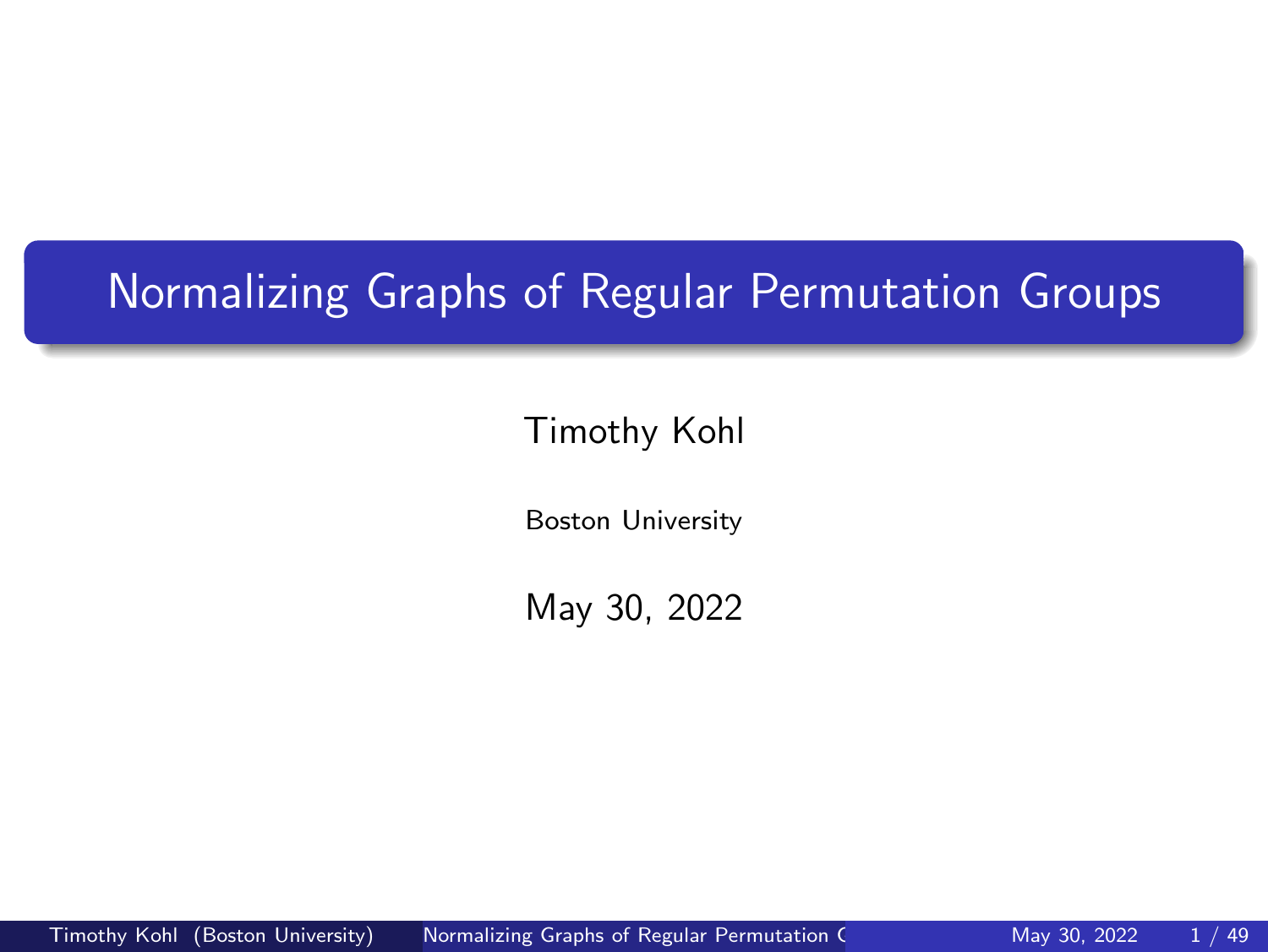For  $L/K$  a Galois extension with  $G = Gal(L/K)$ , a Hopf-Galois structure on  $L/K$  corresponds to a regular subgroup  $N \leq B = \text{Perm}(G)$  where the Hopf algebra which acts is  $H = (L[N])^G$ , where G acts on L via the Galois action, and on N via the left regular representation  $\lambda(G)$ , under the condition that  $\lambda(G)$  < *Norm*<sub>B</sub> $(N)$ , i.e.  $\lambda(G)$  normalizes *N*.

Recall that  $N \leq B$  is regular if any two of the following conditions hold:

- *N* acts transitively
- *N* acts without fixed points (i.e.  $\eta(x) = x$  for some  $x \in G$  only if  $\eta$  is the identity)
- $|N| = |G|$ .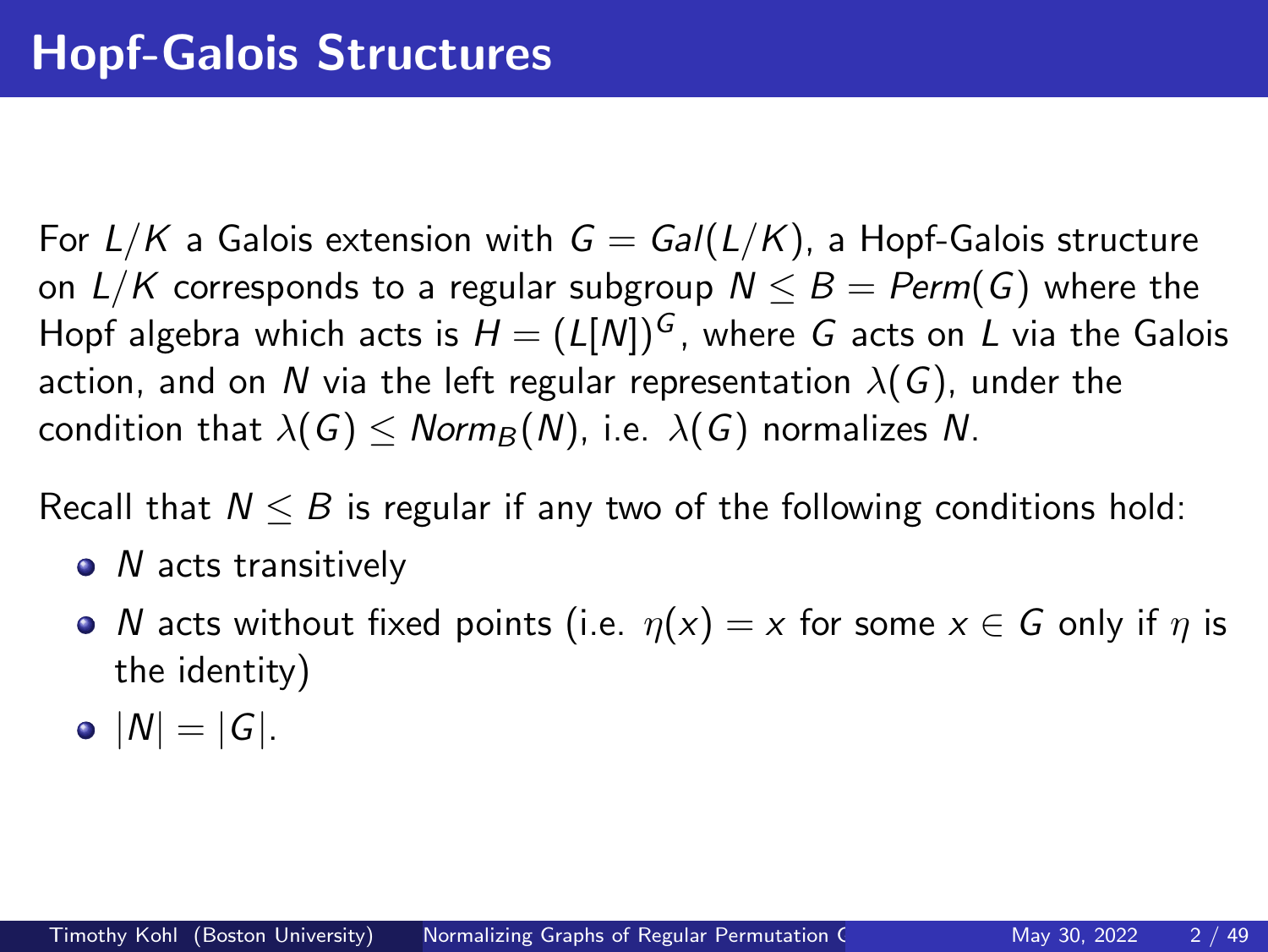The regularity condition does not require that *N*  $\cong$  *G*, so one can subdivide those *N* which give rise to Hopf-Galois structures by isomorphism class, so we define:

\n- $$
R(G) = \{N \leq B \mid \lambda(G) \leq \text{Norm}_B(N) \text{ where } N \text{ is regular}\}
$$
\n- $R(G, [M]) = \{N \in R(G) \mid N \cong M\}$
\n

where [*M*] is an isomorphism class of group of order |*G*|.

As such, each distinct Hopf-Galois structure corresponds to an element  $N \in R(G, [M])$ .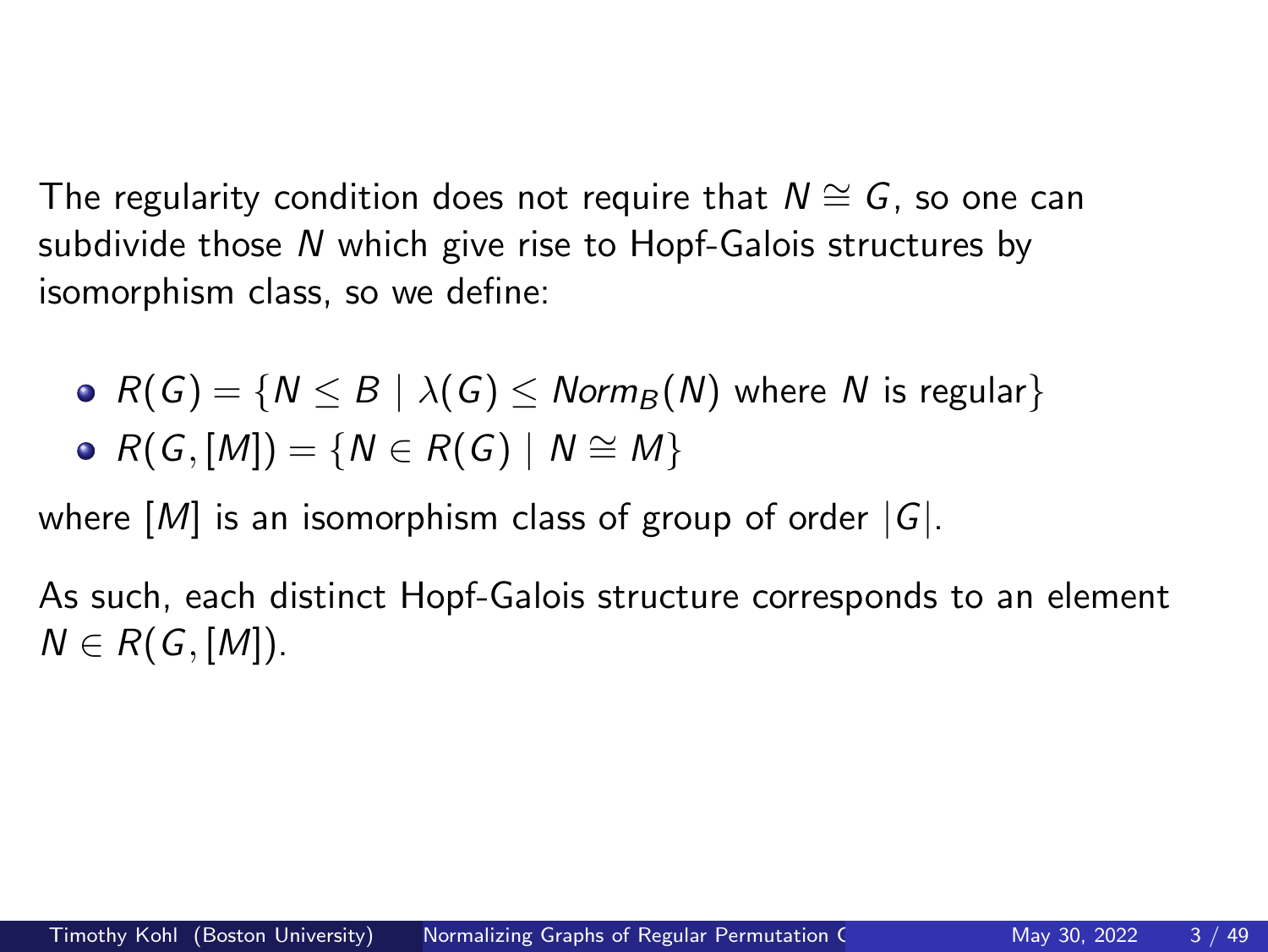#### **Definition**

A skew left brace is a finite set G together with two operations  $\star$  and  $\circ$ such that  $(G, \star)$  and  $(G, \circ)$  are both groups, where the two group operations satisfy the 'brace relation'

$$
a\circ (b\star c)=(a\circ b)\star a^{-1}\star (a\circ c)
$$

where ' $a^{-1}$ ' is the inverse of  $a$  in  $(G, \star)$ . And we denote this by  $(G, \circ, \star)$ .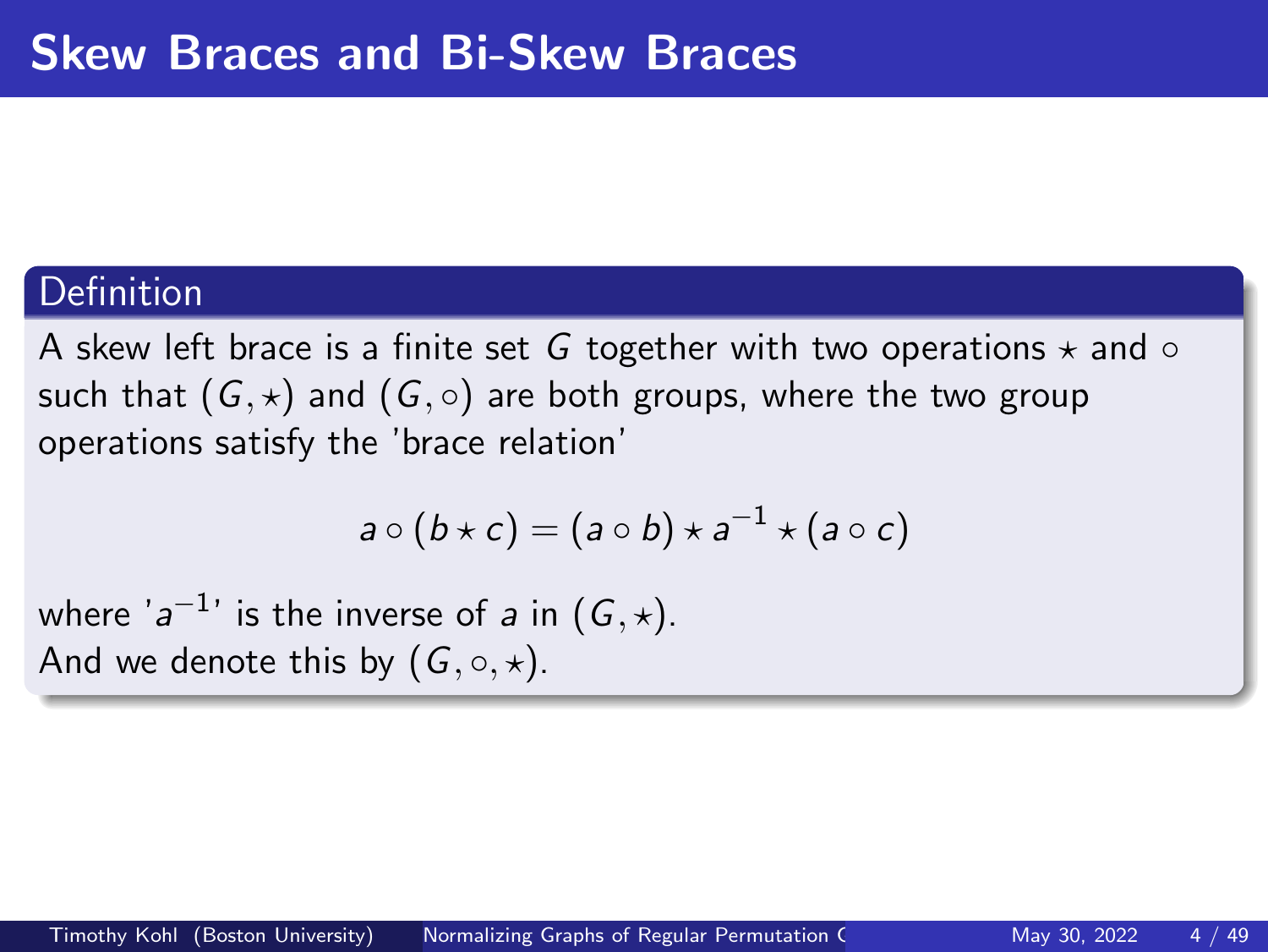There is a known relationship between skew-left braces  $(G, \circ, \star)$  and Hopf-Galois structures.

The structure  $(G, \circ)$  may be embedded into  $B = \text{Perm}(G)$  by the left regular representation  $\lambda_0$  :  $(G, \circ) \rightarrow B$ .

One finds then that for  $N = (G, \star)$ , N is embedded in B as well, where N is normalized by  $\lambda_0(G)$ .

Conversely, for  $N \in R(G, [M])$  the group N (being a regular subgroup of  $B = \text{Perm}(G)$ ) gives rise to a skew left brace  $(G, \circ, \star)$  where (by slight abuse of notation)  $G = (G, \circ)$  and  $N = (G, \star)$ .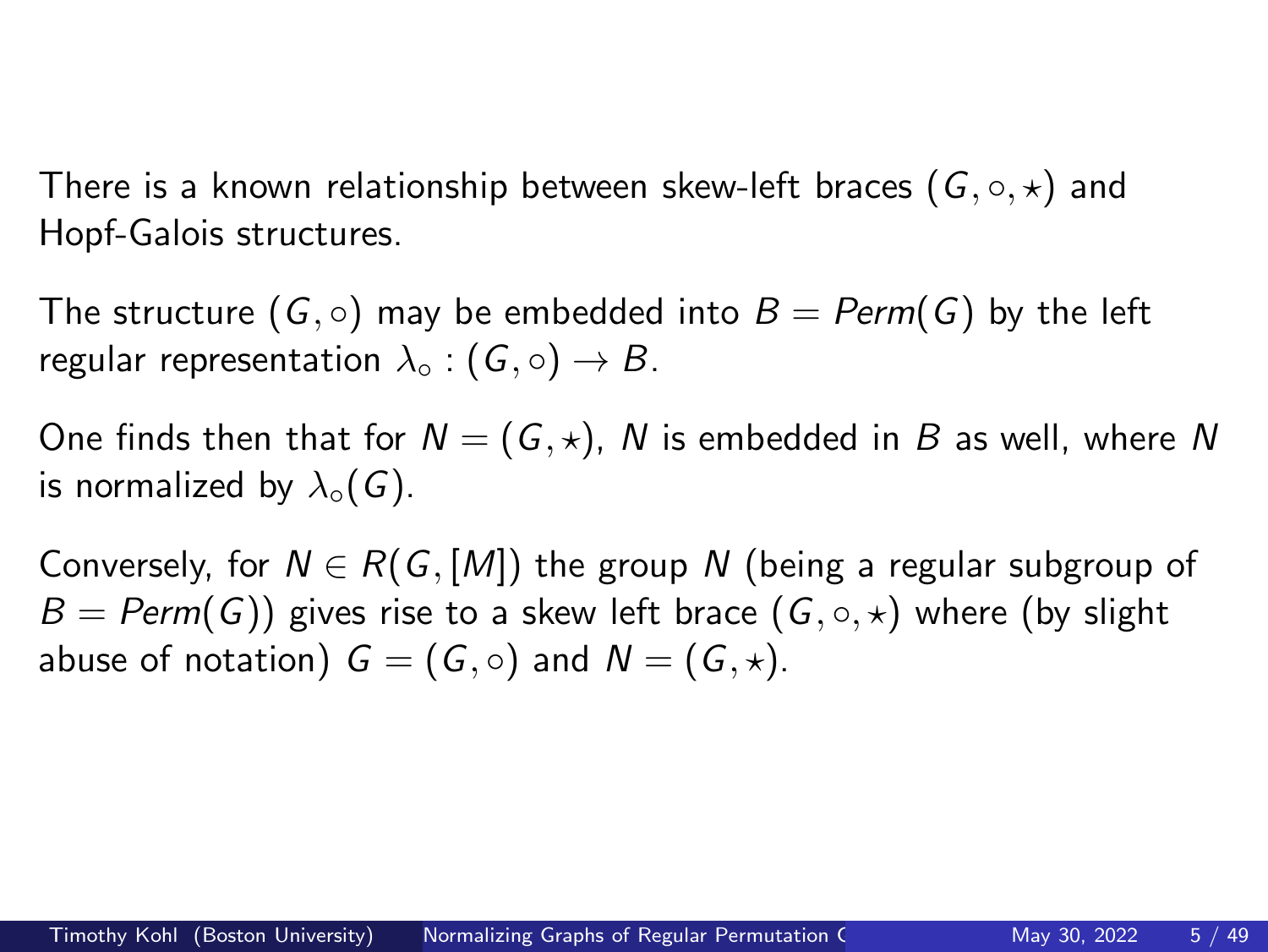A bi-skew brace is defined to be a set *G* together with two group operations  $(G, \circ)$  and  $(G, \star)$  where the skew-brace relations hold symmetrically, that is:

$$
a \circ (b \star c) = (a \circ b) \star a^{-1} \star (a \circ c)
$$
  

$$
a \star (b \circ c) = (a \star b) \circ \bar{a} \circ (a \star c)
$$

where  $\overline{a}'$  is the inverse of *a* in  $(G, \circ)$ .

This means that  $(G, \circ, \star)$  and  $(G, \star, \circ)$  are skew braces.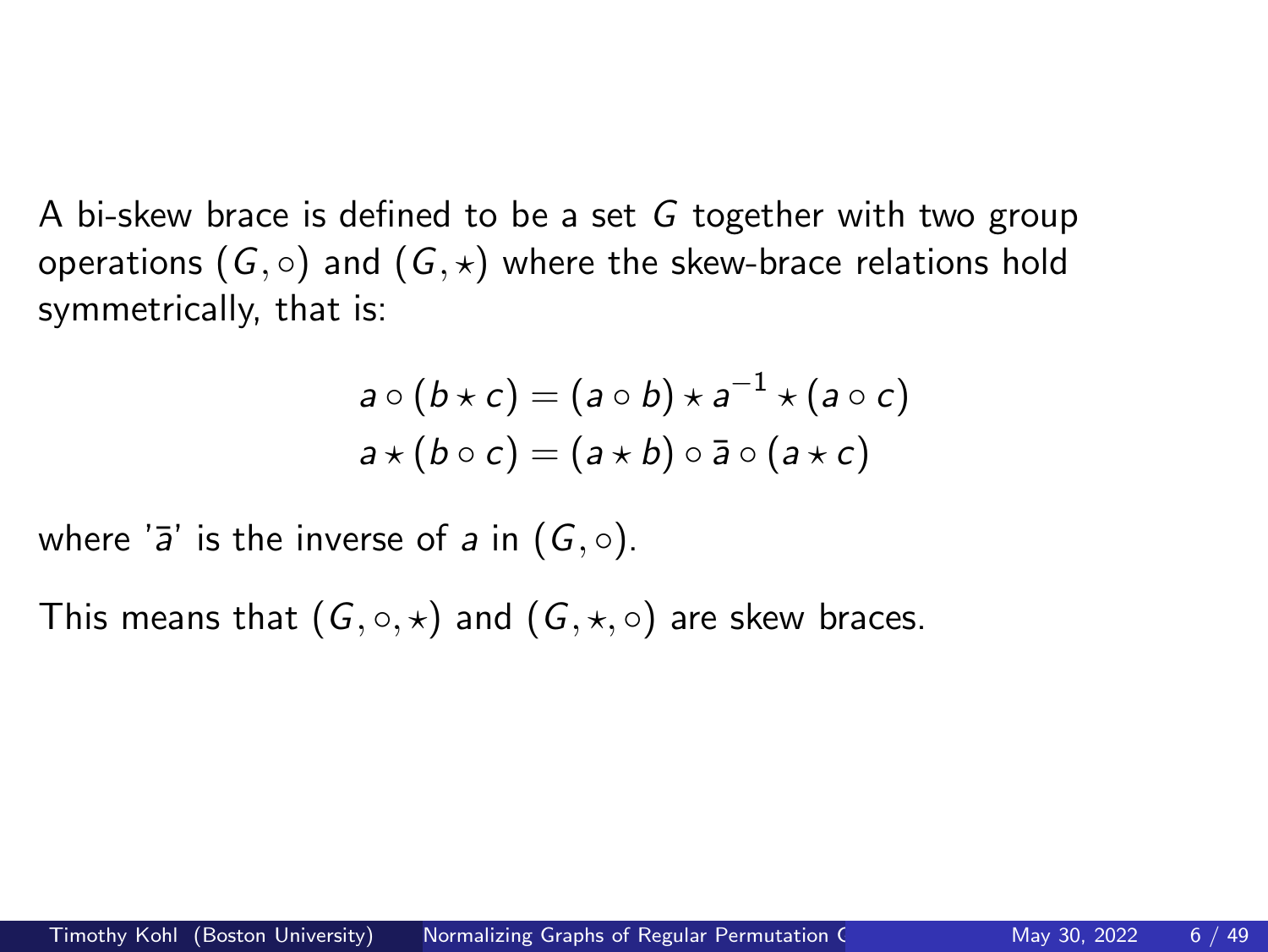In terms of regular subgroups embedded in *Perm*(*G*), we still have two groups  $(G, \circ)$  embedded as  $\lambda_{\circ}(G)$  and  $N = (G, \star)$ .

The  $(G, \circ, \star)$  structure frames *N* as being normalized by  $\lambda_{\circ}(G) = \lambda(G)$ while the complementary brace structure  $(G, \star, \circ)$  means that N normalizes  $\lambda(G)$ .

For *G* embedded in  $B = Perm(G)$  as  $\lambda(G)$ , recall that the holomorph of *G* is

 $Norm_B(\lambda(G))$ 

, so  $(G, \circ, \star)$  and  $(G, \star, \circ)$  being braces simultaneously means that N is actually to be found as a regular subgroup of Hol(*G*).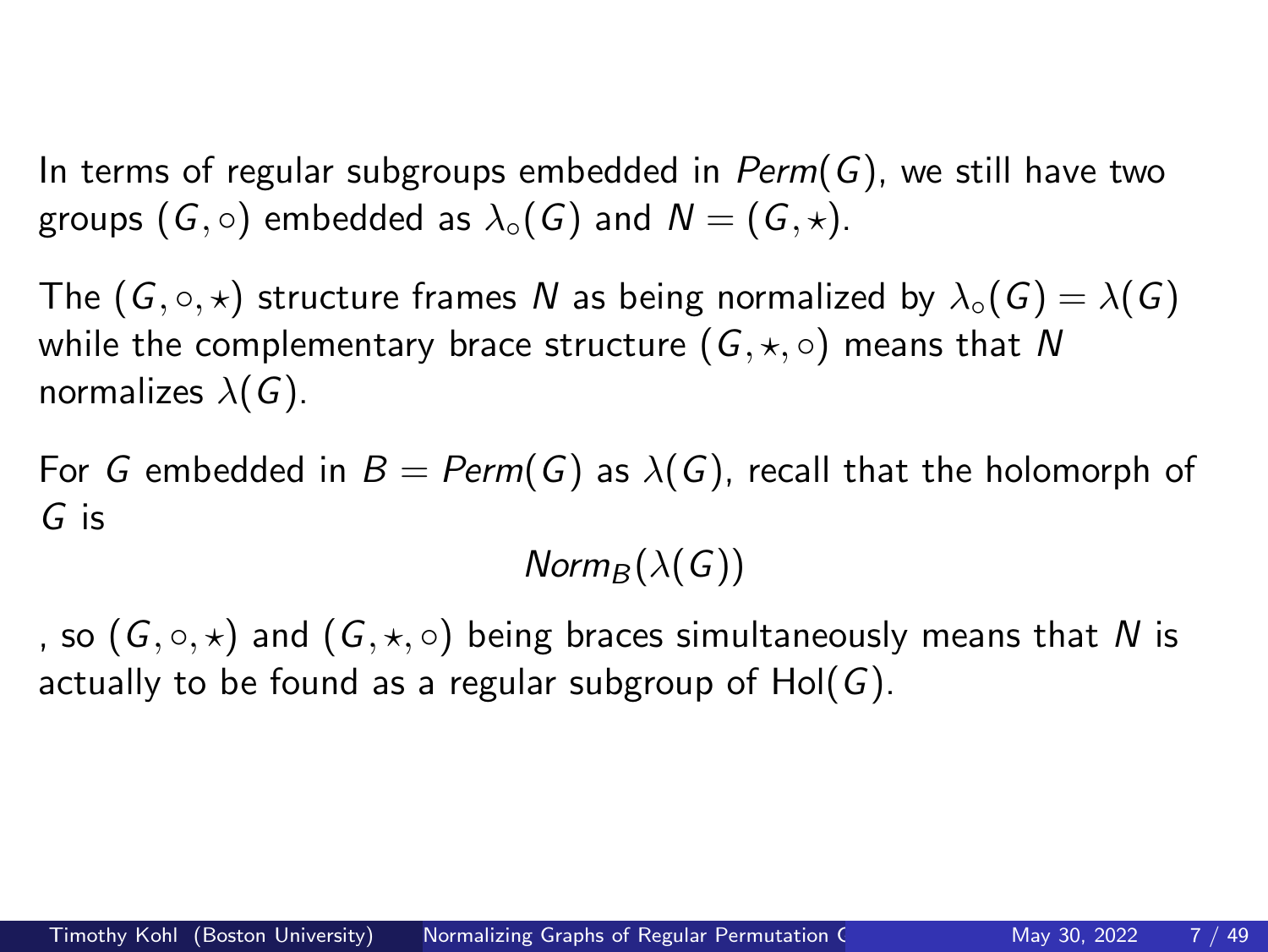The cases we wish to explore are those bi-skew braces  $(G, \circ, \star)$  /  $(G, \star, \circ)$ where  $(G, \circ) \cong N \cong (G, \star)$ .

As such, we are exploring regular subgroups of Hol(*G*) normalized by  $\lambda(G)$ .

We are also working into this discussion, particular certain subsets of these which generalize the notion of the multiple holomorph.

As such, some of the source material for this is [\[4\]](#page-53-0), which we are extrapolating to the study of bi-skew braces.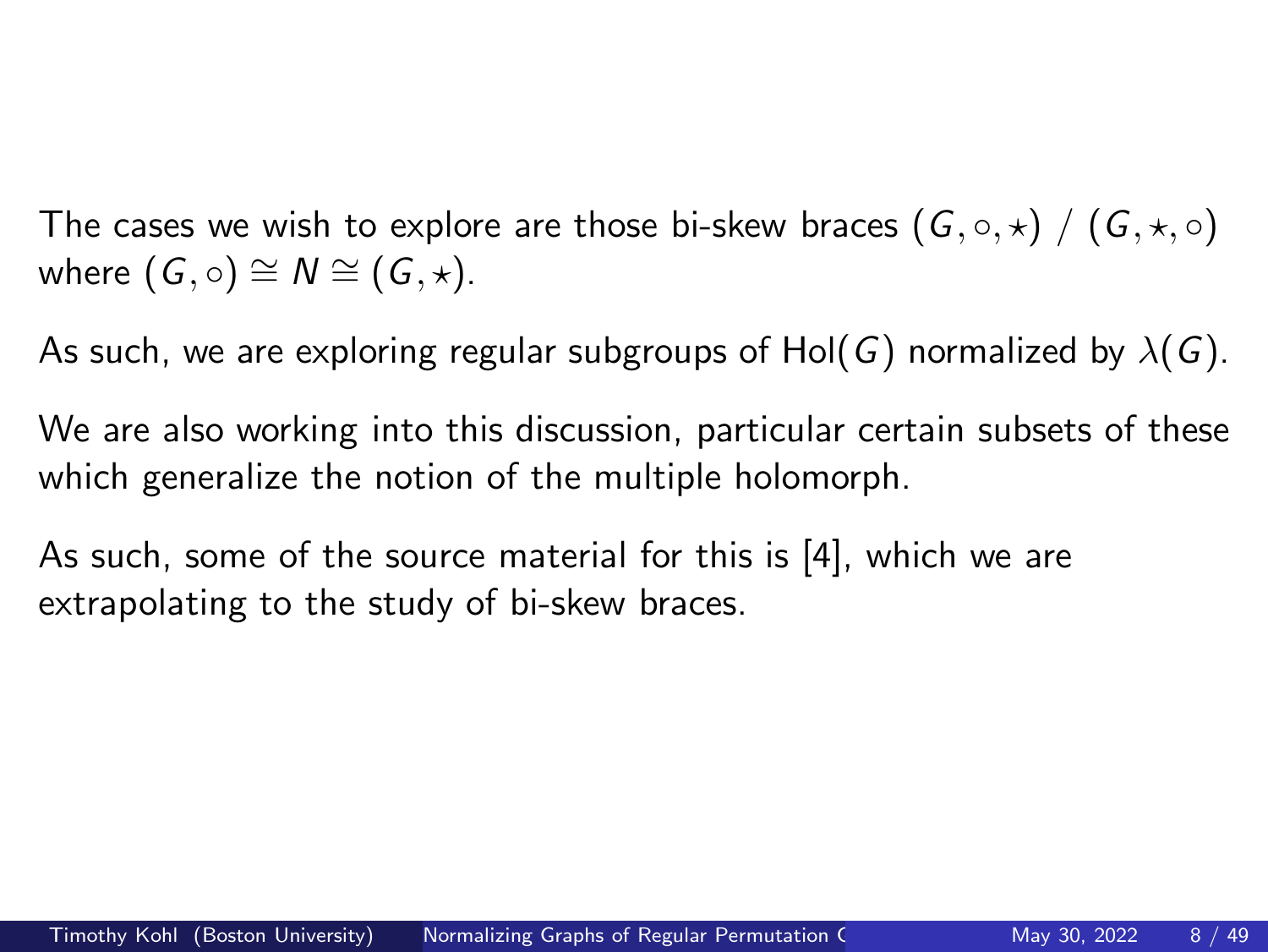For  $B = Perm(G)$  we define

$$
\mathcal{R}(G) = \{ N \leq B \mid N \text{ is regular}, N \cong G, \lambda(G) \leq \text{Norm}_B(N) \}
$$
  

$$
\mathcal{S}(G) = \{ M \leq \text{Hol}(G) \mid M \text{ is regular and } M \cong G \}
$$

so the set

$$
\mathcal{S}(G) \cap \mathcal{R}(G)
$$

consists of those regular subgroups  $N \leq$  *Perm*(*G*) (where  $N \cong G$ ) with the property that they normalize, and are normalized by,  $\lambda(G)$ .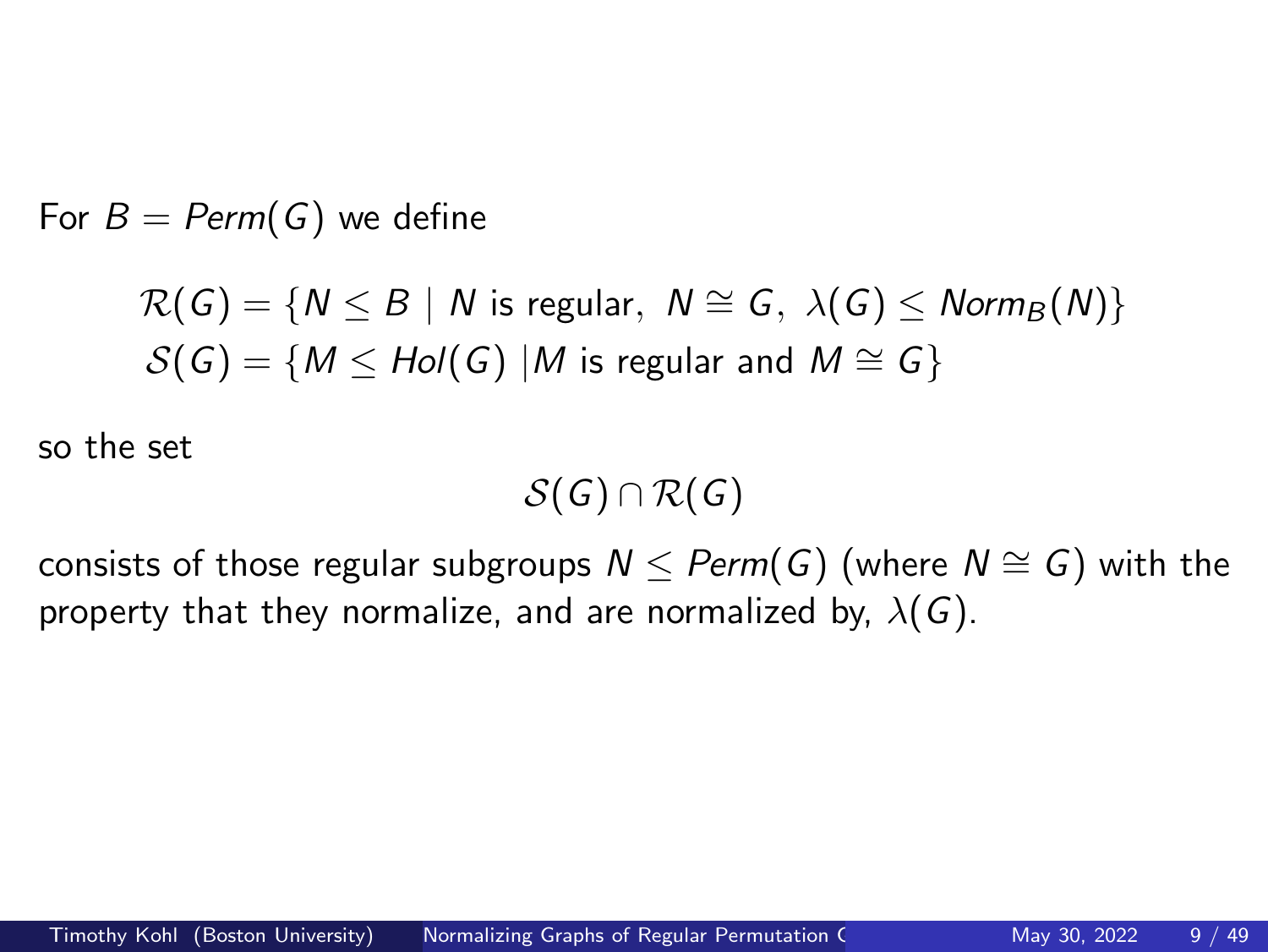We observe an important symmetry between  $S(G)$  and  $R(G)$ .

The fact that these N are regular, and isomorphic to  $\lambda(G)$  implies that each such N is a conjugate of  $\lambda(G)$  by some element of B.

As such, one can show that

$$
\gamma\lambda(\mathit{G})\gamma^{-1}\in\mathcal{S}(\mathit{G})\leftrightarrow\gamma^{-1}\lambda(\mathit{G})\gamma\in\mathcal{R}(\mathit{G})
$$

and given that  $\lambda(G) \in S(G) \cap R(G)$  obviously, we observe that *id<sub>B</sub>* certainly conjugates  $\lambda(G)$  to itself.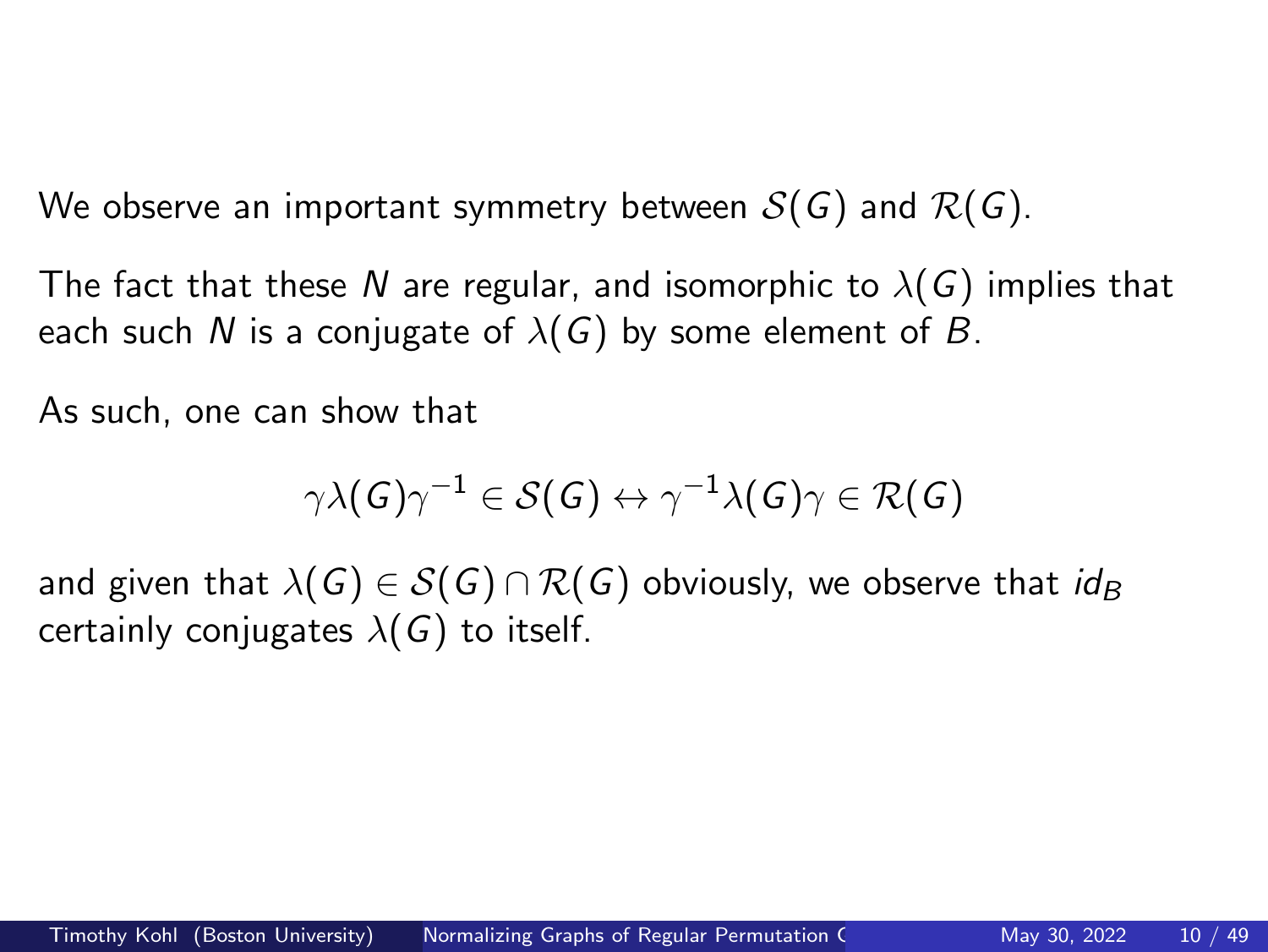As such, one can show (by a theorem due to König) that there exists a set

$$
\pi(\mathcal{S}(G) \cap \mathcal{R}(G)) = \{\beta_1, \ldots, \beta_t\}
$$

(which we can assume contains  $id_B$ ) of distinct coset representatives of Hol(*G*) with the property that

$$
\mathcal{S}(G) \cap \mathcal{R}(G) = \{ \beta_i \lambda(G) \beta_i^{-1} \}
$$

where if  $\beta\lambda(G)\beta^{-1}\in\mathcal S(G)\cap\mathcal R(G)$  then  $\beta^{-1}\lambda(G)\beta\in\mathcal S(G)\cap\mathcal R(G).$ 

Note, this does not mean that  $\pi(S(G) \cap R(G))$  is itself closed under inverses.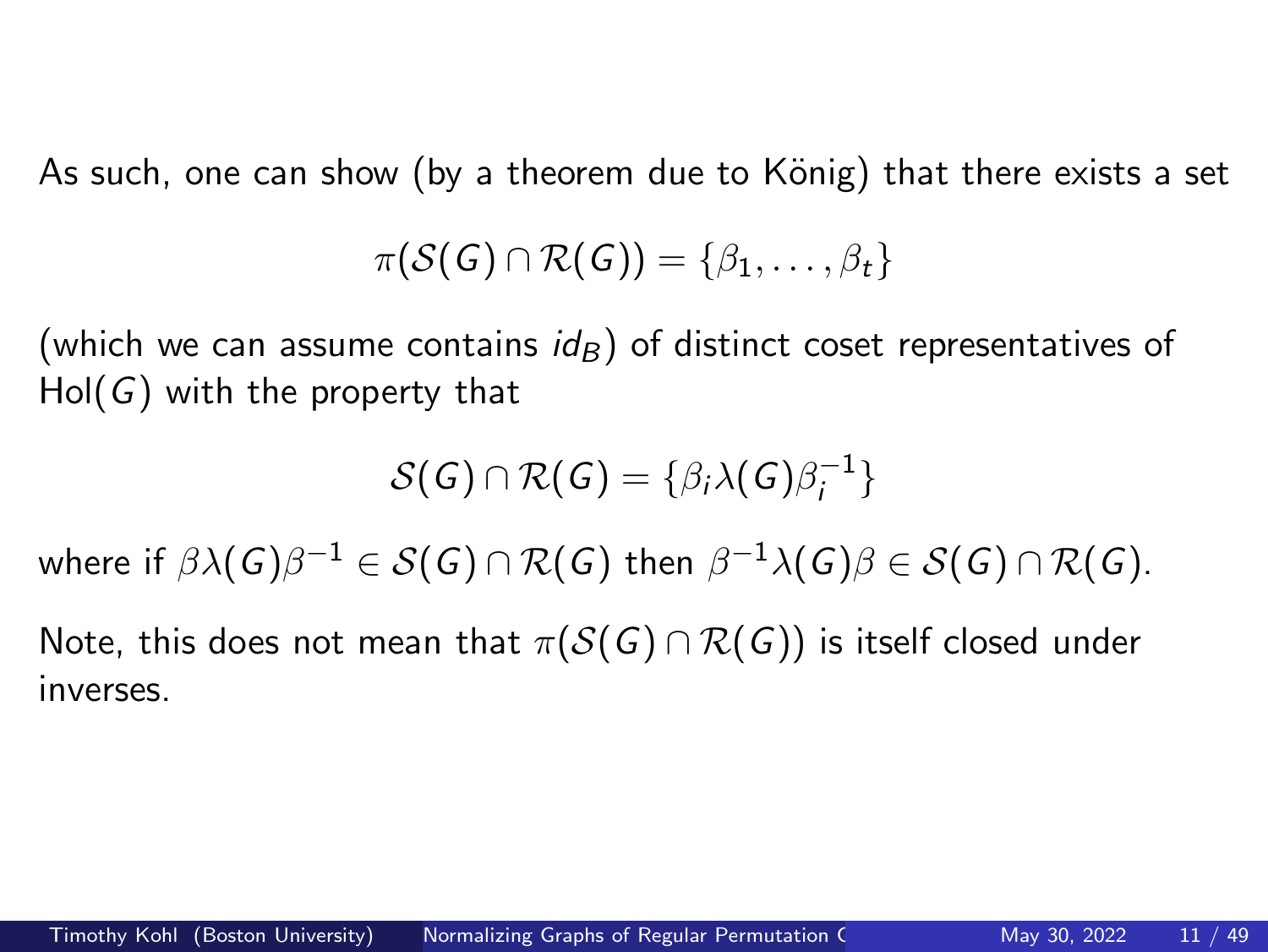Any  $\pi(S(G) \cap \mathcal{R}(G)) = \{\beta_1, \ldots, \beta_t\}$  gives rise to a set of distinct cosets  $\beta_i$ *Hol*( $G$ ).

A natural question to ask is whether these cosets (or even the coset representatives) form a group?

Before answering this, we first consider a subset of  $S(G) \cap R(G)$  for which the answer is more easily understood, and whose properties we are trying to generalize.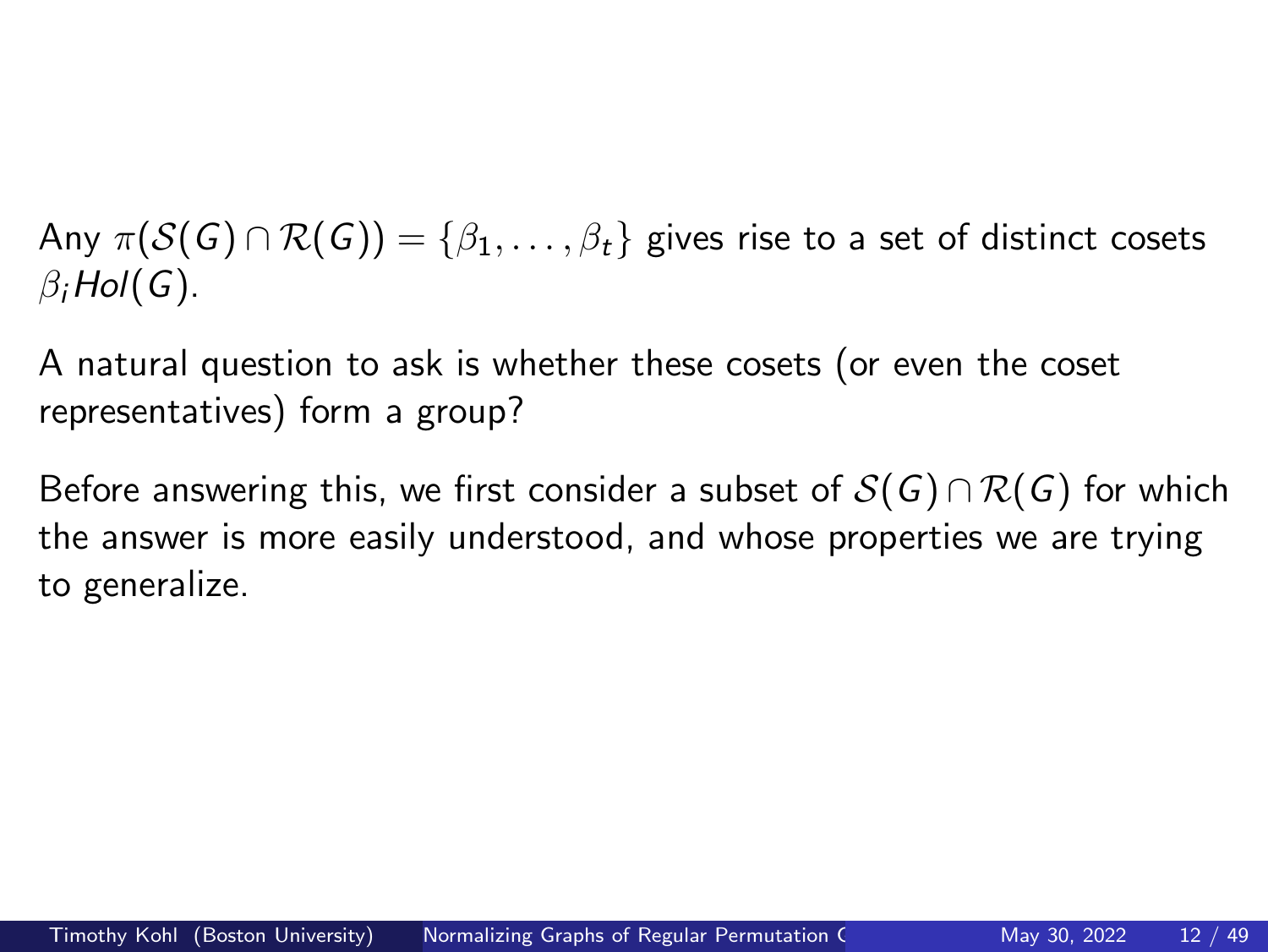## Definition

For *G* a group, embedded in  $B = Perm(G)$  as  $\lambda(G)$ , define

 $\mathcal{H}(G) = \{ N \leq B \mid N \text{ regular }, N \cong G, \text{ Norm}_{B}(N) = Hol(G) \}$  $= \{N \triangleleft Hol(G) \mid N \text{ regular}, N \cong G\}$ 

It is clear therefore that  $\mathcal{H}(G) \subseteq \mathcal{S}(G) \cap \mathcal{R}(G)$ .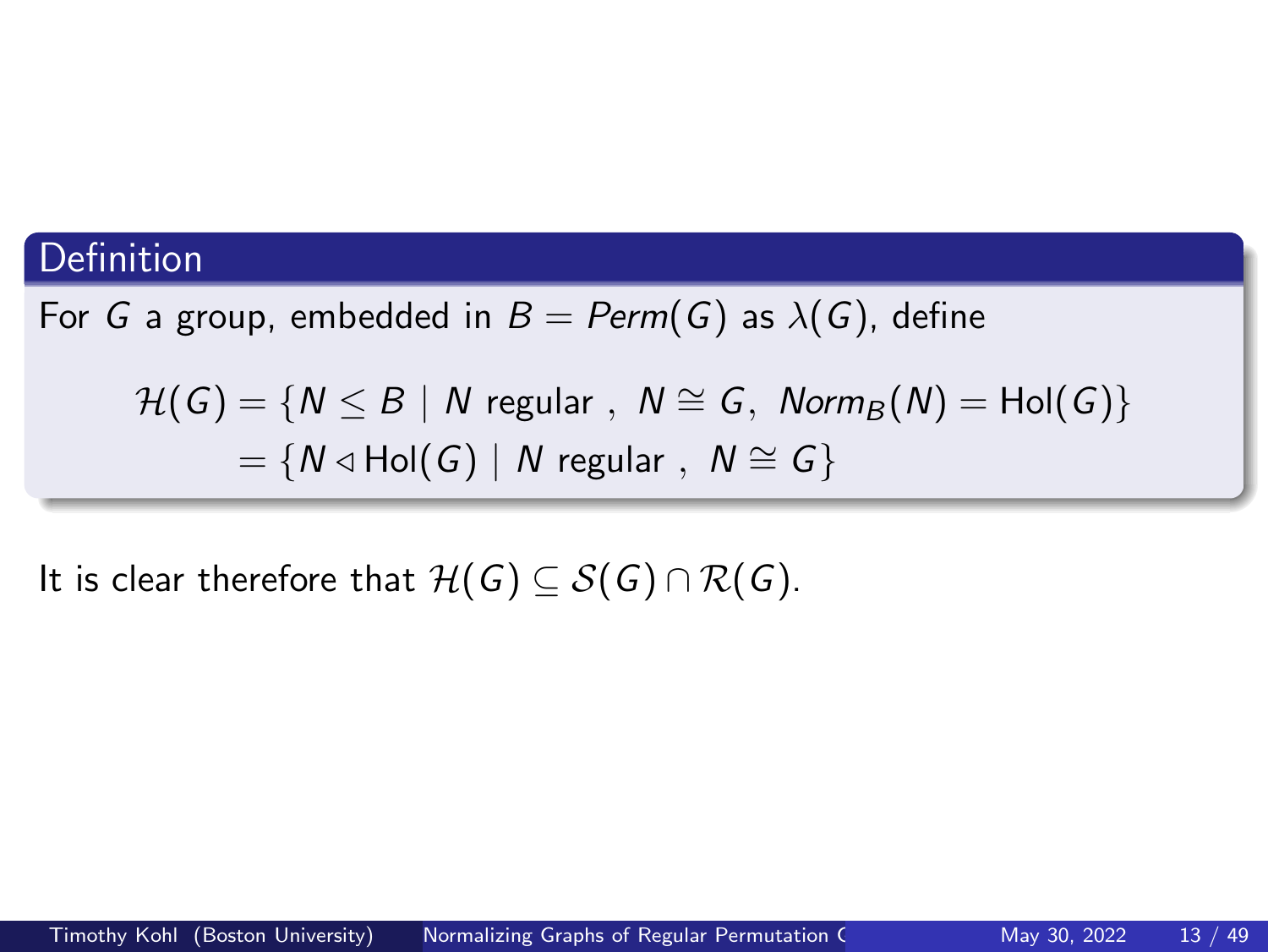And since  $H(G)$  consists of regular subgroups isomorphic to  $\lambda(G)$  then they are conjugate to  $\lambda(G)$ , and so  $\mathcal{H}(G)$  determines a set of cosets  $\{\gamma_i\$  Hol(*G*)} of Hol(*G*).

But for any such  $\gamma$  we have that

$$
\gamma \,\text{Norm}_{\text{B}}(\lambda(G))\gamma^{-1}=\text{Norm}_{\text{B}}(\gamma \lambda(G)\gamma^{-1})=\text{Norm}_{\text{B}}(\lambda(G))
$$

and so  $\gamma$  normalizes Hol(G), that is, it's an element of the so-called *multiple holomorph NHol*( $G$ ) = Norm<sub>B</sub>(Hol( $G$ )).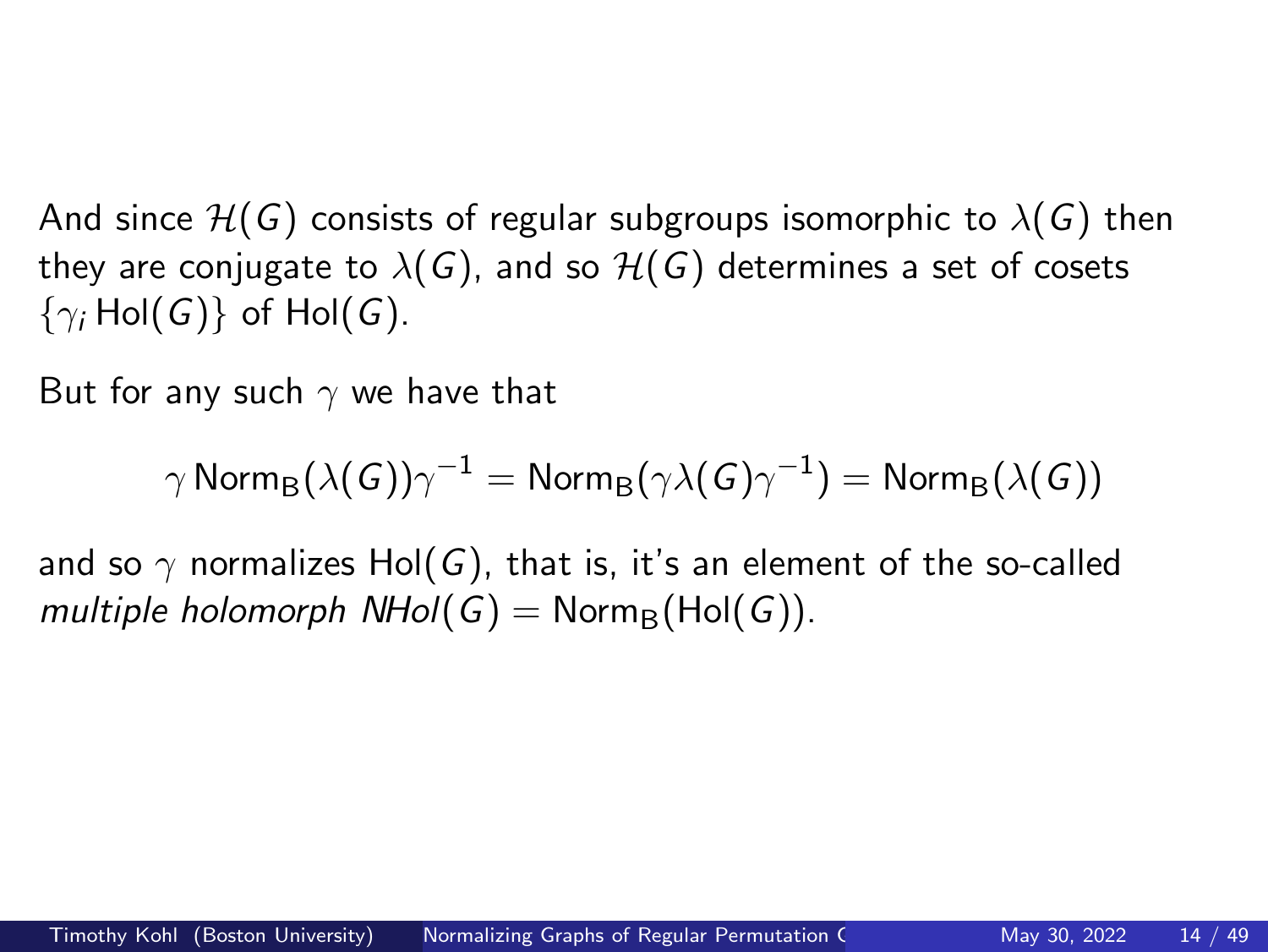As such  $H(G)$  is the orbit of  $\lambda(G)$  under the action of  $NHol(G)$ .

And the cosets which correspond to the elements of  $H(G)$  give rise to a group, which contains Hol(*G*) as a normal subgroup.

Moreover, there is an obvious action of  $T(G) = NHol(G)/Hol(G)$  on  $H(G)$  and indeed,  $H(G)$  is the orbit of  $\lambda(G)$  under the action of  $T(G)$ , and this action is regular.

One of our goals was to come up with a similar group (containing Hol(*G*)) which acts transitively on  $S(G) \cap R(G)$ , with Hol(G) as the stabilizer of  $\lambda(G)$ .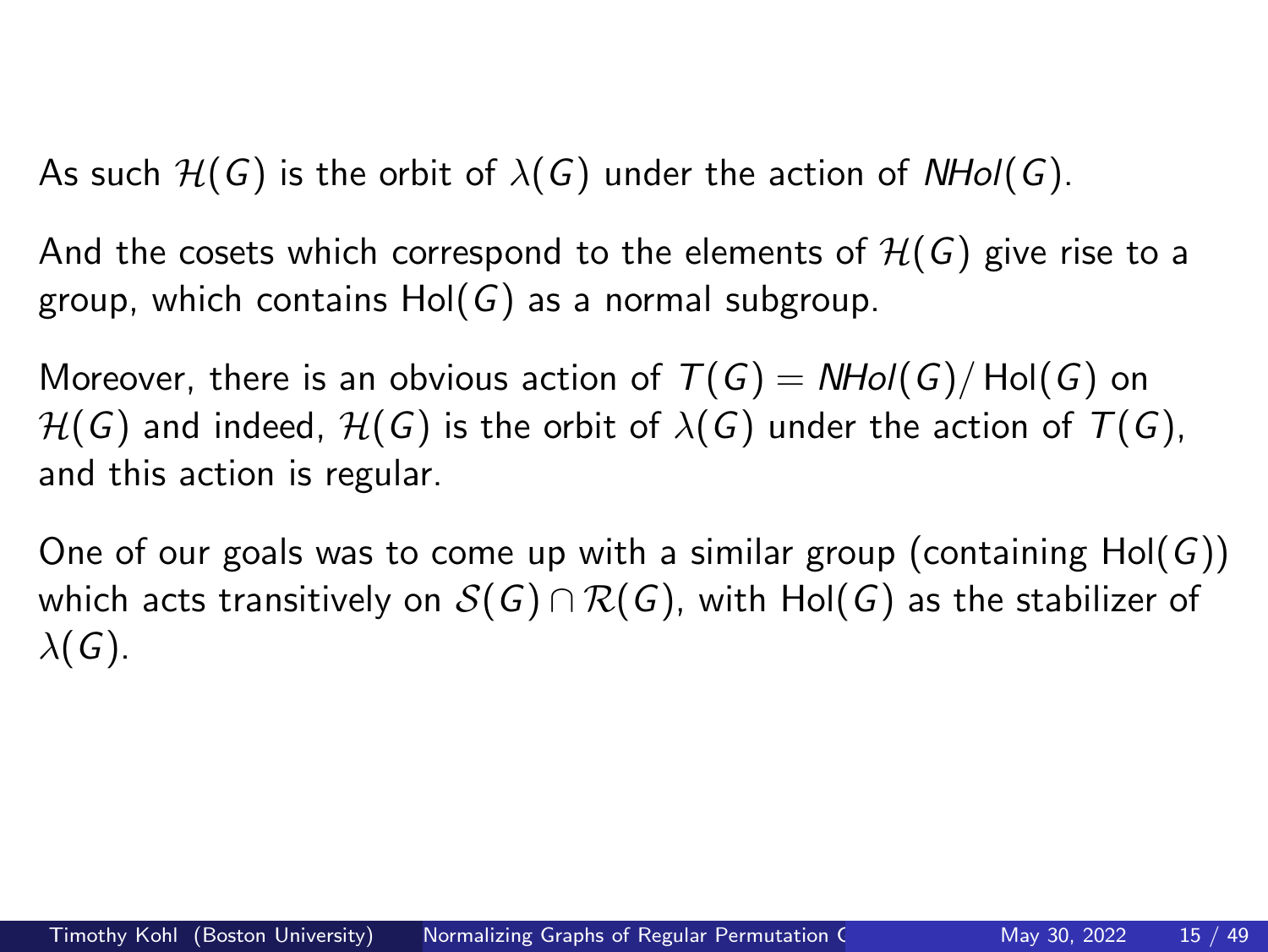*NHol*(*G*) is obviously the maximal subgroup of *B* which contains Hol(*G*) as a normal subgroup.

So in particular, *NHol*(*G*) is a group extension of Hol(*G*).

As such, if  $S(G) \cap R(G)$  is properly larger than  $H(G)$  then the cosets of Hol(*G*) formed from the coset representatives

$$
\pi(\mathcal{S}(G) \cap \mathcal{R}(G)) = \{\beta_1, \ldots, \beta_t\}
$$

do not come from a group with Hol(*G*) as a normal subgroup.

However, we can give conditions for when  $\cup \beta_i$  Hol(*G*) forms a group which contains Hol(*G*), but *not* as a normal subgroup.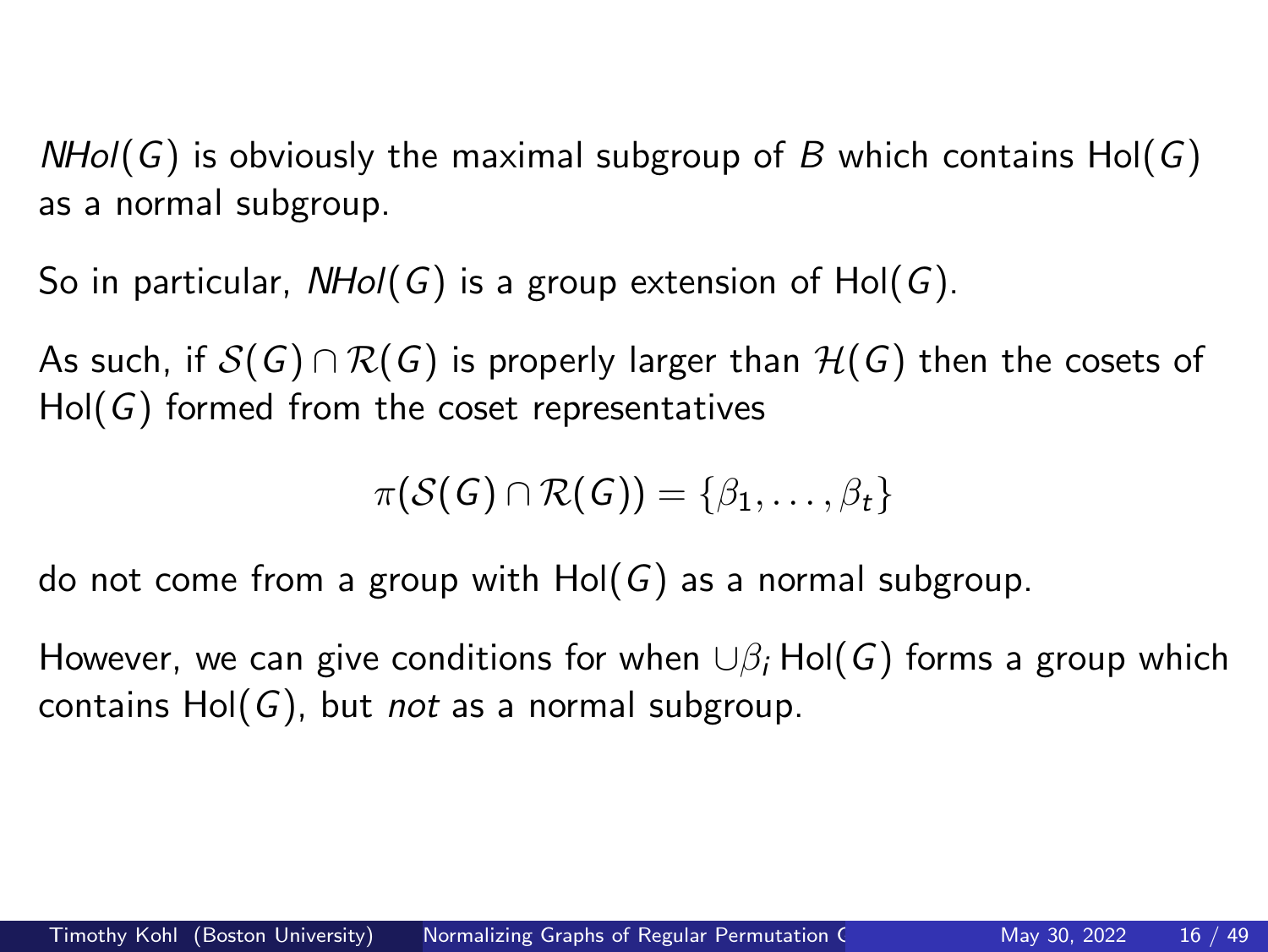Another feature of  $H(G)$  to note is that any pair  $N_1, N_2 \in H(G)$ normalize each other.

The reason for this is that  $Norm_B(N_1) = Norm_B(N_2) = Hol(G)$ .

Looking at the totality of  $S(G) \cap R(G)$ , there is no reason to expect its members to mutually normalize each other, but we can give some criteria which imply when this occurs.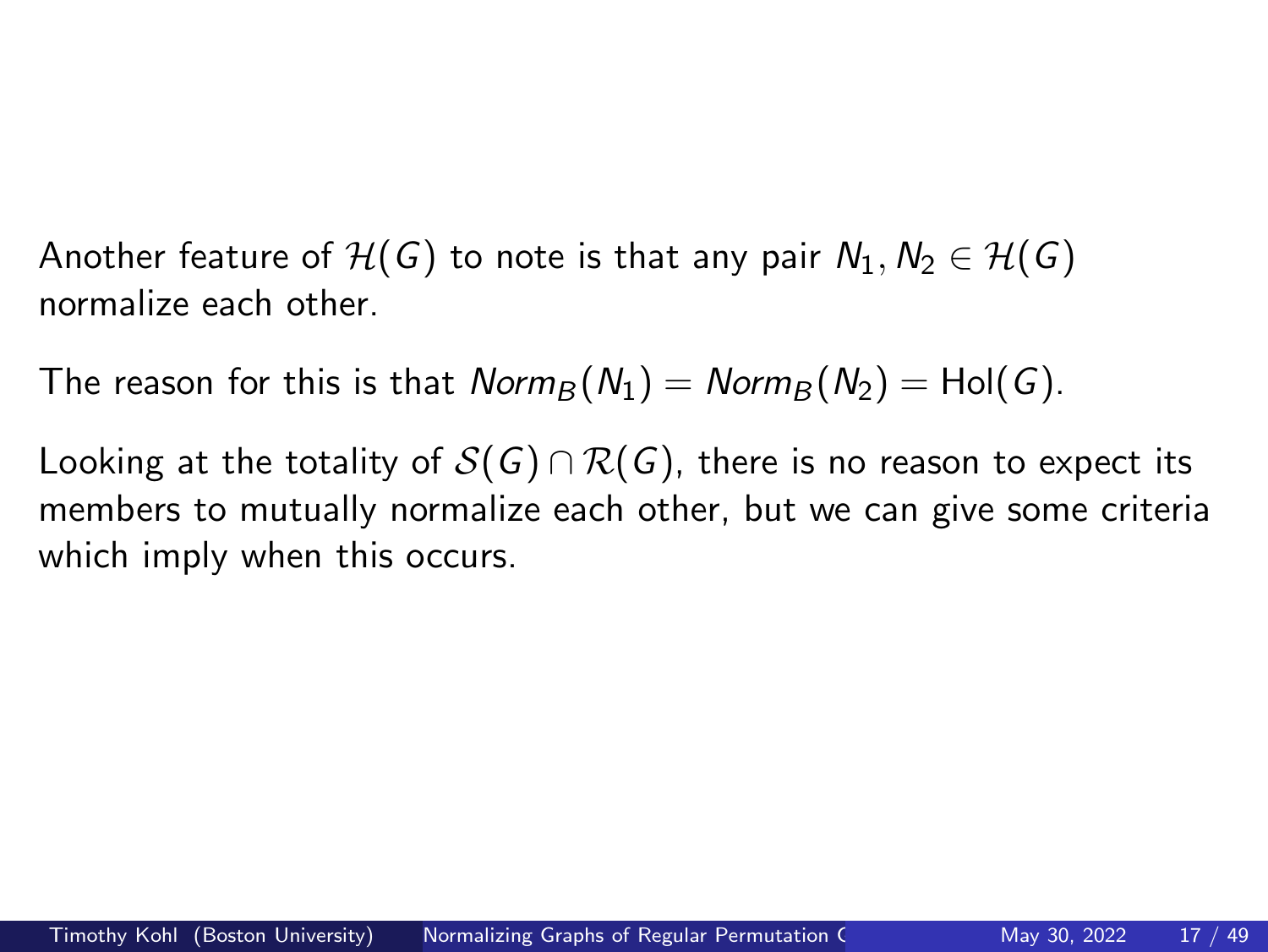## Definition

A set  $P \subseteq B = \text{Perm}(G)$ , of coset representatives of Hol(G) is 'conj-closed' if for each  $\alpha, \beta \in P$ , there exists a  $\gamma \in P$  such that  $\alpha\beta\lambda(\mathcal{G})\beta^{-1}\alpha^{-1}=\gamma\lambda(\mathcal{G})\gamma^{-1}.$ 

If so then we can define a binary operation  $*$  in *P* by  $\alpha * \beta = \gamma$ .

And we say P is 'inv-closed' if for each  $\beta \in P$ , there exists and  $\alpha \in P$  such that  $\beta^{-1}\lambda(G)\beta=\alpha\lambda(G)\alpha^{-1}$ .

The resemblance of these two properties to group laws is deliberate, and indeed, if *P* conj-closed then (*P*, ∗) is a (left) quasigroup, and if we assume that *P* contains  $id_B$ , then  $(P, *)$  is what is known as a (left) loop.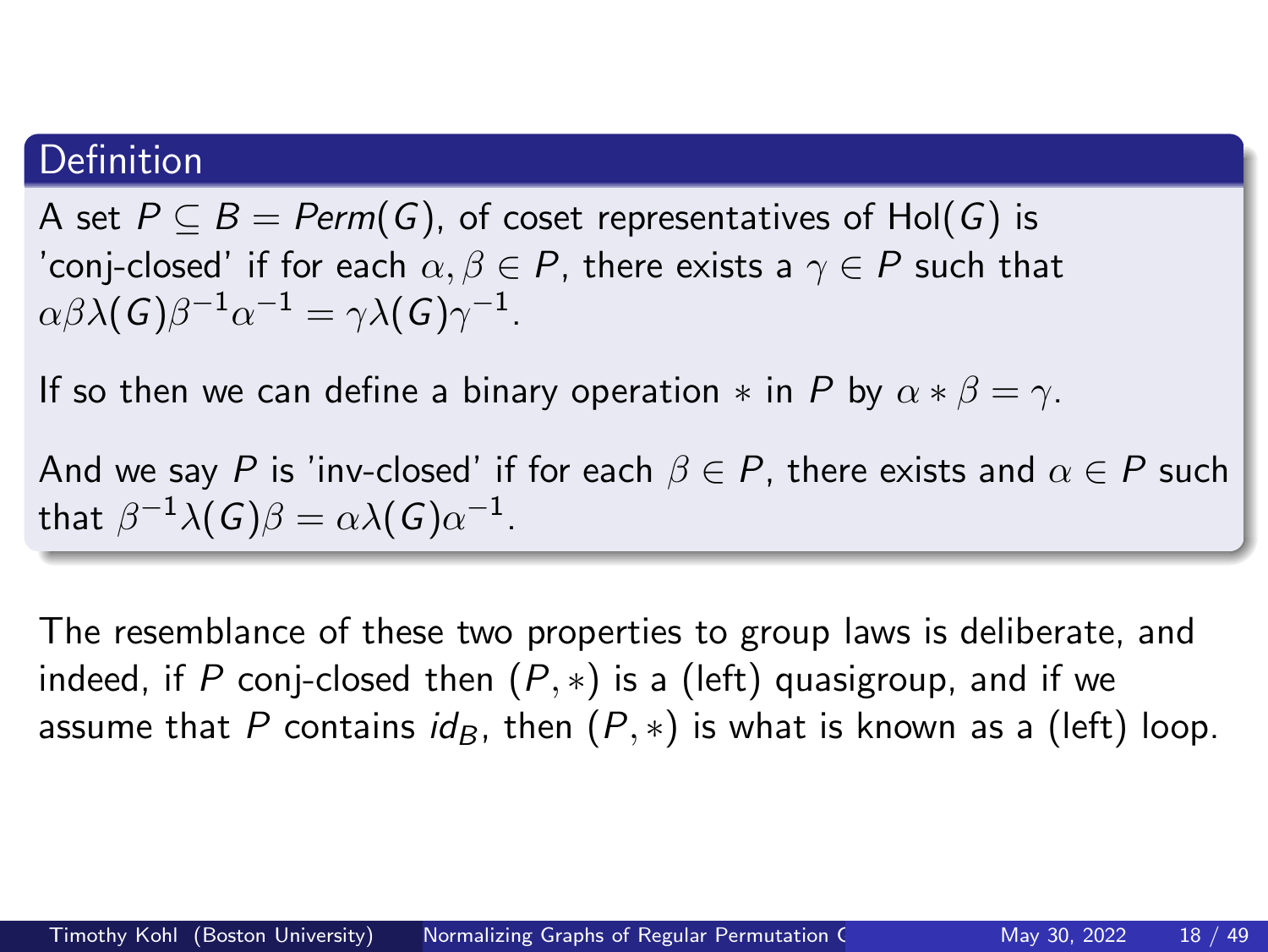The relevance to mutual normalization comes from this.

## Proposition

*If*  $\mathcal{X}(G) \subseteq \mathcal{S}(G) \cap \mathcal{R}(G)$  *where*  $\pi(\mathcal{X}(G)) = {\beta_1, \ldots, \beta_m}$  *are the elements of B which conjugate*  $\lambda(G)$  *to each element of*  $\mathcal{X}(G)$ *, and*  $\pi(\mathcal{X}(G))$  *is conj-closed, then all*  $N \in \mathcal{X}(G)$  *normalize each other.* 

As such, if the elements of  $\mathcal{X}(G)$  *fail* to normalize each other, then it would contradict the conj-closed property.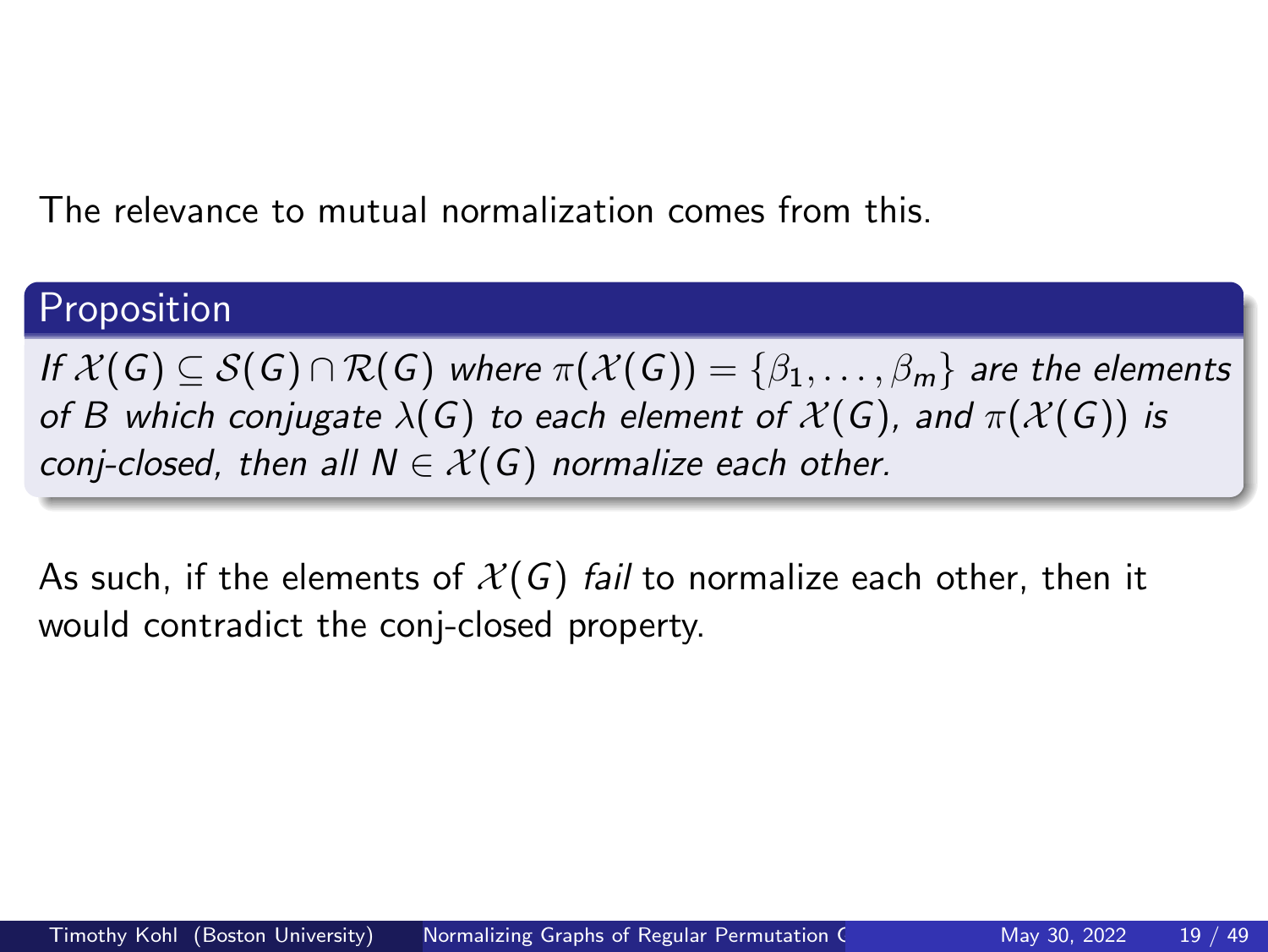The converse of this is not generally true, but we can say this.

## Proposition

*Let*  $\pi(S(G) \cap \mathcal{R}(G))$  *parameterize*  $S(G) \cap \mathcal{R}(G)$ *. If the elements of*  $S(G) \cap R(G)$  are mutually normalizing, and if  $\pi(S(G) \cap R(G))$  is *inv-closed then*  $\pi(S(G) \cap R(G))$  *is conj-closed.* 

And as mentioned above, there is always a  $\pi(S(G) \cap R(G))$  which is inv-closed.

The one issue to confront is that it is not always the case that all the members of  $S(G) \cap R(G)$  are mutually normalizing.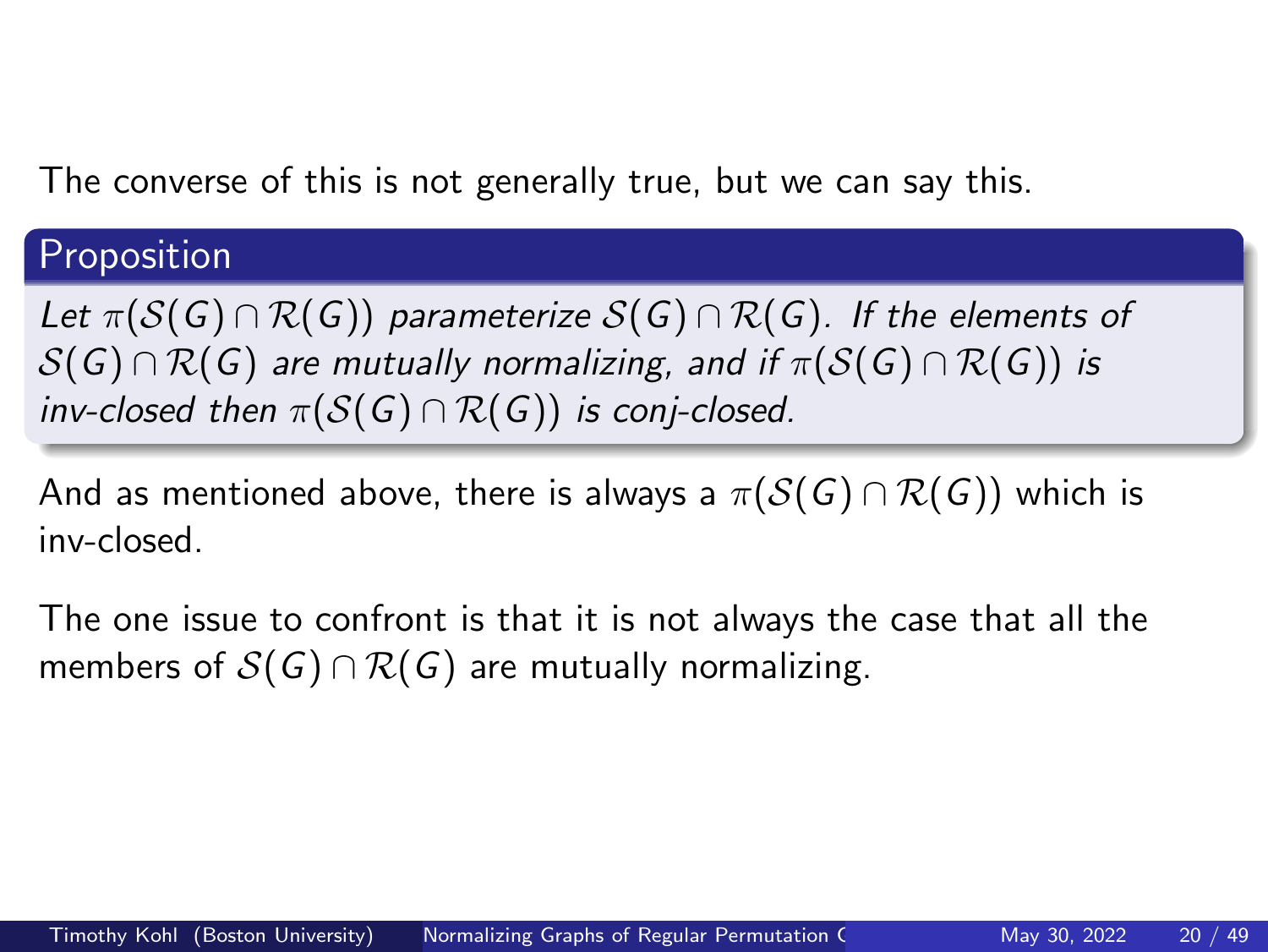## Proposition

*Let*  $\mathcal{X}(G) \subseteq \mathcal{S}(G) \cap \mathcal{R}(G)$  (containing  $\lambda(G)$ ) be parameterized by  $\pi(\mathcal{X}(\mathsf{G})) = \{\beta_1, \ldots, \beta_m\},\$  where  $\pi(\mathcal{X}(\mathsf{G}))$  *is conj-closed and let*  $X\text{Hol}(G) = \cup_{i=1}^m \beta_i \text{Hol}(G)$ .

XHol(*G*) *is a group, and the following properties hold:*

(a) All the members of  $X(G)$  normalize each other.

(b) 
$$
Orb_{XHol(G)}(\lambda(G)) = \mathcal{X}(G)
$$

(c) 
$$
|XHol(G)| = |\mathcal{X}(G)| \cdot |Hol(G)|
$$

For example,  $\mathcal{X}(G) = \mathcal{H}(G)$  (whence  $XHol(G) = NHol(G)$ ) certainly satisfies the conditions above, but again, we would like to find a larger subset of  $S(G) \cap R(G)$  for which this is true, and for which there is a group which acts transitively.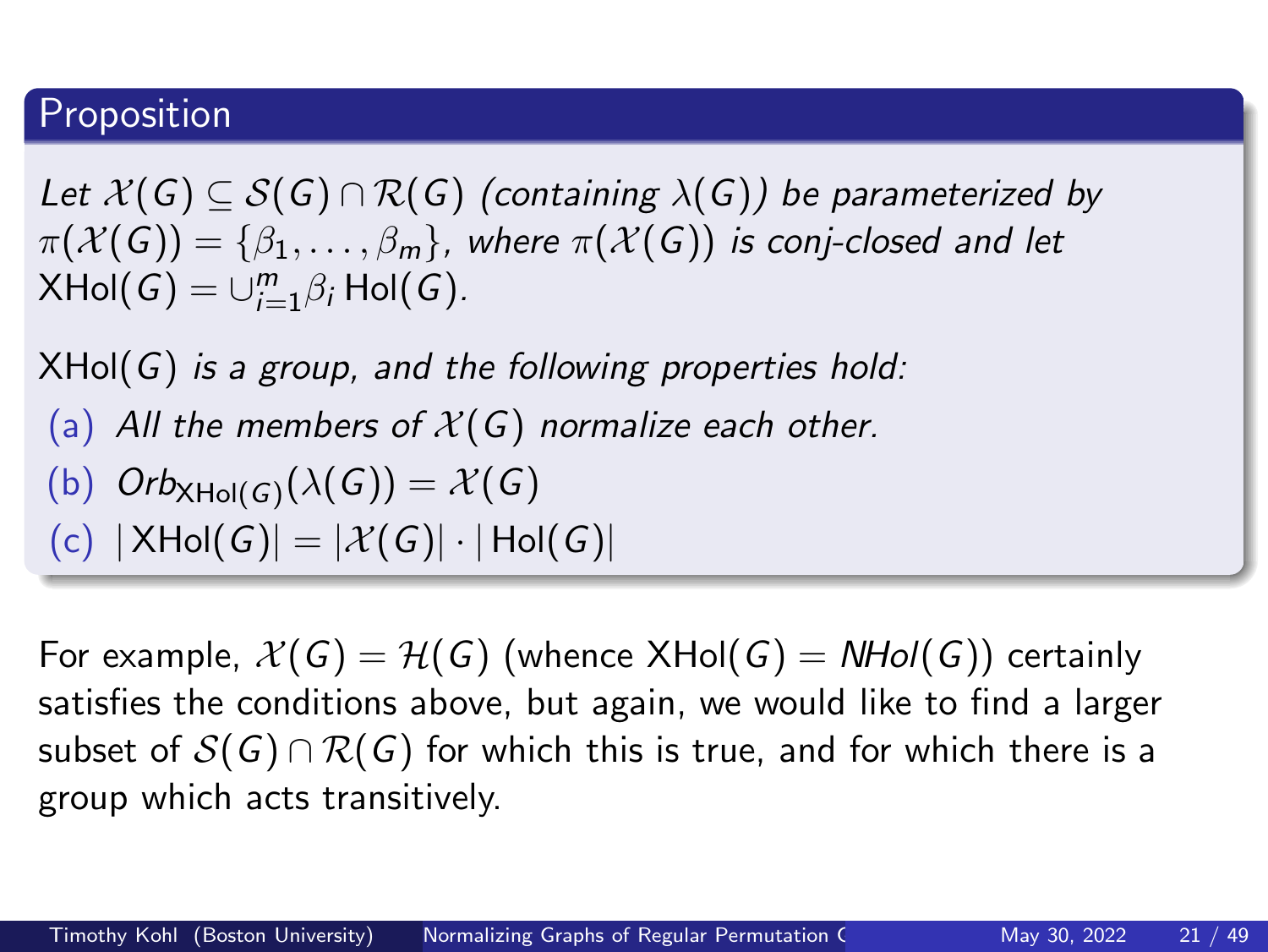Changing notation slightly, and with the view of the set of coset representatives/parameters forming a 'Q'uasi-group, we define the following subset of  $S(G) \cap R(G)$ .

Definition

\nLet 
$$
Q(G) = \bigcap_{N \in S(G) \cap R(G)} \{M \in S(G) \cap R(G) \mid N \text{ normalizes } M\}.
$$

We first observe the most important property of this set.

#### Lemma

*The members of* Q(*G*) *mutually normalize each other.*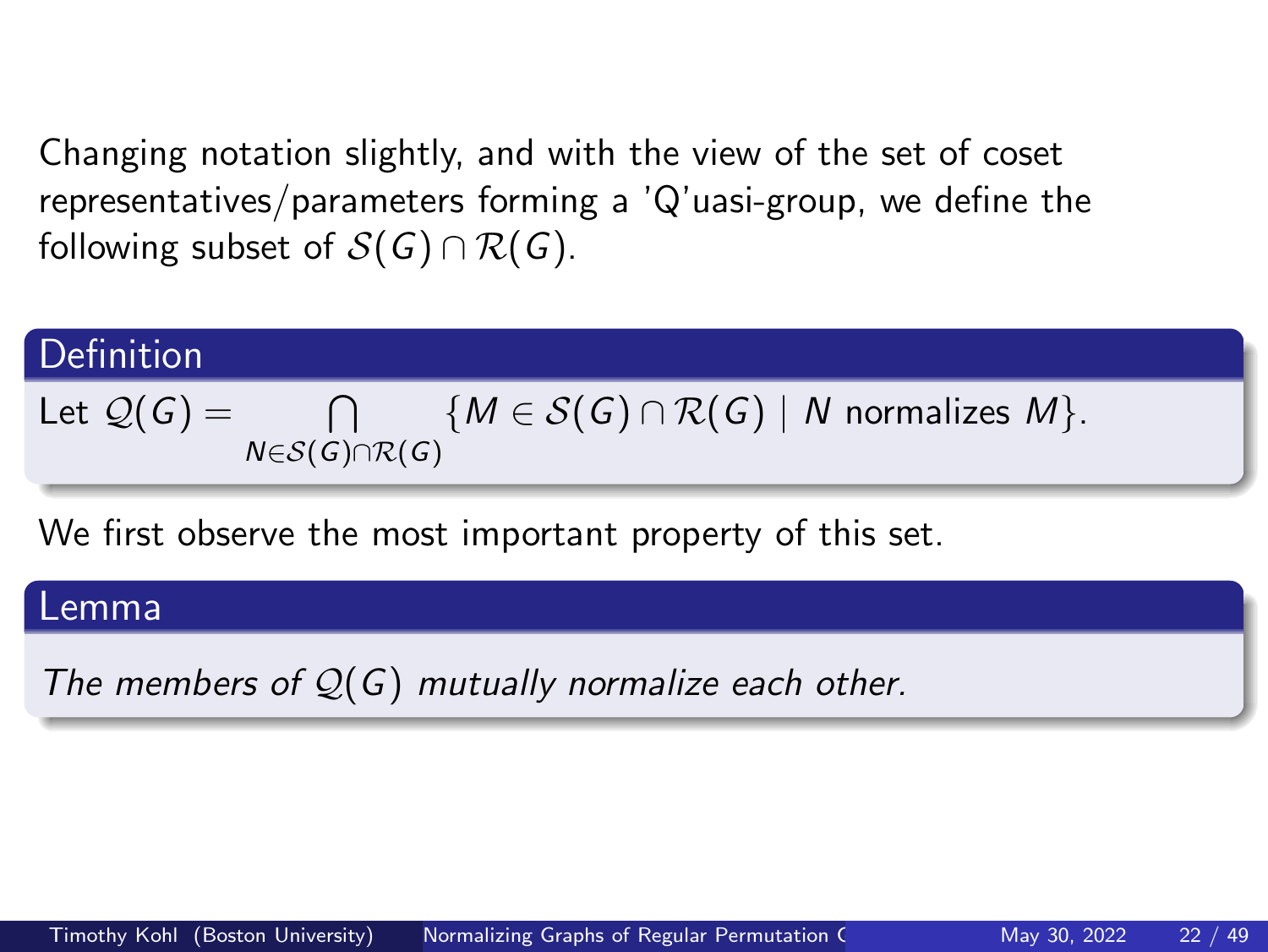And as our goal is to generalize  $H(G)$ , we observe.

#### Lemma

*For*  $\mathcal{Q}(G)$  *defined above, one has*  $\mathcal{H}(G) \subset \mathcal{Q}(G)$ *.* 

## Proof.

If  $M \in H(G)$  then  $\text{Norm}_B(M) = \text{Norm}_B(\lambda(G)) = \text{Hol}(G)$ , so for any  $N \in S(G) \cap R(G)$  one has  $N \leq Hol(G) = \text{Norm}_B(M)$ .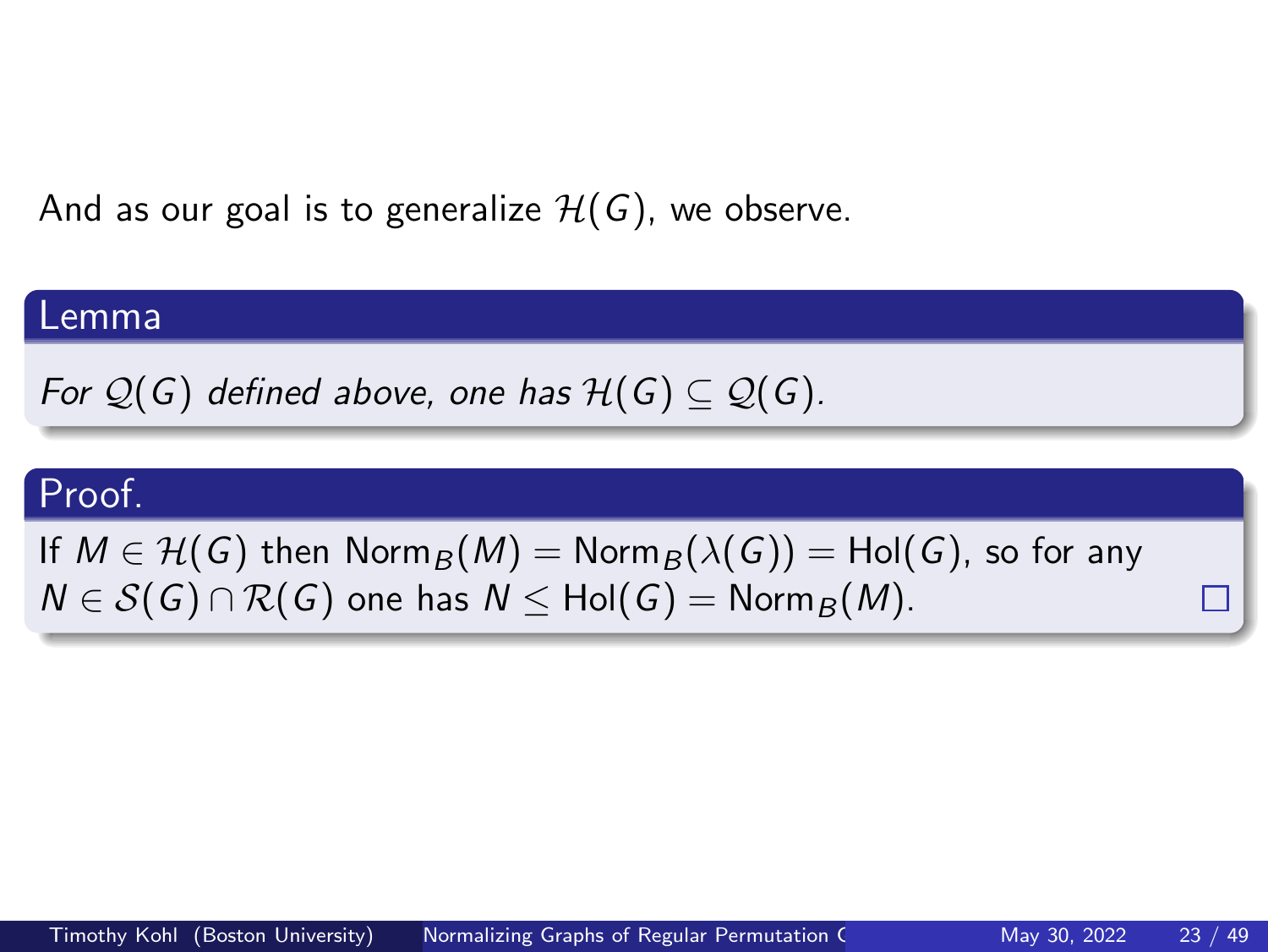If  $N \in \mathcal{Q}(G)$  then one can define  $\mathcal{Q}(N)$  in the same way as  $\mathcal{Q}(G)$  is defined, and the mutually normalizing property gives rise to an important symmetry.

## Proposition

*If there exists a conj-closed*  $\pi(\mathcal{Q}(G))$  *then for any*  $N \in \mathcal{Q}(G)$  *one has that*  $Q(N) = Q(G)$ .

And if we define *N*<sup>1</sup> ∼ *N*<sup>2</sup> if they have the same normalizer, then this is an equivalence relation and as a result we have a LaGrange type result.

## Proposition

*For a given G where there exists a conj-closed*  $\pi(\mathcal{Q}(G))$ , if  $N \in \mathcal{Q}(G)$  then  $\mathcal{H}(N) \subseteq \mathcal{Q}(G)$  and so  $|\mathcal{H}(G)| | |\mathcal{Q}(G)|$ .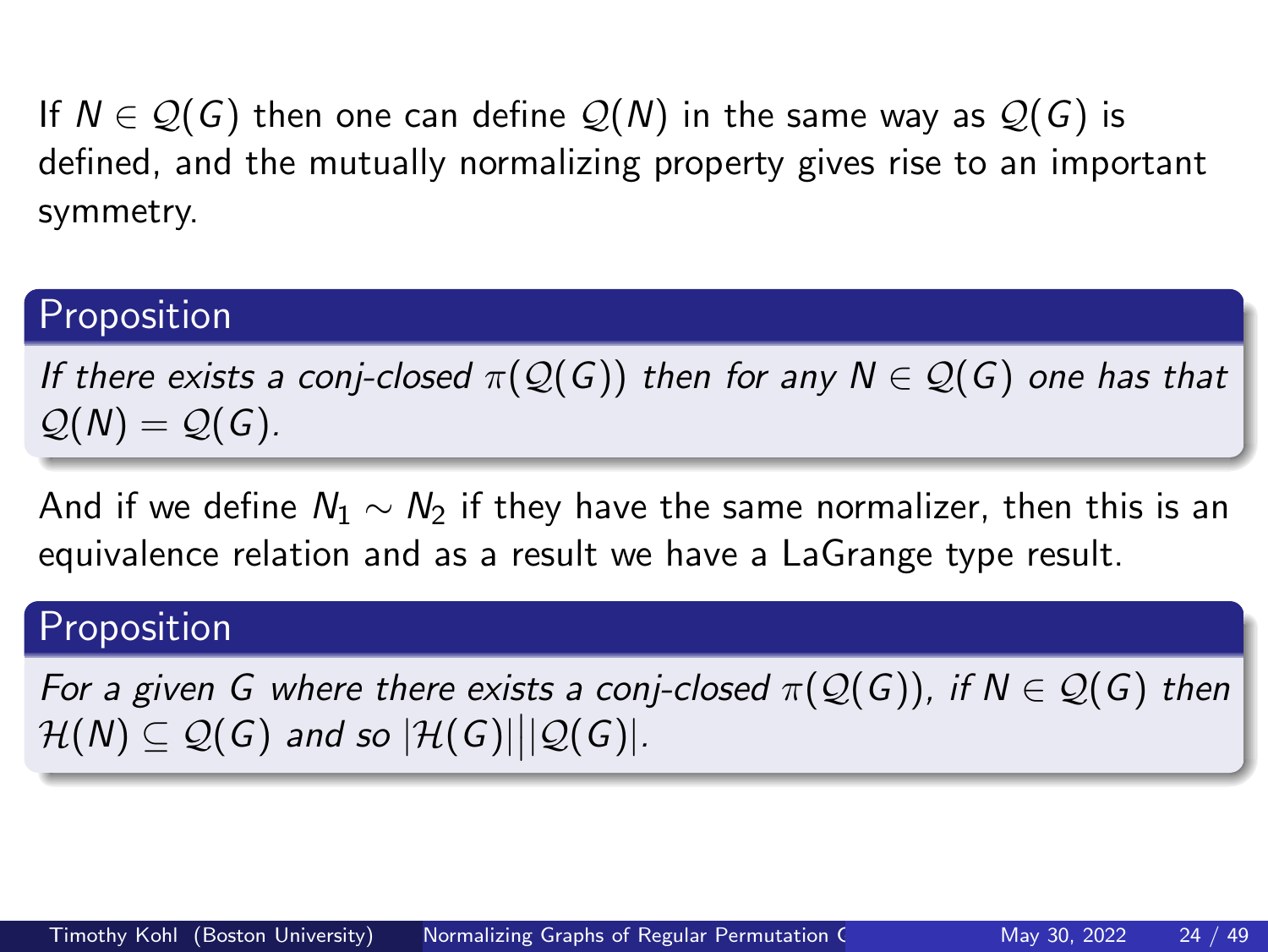Before going further, a bit of full disclosure must be made.

For any *G*, we have that

$$
\mathcal{H}(G) \subseteq \mathcal{Q}(G) \subseteq \mathcal{S}(G) \cap \mathcal{R}(G)
$$

and if  $\mathcal{Q}(G) = \mathcal{H}(G)$  or  $\mathcal{Q}(G) = \mathcal{S}(G) \cap \mathcal{R}(G)$ , there does exist a  $\pi(Q(G))$  which is conj-closed, but it is not altogether obvious from the definition that it exists if these containments are proper.

However, there is a great deal of computational evidence that suggests that even when  $H(G) \subseteq Q(G) \subseteq S(G) \cap R(G)$ , there still exists a conj-closed  $\pi(Q(G))$ .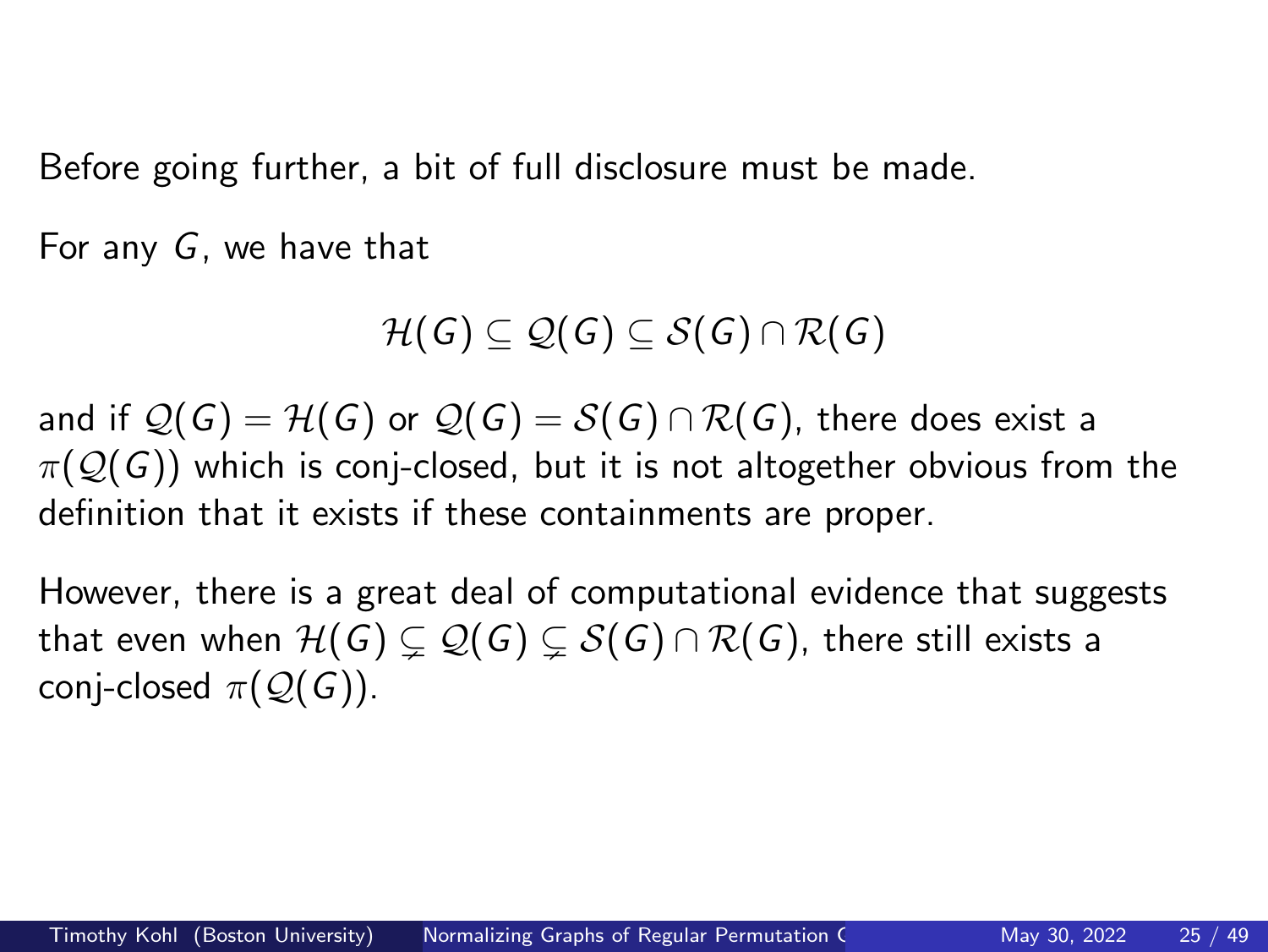The conj-closure property, being reminiscent of a group law is, again, not accidental, but is indeed the whole point, in that we wish to generalize the relationship between  $H(G)$  and  $NHol(G)$  to the class  $Q(G)$ , and this motivates the following definition:

## **Definition**

For  $\pi(\mathcal{Q}(G)) = \{\beta_1, \ldots, \beta_m\}$  which parameterizes  $\mathcal{Q}(G)$ , let the  $quasiholomorph$  of *G* be QHol $(G) = \cup_{i=1}^{m} \beta_i Hol(G)$ .

And so, if there exists a conj-closed  $\pi(\mathcal{Q}(G))$  then  $QHol(G)$  acts transitively on  $\mathcal{Q}(G)$ , paralleling how *NHol*(*G*) acts transitively on  $\mathcal{H}(G)$ .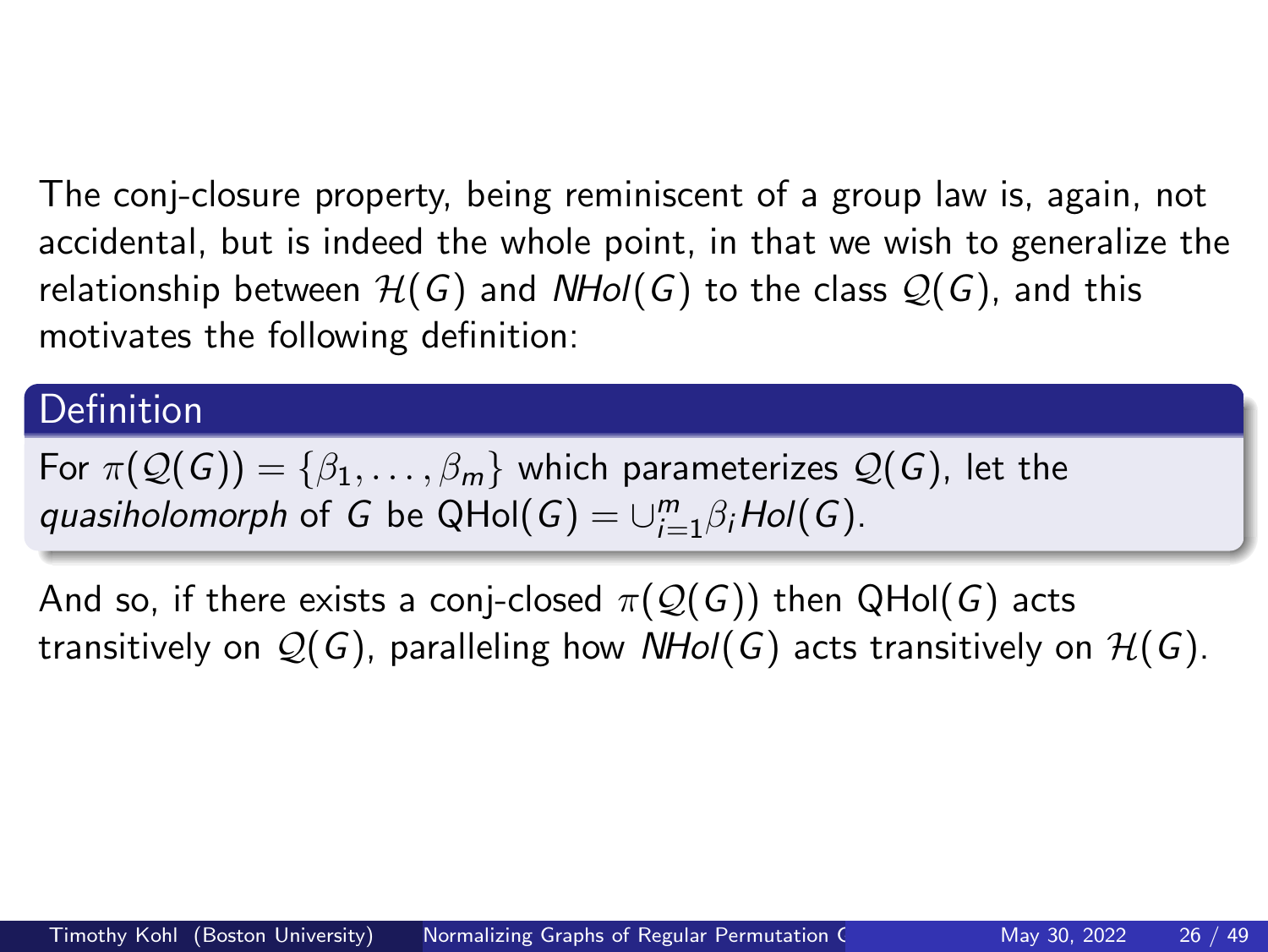For QHol(*G*), if there exists a  $\pi(\mathcal{Q}(G))$  which is not only conj-closed, but is, in fact, a group in and of itself, then  $\pi(Q(G))$  would act regularly on Q(*G*).

In this case  $QHol(G) = \pi(Q(G))$  Hol(*G*) is a Zappa-Szép extension of Hol(*G*) in that, unless  $\mathcal{Q}(G) = \mathcal{H}(G)$ , this is not a group extension of Hol(*G*) in the usual sense.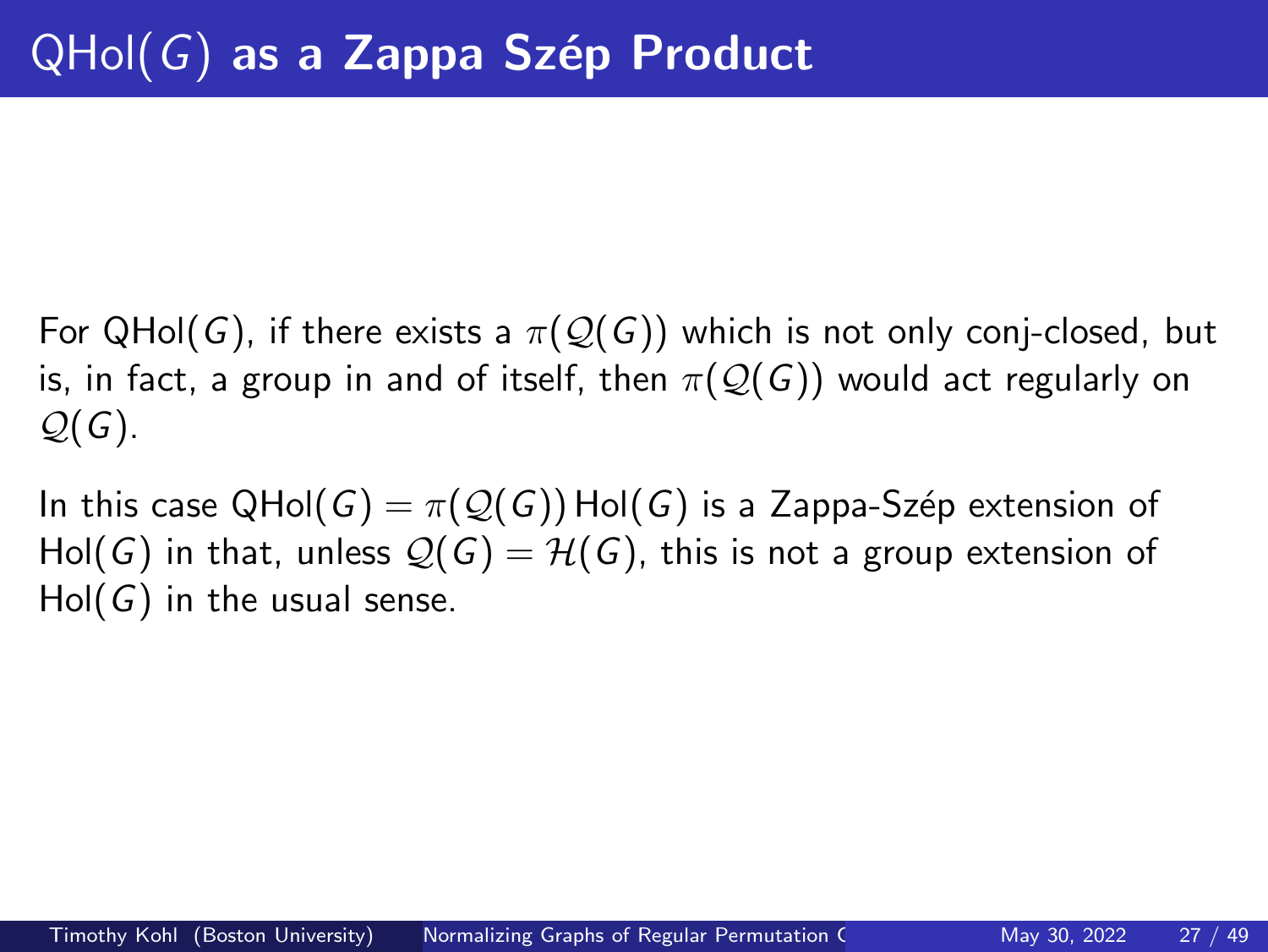Let's point out another reason for our interest in developing this, namely that  $H(G)$  is typically a relatively 'small' class of groups.

 $T(G)$  and therefore  $H(G)$  has been computed for various classes of groups in [\[5\]](#page-53-1), [\[6\]](#page-53-2), [\[3\]](#page-53-3), [\[1\]](#page-53-4), [\[8\]](#page-54-0).

There are instances when  $H(G)$  is exactly  $\{\lambda(G), \rho(G)\}$  such as when *G* is a simple group as shown in [\[2,](#page-53-5) Theorem 4].

Also, for abelian groups, Miller [\[5\]](#page-53-1) showed that if 8  $\#G$  then

 $\mathcal{H}(G) = {\lambda(G)}$ 

i.e.  $T(G) = 1$ .

However, we shall show that, for  $\mathsf{G}=\mathsf{C}_{\mathsf{p}^n}$  for example,  $|\mathcal{Q}(\mathsf{G})|>1.$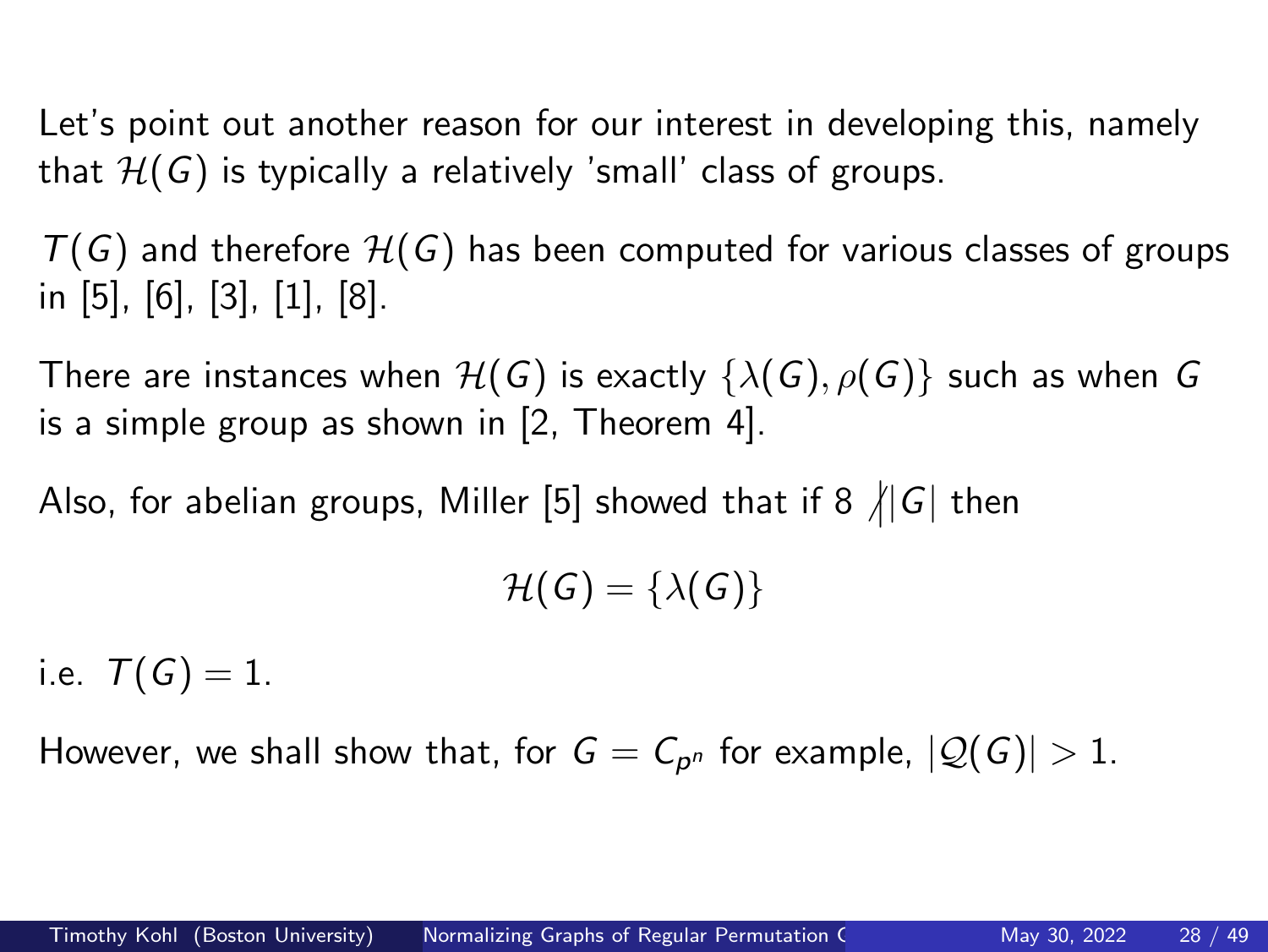For odd primes *p*, we have the following.

## Proposition

*For*  $G = C_{p^n_{\perp}}$  *for p odd, we have that*  $\mathcal{Q}(G) = \mathcal{S}(G) \cap \mathcal{R}(G)$  *and*  $|Q(G)| = p^{[\frac{n}{2}]}$ .

As such, for any conj-closed  $\pi(S(G) \cap \mathcal{R}(G)) = \pi(\mathcal{Q}(G))$  one has that QHol(G) is a group, the question is whether it's a Zappa Szép product.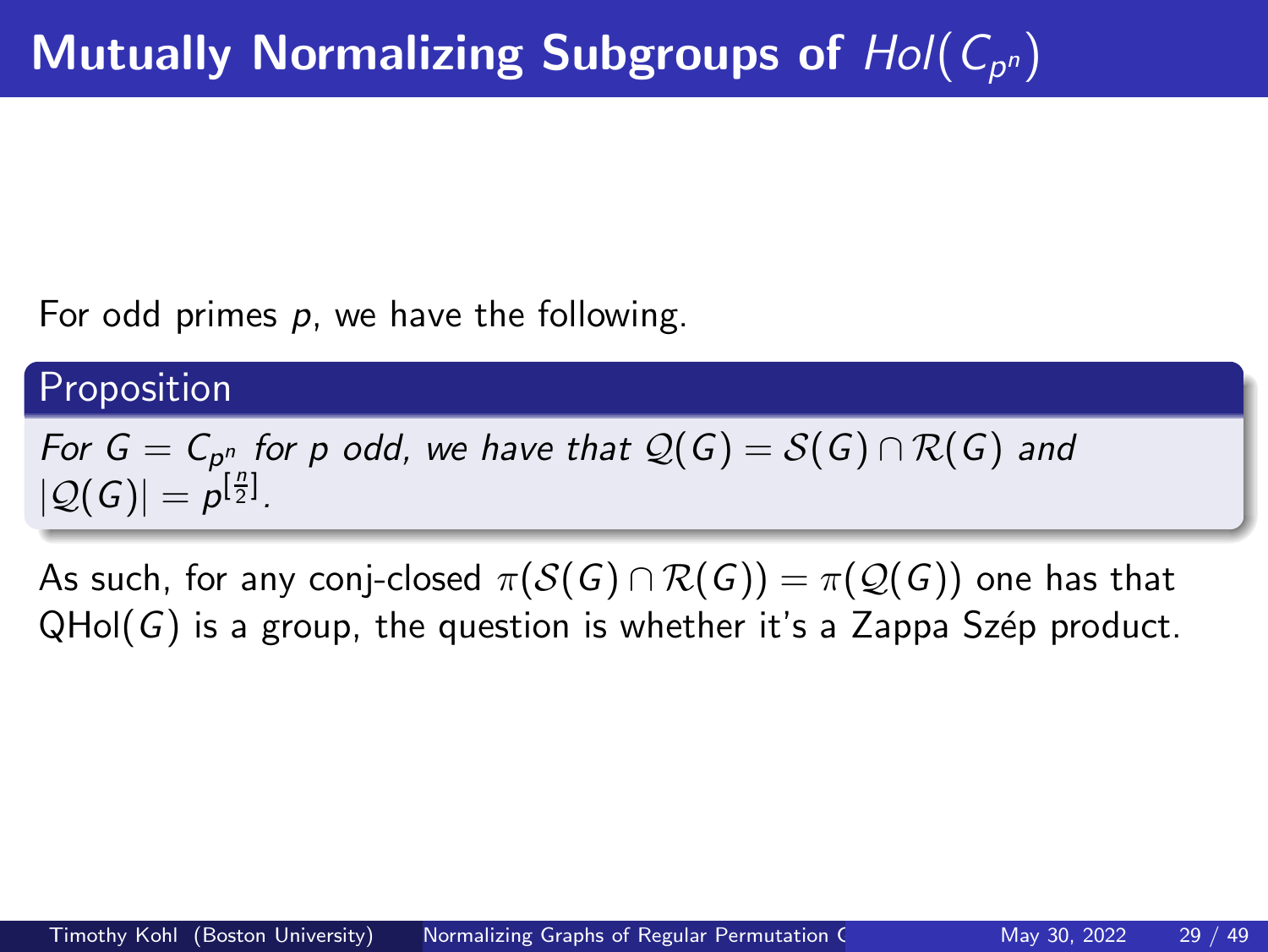#### Theorem

*If*  $G = \langle \sigma \rangle$  *where*  $\sigma = (1, 2, \ldots, p^n)$  for  $p \geq 3$  and  $n \geq 2$  then  $\mathcal{Q}(G)$  is *parameterized by powers of the following element*

$$
\beta = \prod_{i=1}^{p^{n-r}} \sigma_i^{t_{i-1}}
$$

where 
$$
\sigma^{p^{n-r}} = \sigma_1 \sigma_2 \cdots \sigma_{p^{n-r}}
$$
 for  $r = \left[\frac{n}{2}\right]$  and  $t_j = 1 + \frac{j(j+1)}{2}$ .

#### **Corollary**

*For G* = *C*<sup>p</sup> <sup>n</sup> *, with p odd, the group* QHol(*G*) *is a Zappa-Sz´ep extension of Hol*(*G*), *namely*  $\pi(\mathcal{Q}(G))$ *Hol*(*G*) *where*  $\pi(\mathcal{Q}(G)) = \langle \beta \rangle$ *.*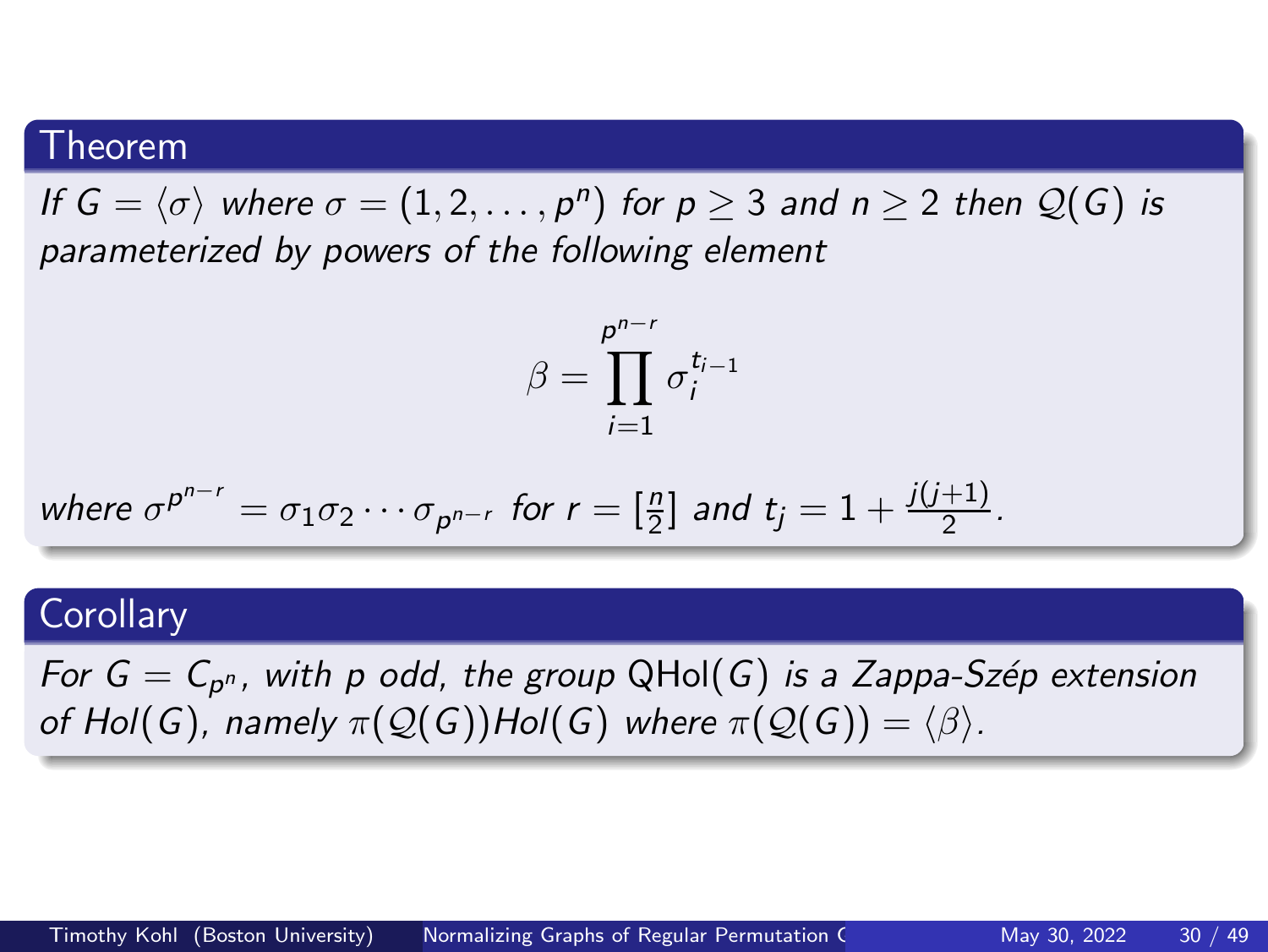For  $G = \langle \sigma \rangle \cong C_{2^n}$  the enumeration is nearly identical.

For  $n = 1, 2$  the only cyclic subgroups of order  $2<sup>n</sup>$  of  $Hol(G)$  are G itself.

And in general,  $|\mathcal{H}(G)| = 2$ , and  $\mathcal{S}(G) \cap \mathcal{R}(G) = \mathcal{Q}(G)$  so therefore any  $\pi(Q(G))$  is conj-closed and thus QHol(*G*) is a group.

As to whether QHol(*G*) is a Zappa-Szép extension of Hol(*G*), one may verify this for *n* odd, and computational evidence implies that it is true for *n* even as well.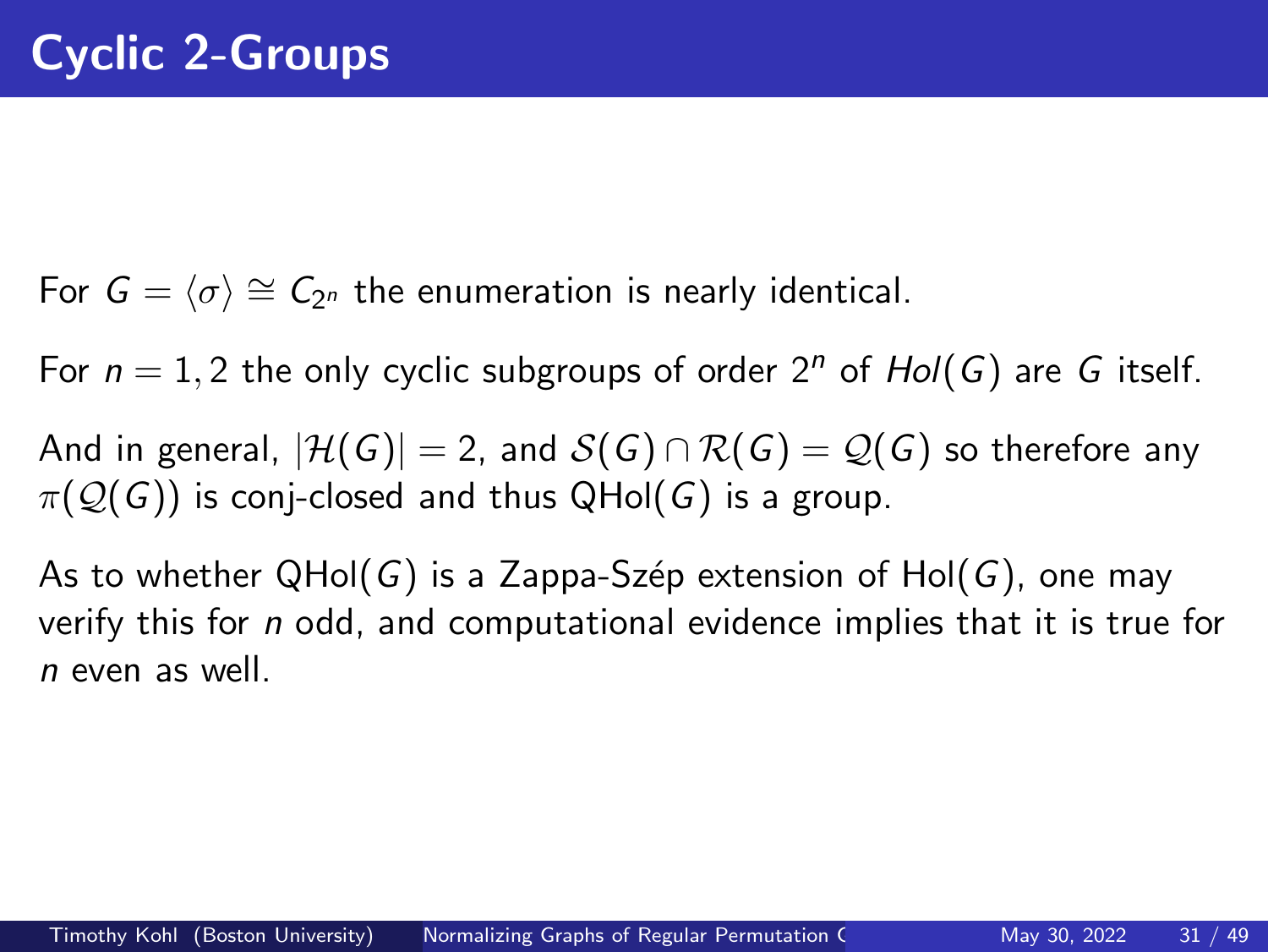For general cyclic groups  $C_n$  where  $n = \rho_1^{e_1} \rho_2^{e_2} \dots \rho_r^{e_r}$  for distinct primes  $\rho_i$  $\mathsf{then} \; \mathsf{Hol}(\mathit{C}_n) \cong \mathsf{Hol}(\mathit{C}_{\rho_1^{e_1}}) \times \cdots \times \mathsf{Hol}(\mathit{C}_{\rho_r^{e_r}}).$ 1

And of course, for groups *A*,*B* of relatively prime order in general,  $Hol(A \times B) \cong Hol(A) \times Hol(B)$ , and similarly for the multiple holomorph.

For Q(*G*) we can prove something similar.

## Proposition

 $If \text{ gcd}(|G_1|, |G_2|) = 1$  *then*  $QHol(G_1 \times G_2) \cong QHol(G_1) \times QHol(G_2)$ .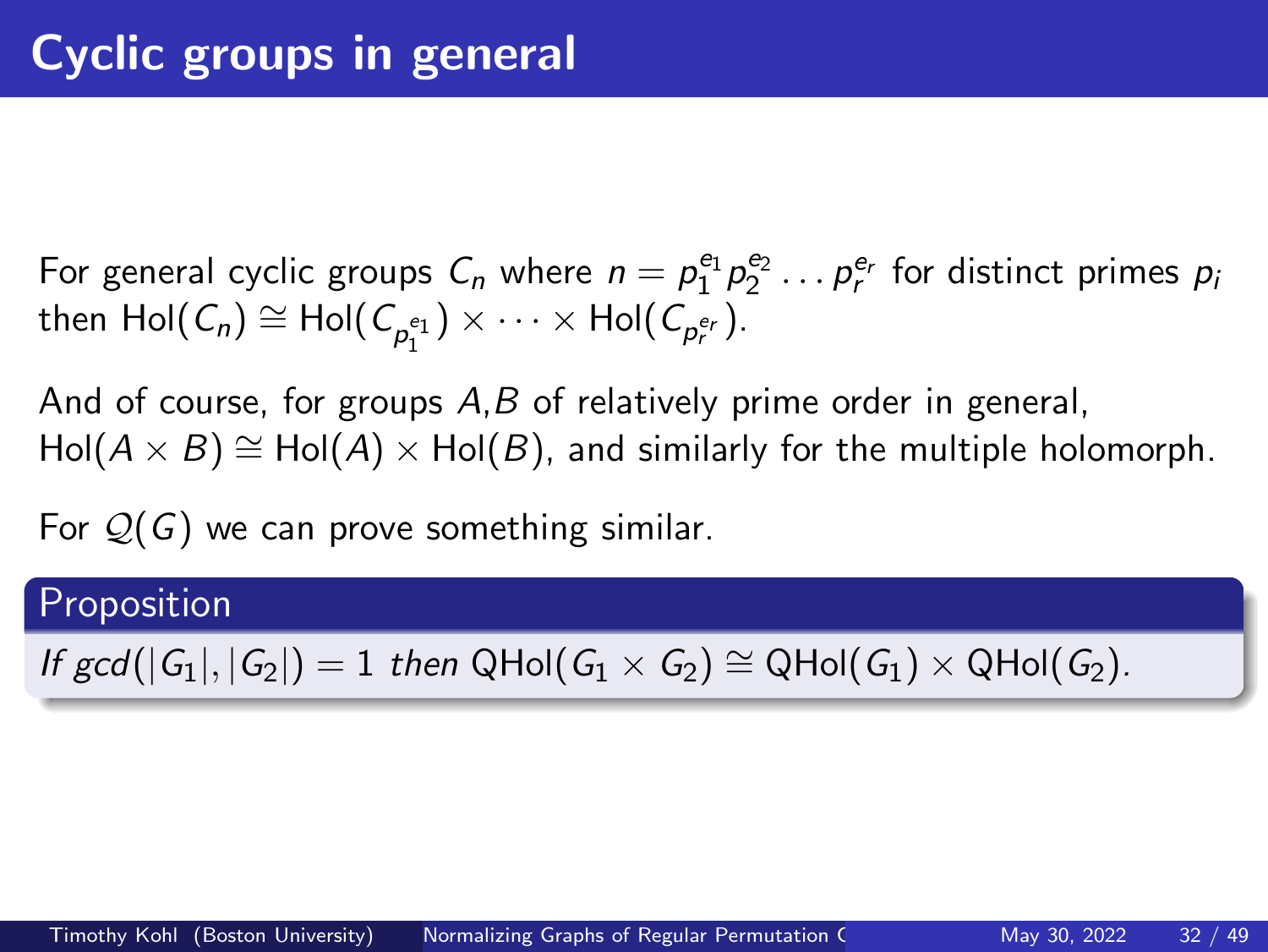For cyclic groups *G* we have that  $\mathcal{Q}(G) = \mathcal{S}(G) \cap \mathcal{R}(G)$  but for non-cyclic groups, there are cases where  $\mathcal{Q}(G)$  is a proper subset of  $\mathcal{S}(G) \cap \mathcal{R}(G)$ , which means that not all of the groups in  $S(G) \cap R(G)$  have the mutually normalizing property.

For dihedral groups  $D_n = \langle x, t \mid x^n = t^2 = 1, xt = tx^{-1} \rangle$  we have the following

\n- If *n* is odd, then 
$$
|Q(D_n)| = |\mathcal{H}(D_n)| = |\Upsilon_n|
$$
.
\n- If *n* is even  $|Q(D_n)| = \begin{cases} |\Upsilon_n| & \text{if } 8 \nmid n \\ 2|\Upsilon_n| & \text{if } 8 \mid n \end{cases}$  where  $\Upsilon_n = \{u \in U_n \mid u^2 = 1\}$ .
\n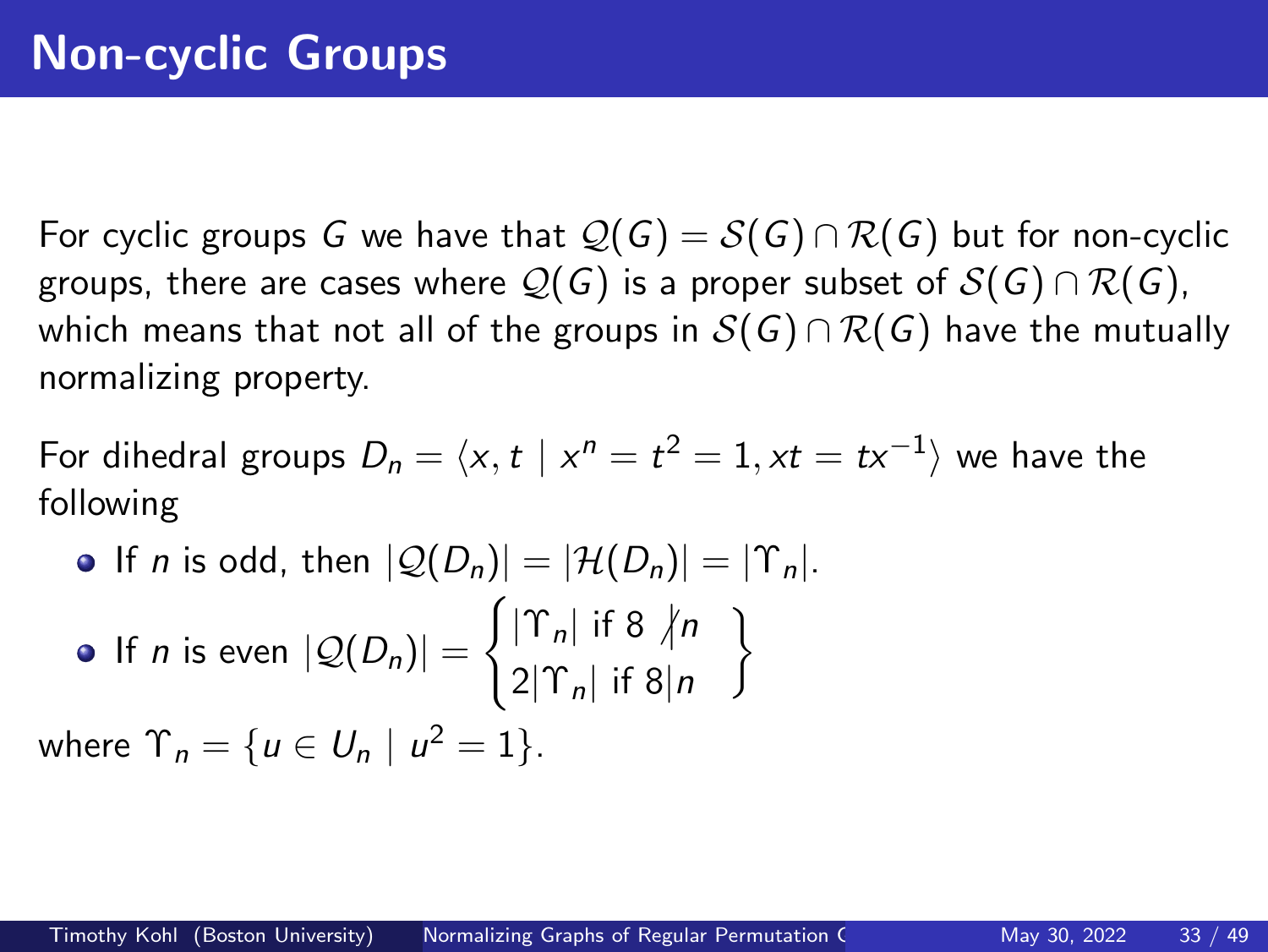And so if 8  $/n$ , QHol $(D_n)$  = NHol $(D_n)$  which is a split extension of  $\mathsf{Hol}(D_n)$  by the group  $M_n = \{ \tau_u \mid u \in \Upsilon_n \}$  where  $\tau_u(x^i) = x^i$  and  $\tau_u(tx^i)=tx^{ui}$ , which is an elementary abelian group.

If 8|*n* then there is an element  $\mu$  of order 2 such that  $M_n\langle \mu \rangle$  is a  $\pi(\mathcal{Q}(D_n))$  where,  $\mu$  commutes with those  $\tau_u$  where  $u \equiv 1 \pmod{4}$ .

For reference, when *n* is odd,  $\mathcal{H}(D_n) = \mathcal{Q}(D_n) = \mathcal{S}(D_n) \cap \mathcal{R}(D_n)$ .

When *n* is even it turns out that

$$
|\mathcal{S}(D_n) \cap \mathcal{R}(D_n)| = \begin{cases} n + |\Upsilon_n| & \text{if } 8 \nmid n \\ n + 2|\Upsilon_n| & \text{if } 8 | n \end{cases}
$$

which means that when  $8|n$ , we have proper containments

$$
\mathcal{H}(D_n)\subsetneq \mathcal{Q}(D_n)\subsetneq \mathcal{S}(D_n)\cap \mathcal{R}(D_n)
$$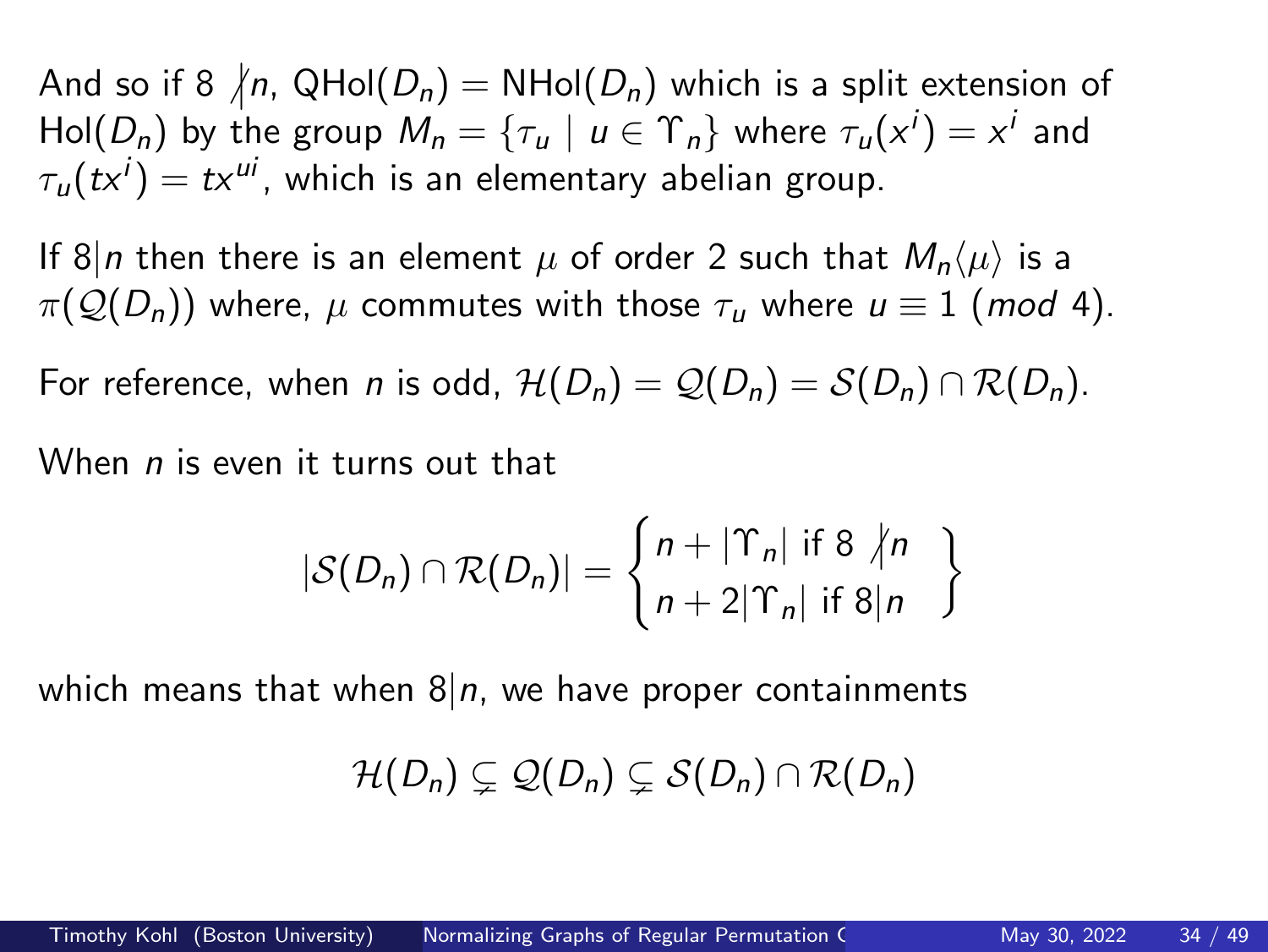|                |                | 1101111a112c3<br>$\rightarrow$ |                |        |   |   |   |                |   |   |    |    |    |    |        |        |        |
|----------------|----------------|--------------------------------|----------------|--------|---|---|---|----------------|---|---|----|----|----|----|--------|--------|--------|
|                | 1              | 1                              | $\overline{2}$ | 3      | 4 | 5 | 6 | $\overline{7}$ | 8 | 9 | 10 | 11 | 12 | *  | $\ast$ | *      | $\ast$ |
|                | $\overline{2}$ | 1                              | $\overline{2}$ | 3      | 4 | 5 | 6 | 7              | 8 | 9 | 10 | 11 | 12 | 13 | 14     | 15     | 16     |
|                | 3              | 1                              | 2              | 3      | 4 | 5 | 6 | 7              | 8 | 9 | 10 | 11 | 12 | *  | $\ast$ | *      | $\ast$ |
| $\lambda(D_8)$ | 4              | 1                              | $\overline{2}$ | 3      | 4 | 5 | 6 | 7              | 8 | 9 | 10 | 11 | 12 | 13 | 14     | 15     | 16     |
|                | 5              | *                              | $\overline{2}$ | $\ast$ | 4 | 5 | 6 | *              | 8 | * | 10 | 11 | 12 | *  | $\ast$ | $\ast$ | $\ast$ |
| н              | 6              | *                              | $\overline{2}$ | $\ast$ | 4 | 5 | 6 | *              | 8 | * | 10 | 11 | 12 | *  | $\ast$ | $\ast$ | $\ast$ |
|                | 7              | 1                              | $\overline{2}$ | 3      | 4 | 5 | 6 | 7              | 8 | 9 | 10 | 11 | 12 | *  | $\ast$ | $\ast$ | $\ast$ |
| н              | 8              | 1                              | $\overline{2}$ | 3      | 4 | 5 | 6 | 7              | 8 | 9 | 10 | 11 | 12 | 13 | 14     | 15     | 16     |
|                | 9              | 1                              | $\overline{2}$ | 3      | 4 | 5 | 6 | 7              | 8 | 9 | 10 | 11 | 12 | *  | $\ast$ | *      | $\ast$ |
|                | 10             | 1                              | $\overline{2}$ | 3      | 4 | 5 | 6 | 7              | 8 | 9 | 10 | 11 | 12 | 13 | 14     | 15     | 16     |
| $\rho(D_8)$    | 11             | *                              | $\overline{2}$ | $\ast$ | 4 | 5 | 6 | *              | 8 | * | 10 | 11 | 12 | *  | $\ast$ | $\ast$ | $\ast$ |
|                | 12             | $\ast$                         | $\overline{2}$ | $\ast$ | 4 | 5 | 6 | *              | 8 | * | 10 | 11 | 12 | *  | $\ast$ | $\ast$ | $\ast$ |
|                | 13             | *                              | $\overline{2}$ | $\ast$ | 4 | 5 | 6 | *              | 8 | * | 10 | 11 | 12 | 13 | 14     | 15     | 16     |
|                | 14             | *                              | $\overline{2}$ | $\ast$ | 4 | 5 | 6 | *              | 8 | * | 10 | 11 | 12 | 13 | 14     | 15     | 16     |
|                | 15             | *                              | 2              | $\ast$ | 4 | 5 | 6 | *              | 8 | * | 10 | 11 | 12 | 13 | 14     | 15     | 16     |
|                | 16             | *                              | $\overline{2}$ | *      | 4 | 5 | 6 | *              | 8 | * | 10 | 11 | 12 | 13 | 14     | 15     | 16     |
|                | Q              |                                | $\overline{2}$ |        | 4 | 5 | 6 |                | 8 |   | 10 | 11 | 12 |    |        |        |        |

So the members of Q are seen to be those N in  $S \cap R$  which appear in each column.

The 'incidence matrix' indicates how members of  $S(D_8) \cap R(D_8)$  normalize each other.

normalizes →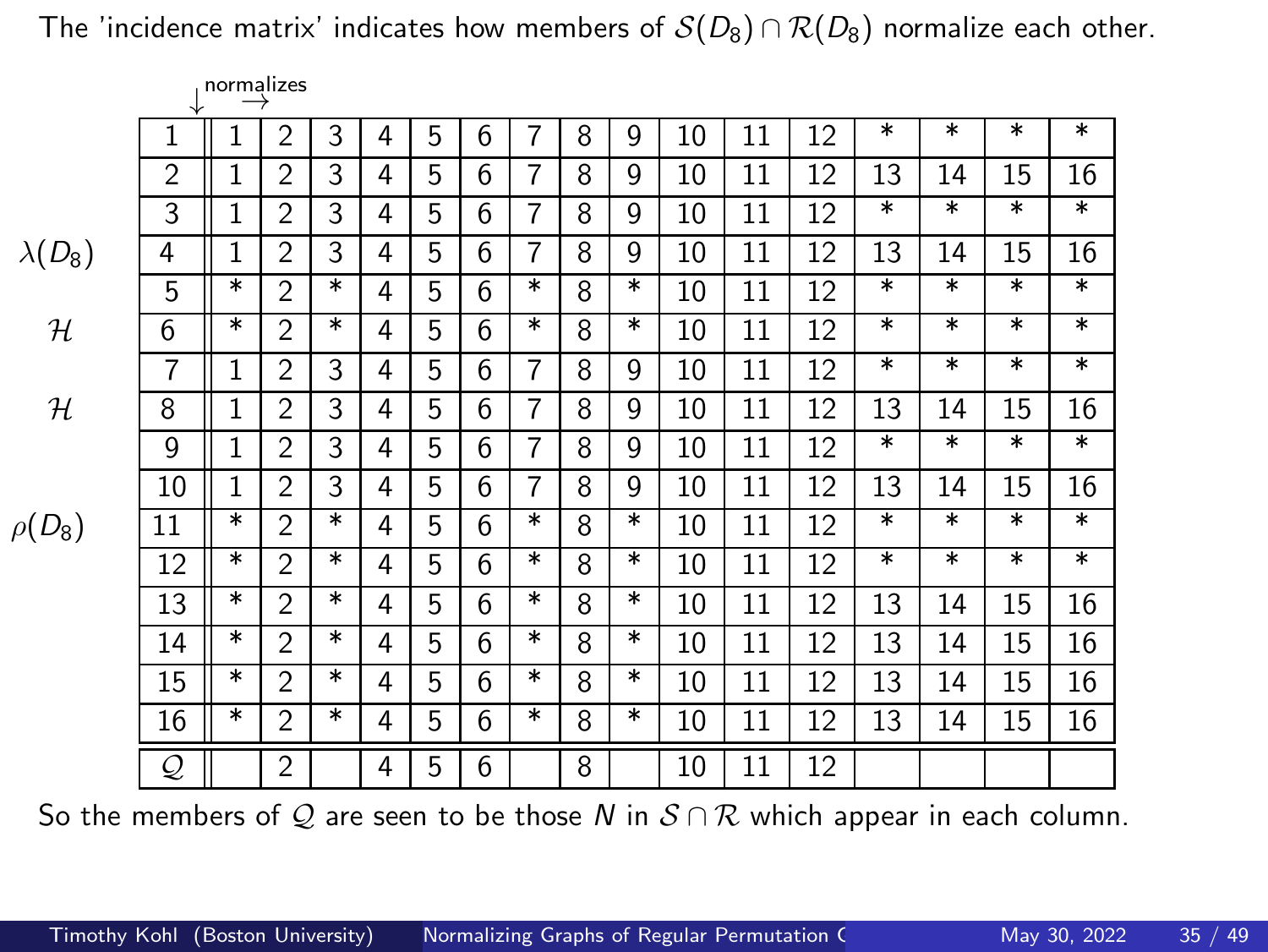One other thing to note about QHol(*G*) when  $\pi(Q(G))$  is a group itself, is that one can find ones in different isomorphism classes.

For example, with  $G = C_4 \times C_4$ , one has that  $H(G) = {\lambda(G)}$  but that  $|Q(G)| = |S(G) \cap R(G)| = 24$  and there are  $\pi(Q(G))$  in the following isomorphism classes:

 $C_4 \times S_3$ ,  $(C_6 \times C_2) \rtimes C_2$ ,  $C_3 \times D_8$ ,  $S_4$ ,  $C_2 \times A_4$ ,  $C_2 \times C_2 \times S_3$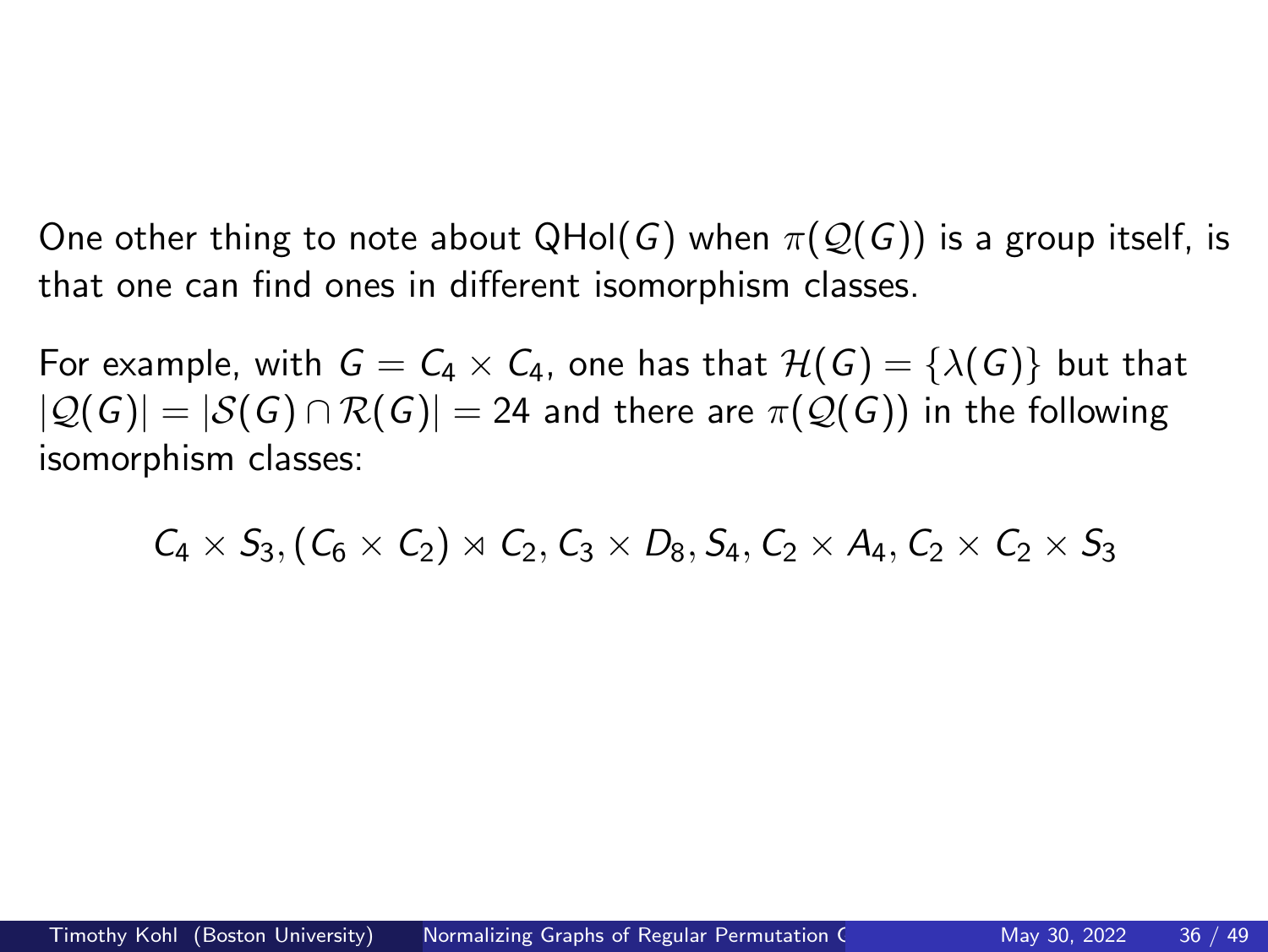And in the opposite direction, there are cases where QHol(*G*) is known to be a group, but that there are **no**  $\pi(\mathcal{Q}(G))$  which are a group, so that QHol(*G*) is not a Zappa-Sz´ep product, although QHol(*G*) acts transitively with Hol(*G*) being the stabilizer of  $\lambda(G)$ .

The lowest order example of this is for  $G = (C_4 \times C_2) \rtimes C_2$ .

In this case  $\mathcal{H}(G) = {\lambda(G), \rho(G)}$  but  $|\mathcal{Q}(G)| = |\mathcal{S}(G) \cap \mathcal{R}(G)| = 224$ .

In fact,  $S(G) = R(G) = S(G) \cap R(G) = Q(G)$  so all Hopf-Galois structures of type (*G*, [*G*]) correspond to subgroups of the holomorph, and each pair gives rise to a bi-skew brace.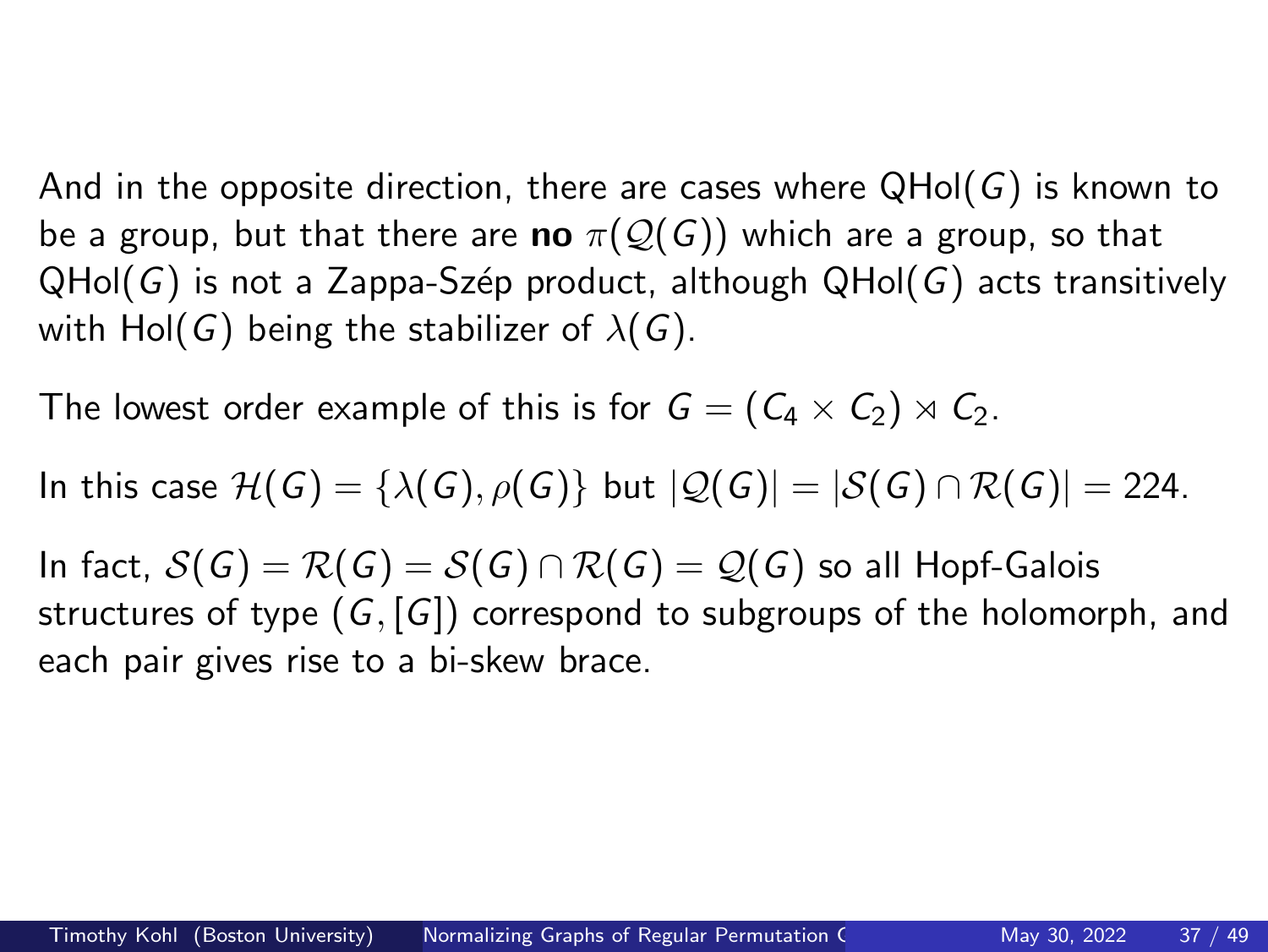For a given group *G*, the set  $S(G) \cap R(G)$ , and the ways in which members of  $S(G) \cap R(G)$  normalize (or fail to normalize) each other can be depicted by a 'normalizing graph'.

This is a graph where the nodes are the members of  $S(G) \cap R(G)$  and an edge  $N_1 \rightarrow N_2$  exists if  $N_1$  normalizes  $N_2$ .

This graph is a directed graph generally, although if two members *N*<sup>1</sup> and  $N<sub>2</sub>$  normalize each other then one can view them as being connected by an edge, or a two headed arrow,  $N_1 \leftrightarrow N_2$ .

Within this graph, we can consider different subgraphs corresponding to subsets of  $S(G) \cap R(G)$  such as  $H(G)$  and  $Q(G)$ .

In particular, collections such as  $\mathcal{Q}(G)$  and  $\mathcal{H}(G)$  form complete sub-graphs or 'cliques' within  $S(G) \cap R(G)$ .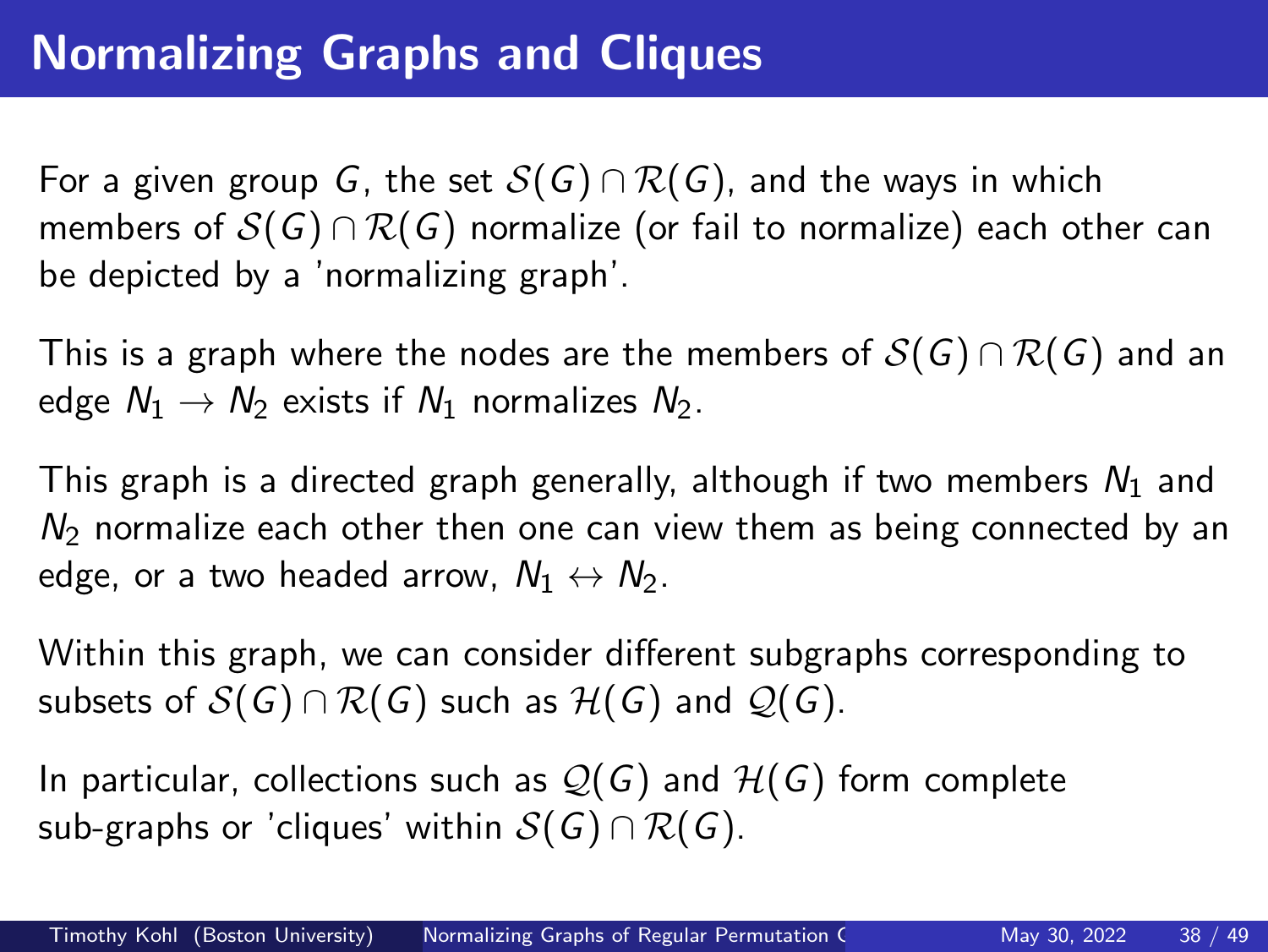We have containments  $\mathcal{H}(G) \subseteq \mathcal{Q}(G) \subseteq \mathcal{S}(G) \cap \mathcal{R}(G)$  where, for example, with *G* cyclic as we've seen,  $Q(G) = S(G) \cap R(G)$  in that all members of  $S(G) \cap R(G)$  are mutually normalizing.

And for some groups we have the opposite possibility, namely that  $Q(G) = H(G) = {\lambda(G)}$  such as for the group  $G = C_2 \times C_2 \times C_2$ 



where  $\lambda(G) = 1$ .

In this case,  $S(G) \cap R(G)$  is a 'star graph' namely one with all nodes connected to a single center, namely  $\lambda(G)$  itself.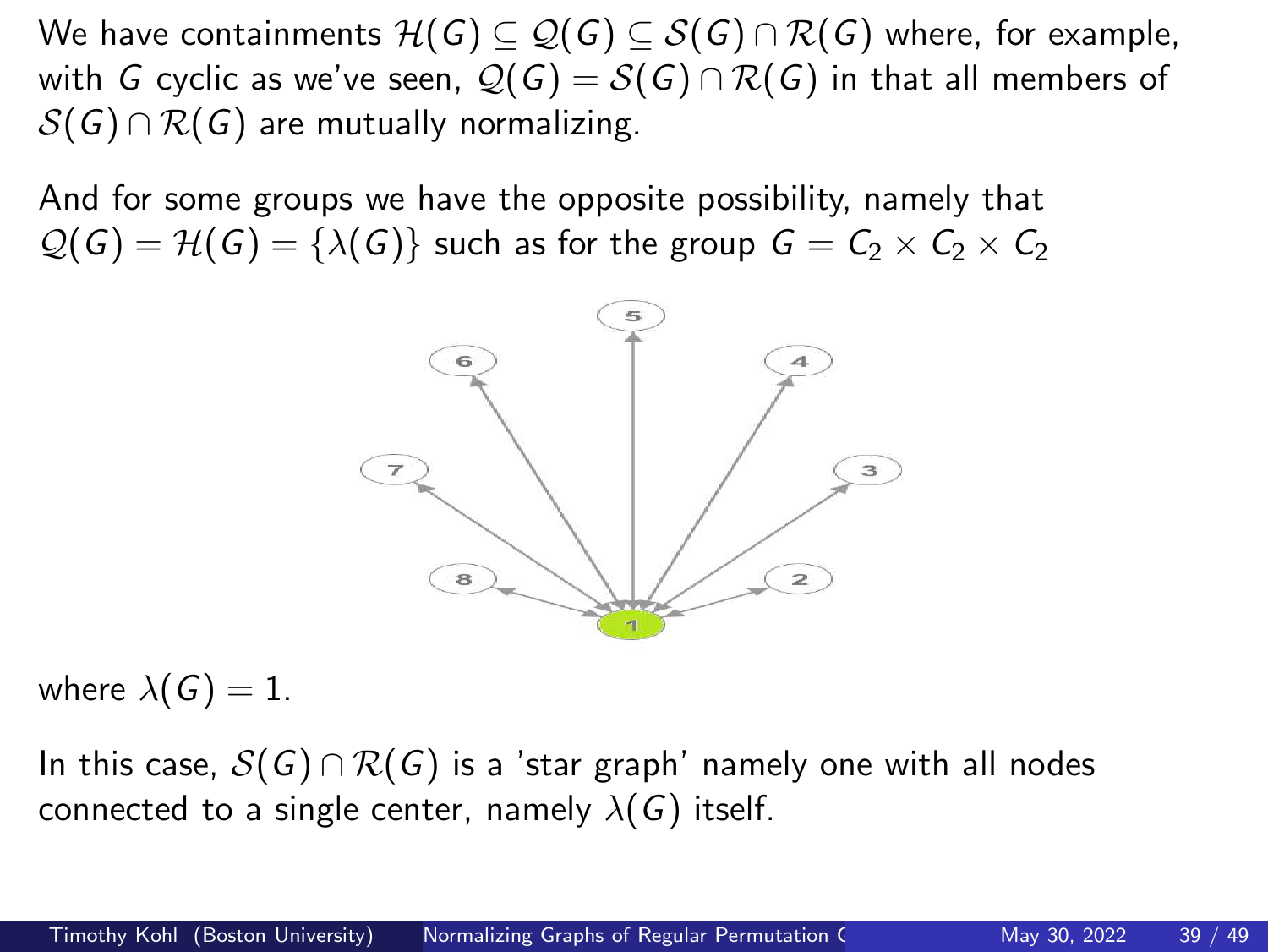

But it's clear that one could form a bi-skew brace with  $\lambda(G)$  and any other  $N \in S(G) \cap R(G)$ .

In general, it seems that  $\mathcal{Q}(G) = \{\lambda(G)\}\$ for elementary abelian groups.

For example if  $G = C_3 \times C_3 \times C_3$  then  $S(G) = \mathcal{R}(G)$  and  $|\mathcal{R}(G)| = 339$  but  $Q(G) = {\lambda(G)}$ .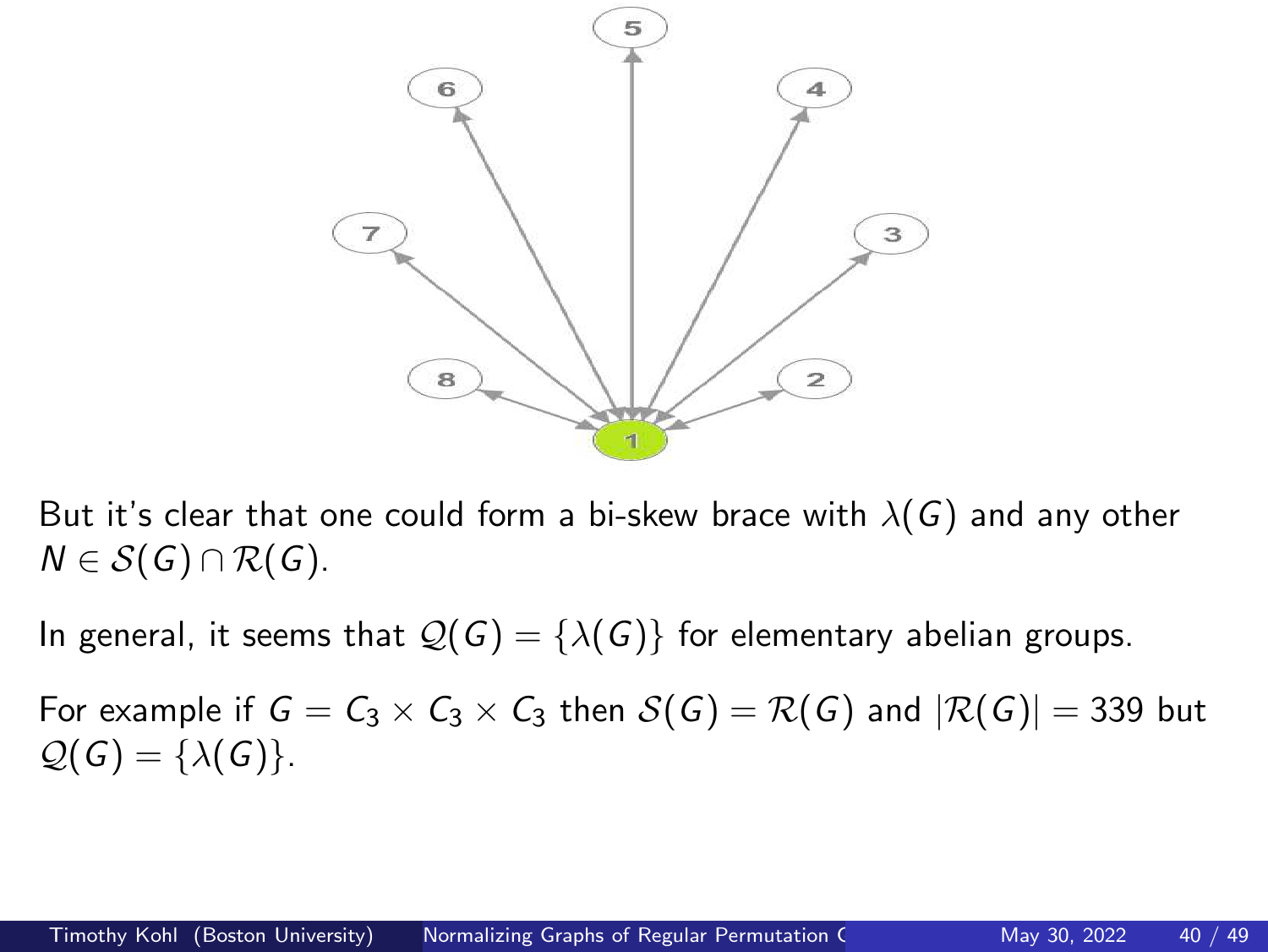For the case of  $D_8$  we can visualize the fact that

$$
\mathcal{H}(D_8)\subseteq\mathcal{Q}(D_8)\subseteq\mathcal{S}(D_8)\cap\mathcal{R}(D_8)
$$

are all proper inclusions.

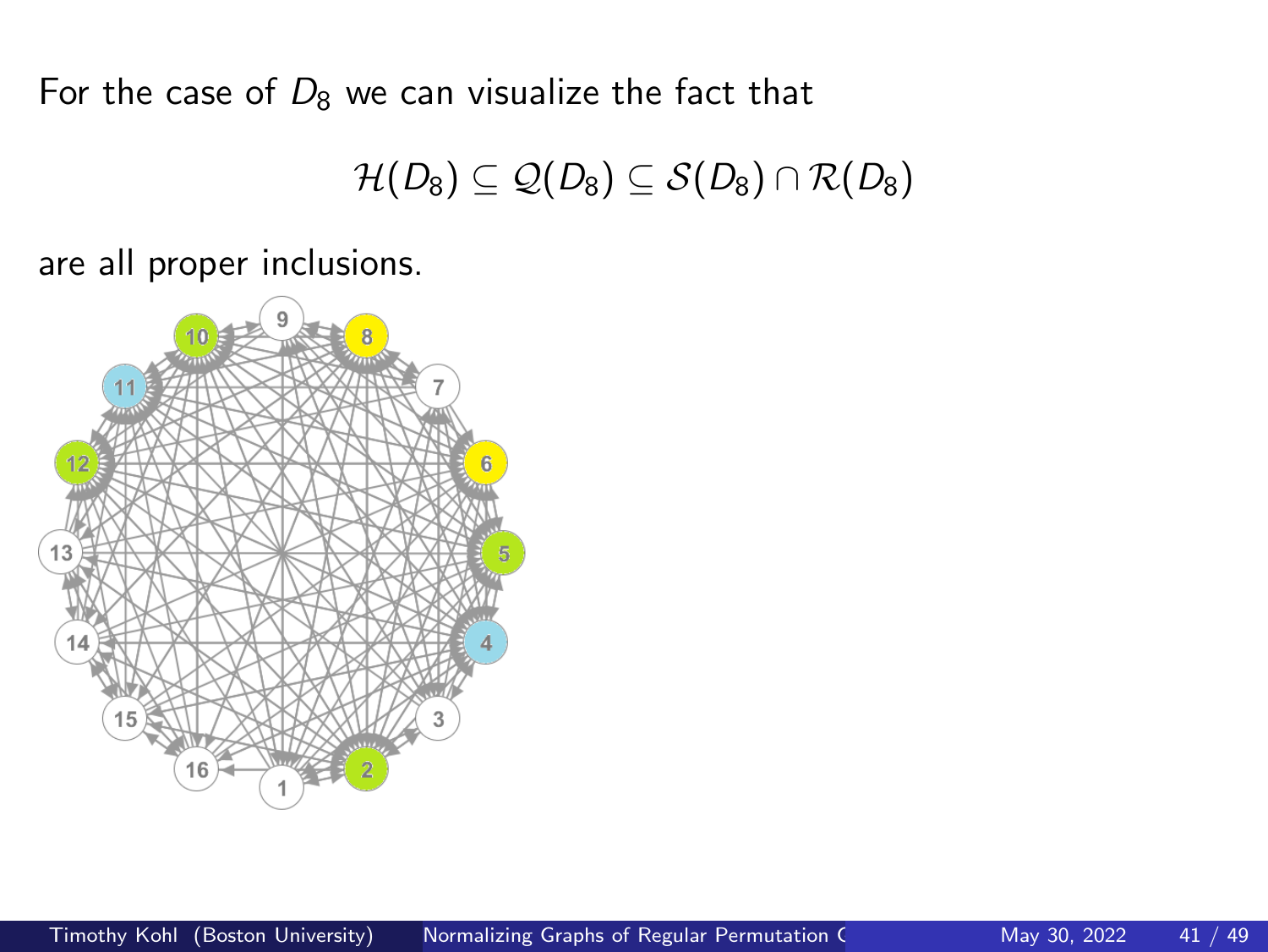

 $\odot$   $Q(D_8) = \{2, 4, 5, 6, 8, 10, 11, 12\}$  $\odot$  H( $D_8$ ) = {4, 6, 8, 11}

$$
\bullet\ \lambda(D_8)=4,\ \rho(D_8)=11
$$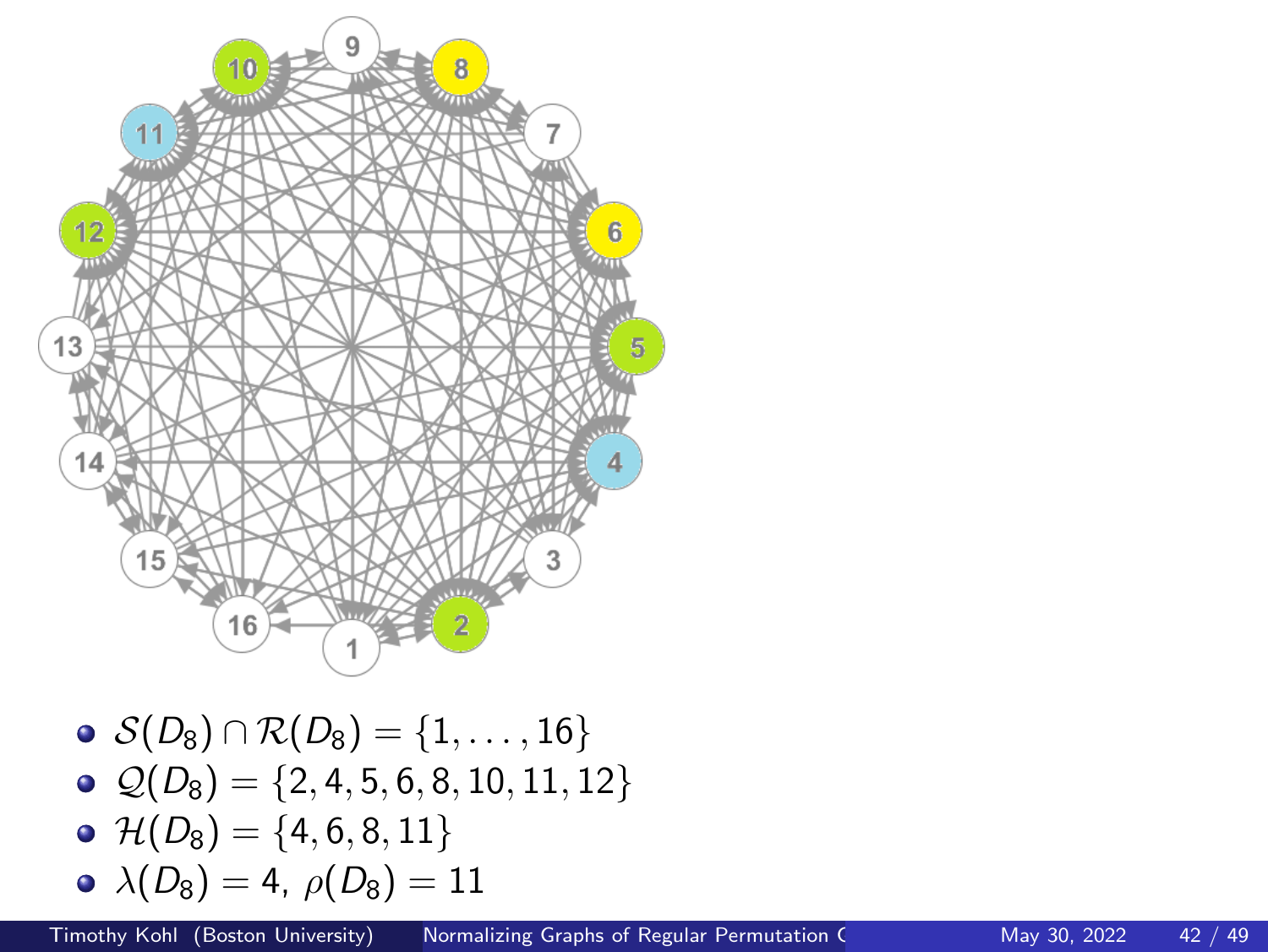As observed earlier, the elements of  $\mathcal{Q}(G)$  form a clique, namely a complete sub-graph of the normalizing graph of  $S(G) \cap R(G)$ , a natural question to ask is whether it is a *maximal* clique?

For  $D_8$  one can show that  $\mathcal{Q}(D_8)$  is the maximal clique which contains  $\mathcal{H}(D_8)$ .

However, by 'brute force' calculation one can find other (maximal) cliques within  $S(D_8) \cap R(D_8)$  but none contain  $H(D_8)$ .

Indeed the other maximal cliques within  $S(D_8) \cap R(D_8)$  are



 $[1, 2, 3, 4, 7, 8, 9, 10]$  $[2, 4, 8, 10, 13, 14, 15, 16]$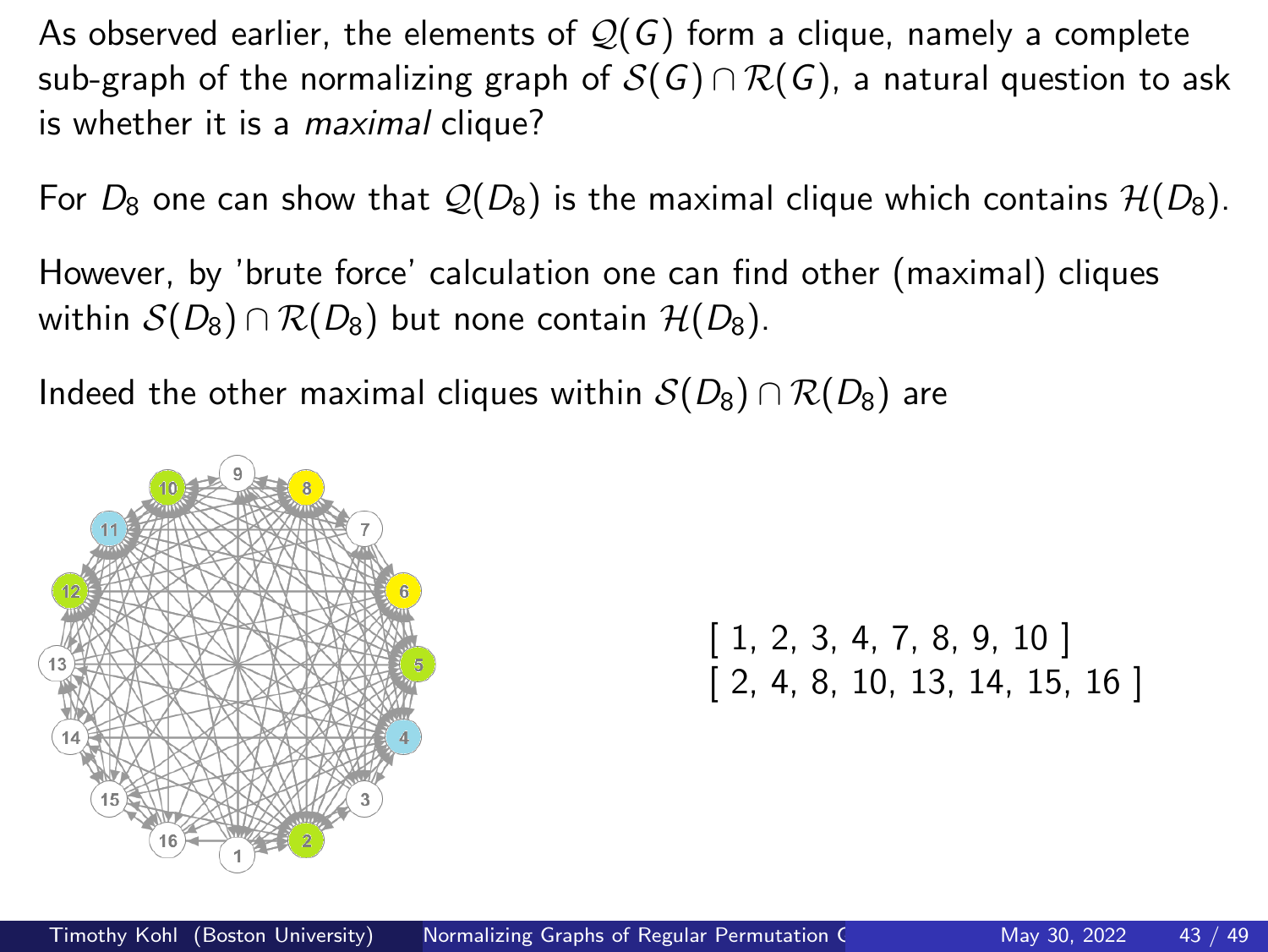For abelian groups *G* such that  $|T(G)| > 1$  we encounter some cases where  $S(G) \cap R(G)$  contains maximal cliques  $\mathcal{X}(G)$  which properly contain  $\mathcal{Q}(G)$  where a given  $\pi(\mathcal{X}(G))$  gives rise to a Zappa Szép product XHol(*G*) which contains QHol(*G*).



For example, let  $G = C_4 \times C_2$  with graph.

\n- $$
\mathcal{S}(G) \cap \mathcal{R}(G) = \{1, \ldots, 8\}
$$
\n- $\mathcal{Q}(G) = \{2, 4\}$
\n- $\mathcal{H}(G) = \{2, 4\}$
\n- $\lambda(G) = 2, \, \ell \rho(G)' = 4$
\n

Here  $\mathcal{X}(G) = \{2, 4, 5, 6, 7, 8\}$  is the maximal clique, and it contains  $\mathcal{Q}(G)$ , and  $XHol(G)$  is a group where the orbit of  $\lambda(G)$  is  $\mathcal{X}(G)$ .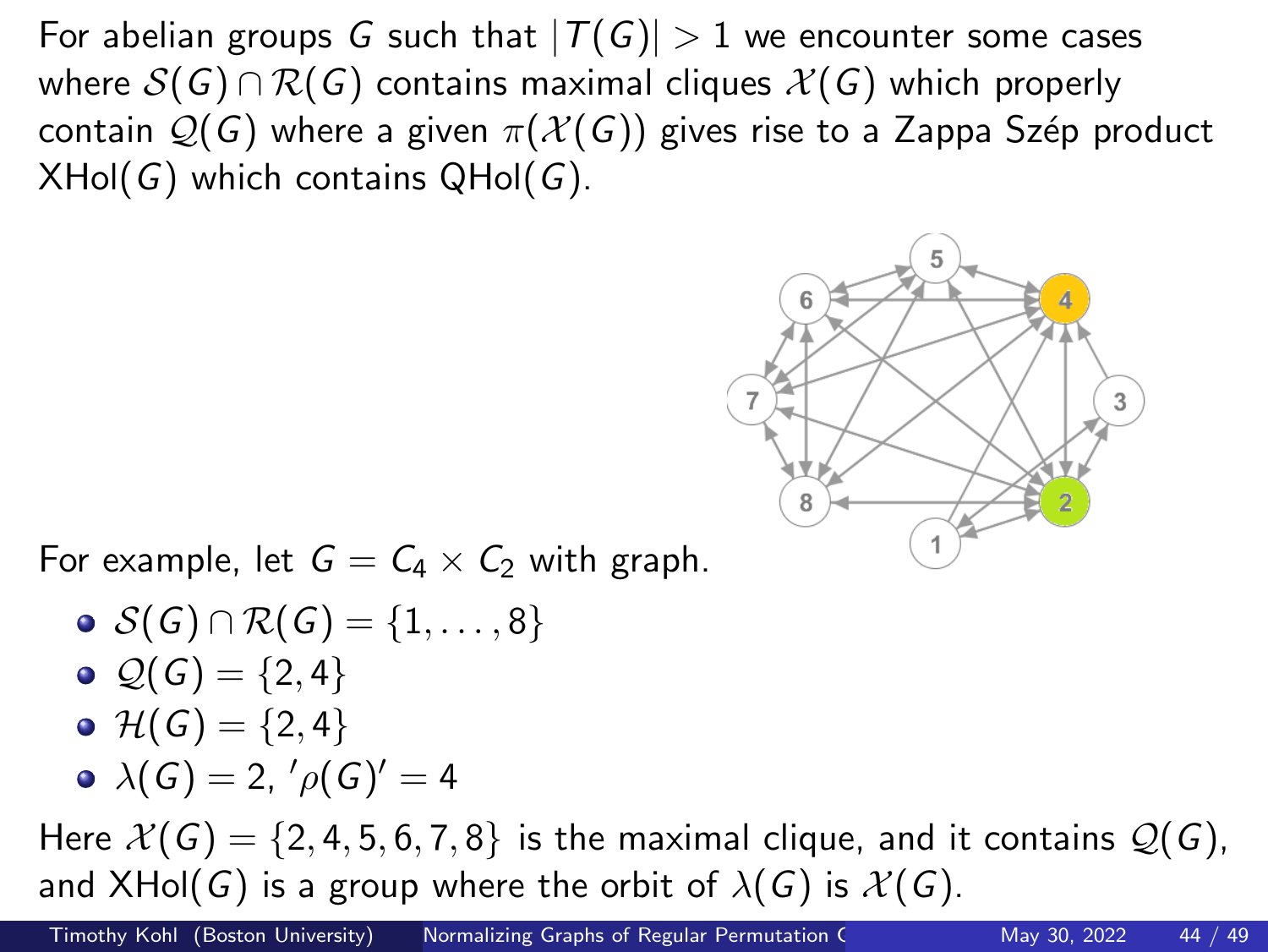And even for cases like  $G = C_3 \times C_3 \times C_3$ , where  $\mathcal{Q}(G) = {\lambda(G)}$  there are other cliques contained in S(*G*) ∩ R(*G*).

For example, there exists a clique in  $\mathcal{X}(G) \subseteq \mathcal{S}(G) \cap \mathcal{R}(G)$  (containing  $\mathcal{Q}(G) = {\lambda(G)}$  with 27 members, so the mutual normalizing property behaves quite differently (with regard to Q(*G*)) when *G* is abelian versus when it isn't.

And even though this is a clique, XHol(*G*) is not a group since many of the product of elements in  $\pi(\mathcal{X}(G))$  conjugate  $\lambda(G)$  to groups outside of S(*G*).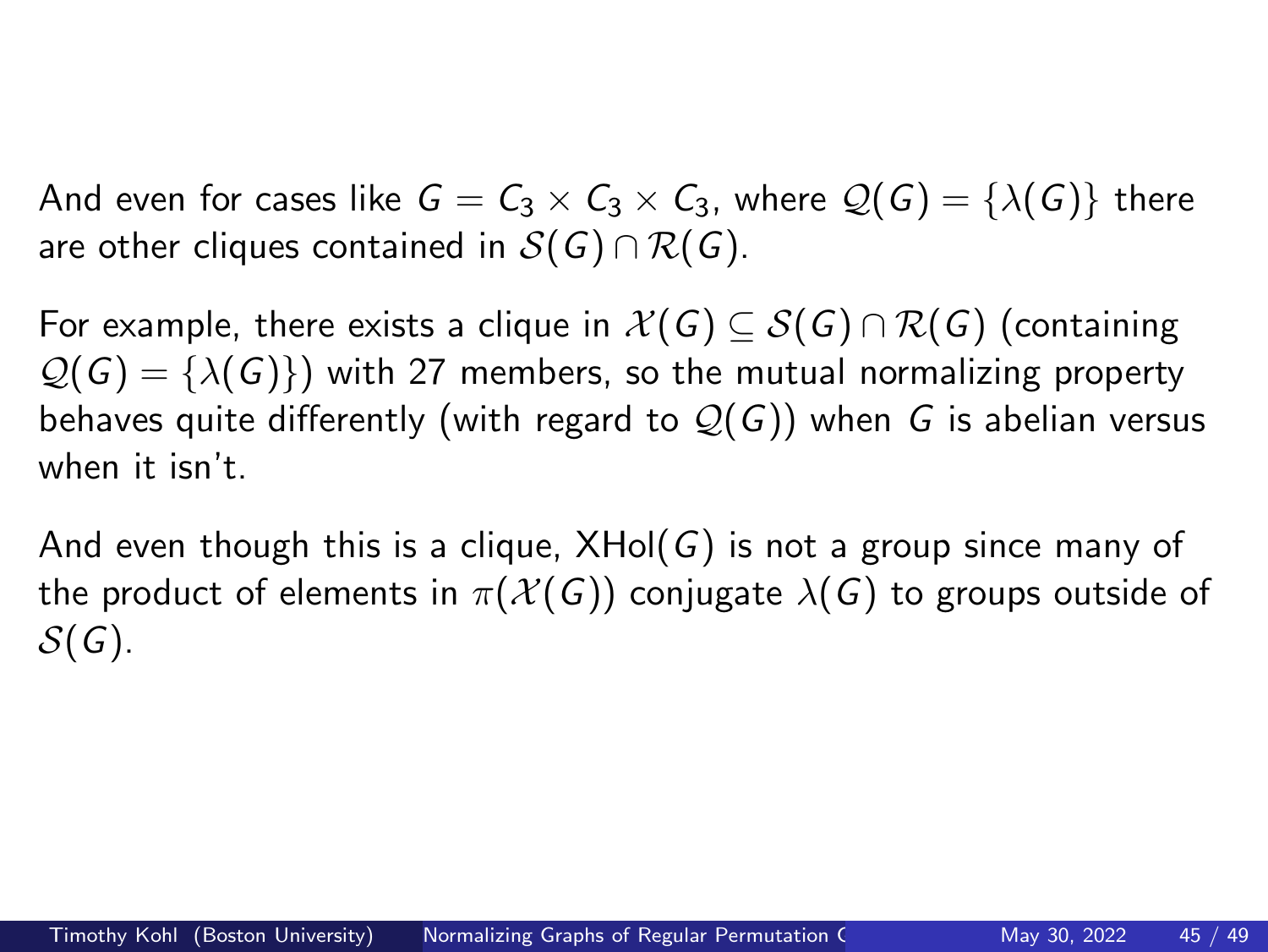We conclude by looking at collections of non-isomorphic groups  $\{G_i\}$  of the same order with the property that they have isomorphic holomorphs.

The classical example of this is the case of  $D_{2n}$  the dihedral group of order 4*n*, and  $Q_n$  the quaternionic or dicyclic group of order 4*n* for  $n > 3$ .

What this means operationally is that if we have  $\lambda(G_1) \leq Hol(G_1) \leq B = Perm(G_1)$  then one can find a regular subgroup  $G_2$  ⊲ Hol( $G_1$ ) whence *Norm*<sub>B</sub>( $G_2$ ) = Hol( $G_1$ ), where again  $G_1 \ncong G_2$ .

Note, Mills [\[7\]](#page-54-1) demonstrated that this is impossible for abelian groups, so in particular for any such pair of non-isomorphic groups  $G_1$  and  $G_2$  with isomorphic holomorphs, it must be the case that  $|\mathcal{H}(G_i)| > 1$ .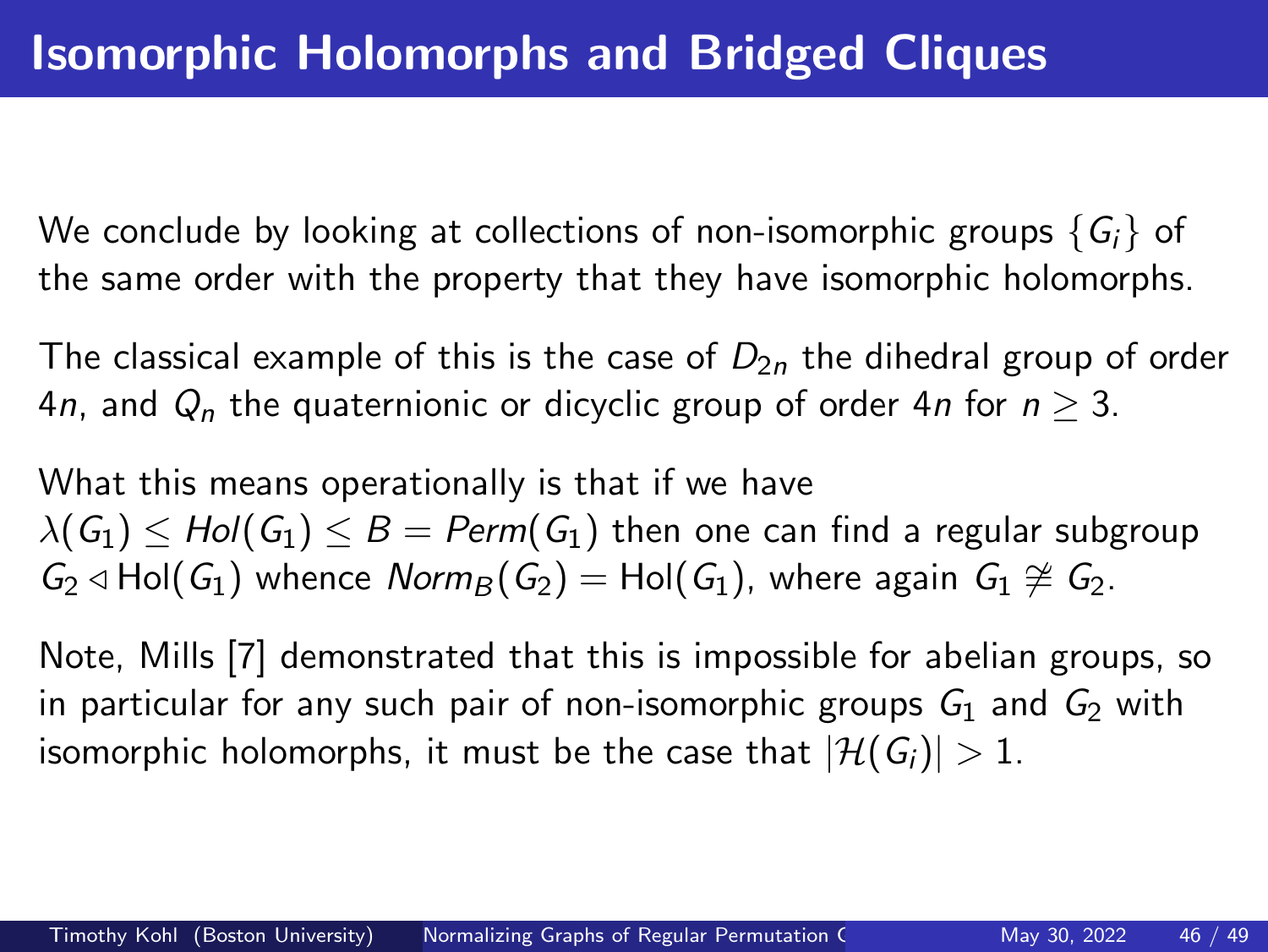Beyond dihedral and quaternionic groups, there are others, and it's not just pairs of groups which can have this property.

For example, these four groups of order 48 have isomorphic holomorphs

 $(C_3 \times D_4) \rtimes C_2$  $(C_3 \rtimes Q_2) \rtimes C_2$  $(C_3 \times Q_2) \rtimes C_2$ *C*<sup>3</sup> ⋊ *Q*<sup>4</sup>

And as the order increases, there are even larger clusters of groups with this property.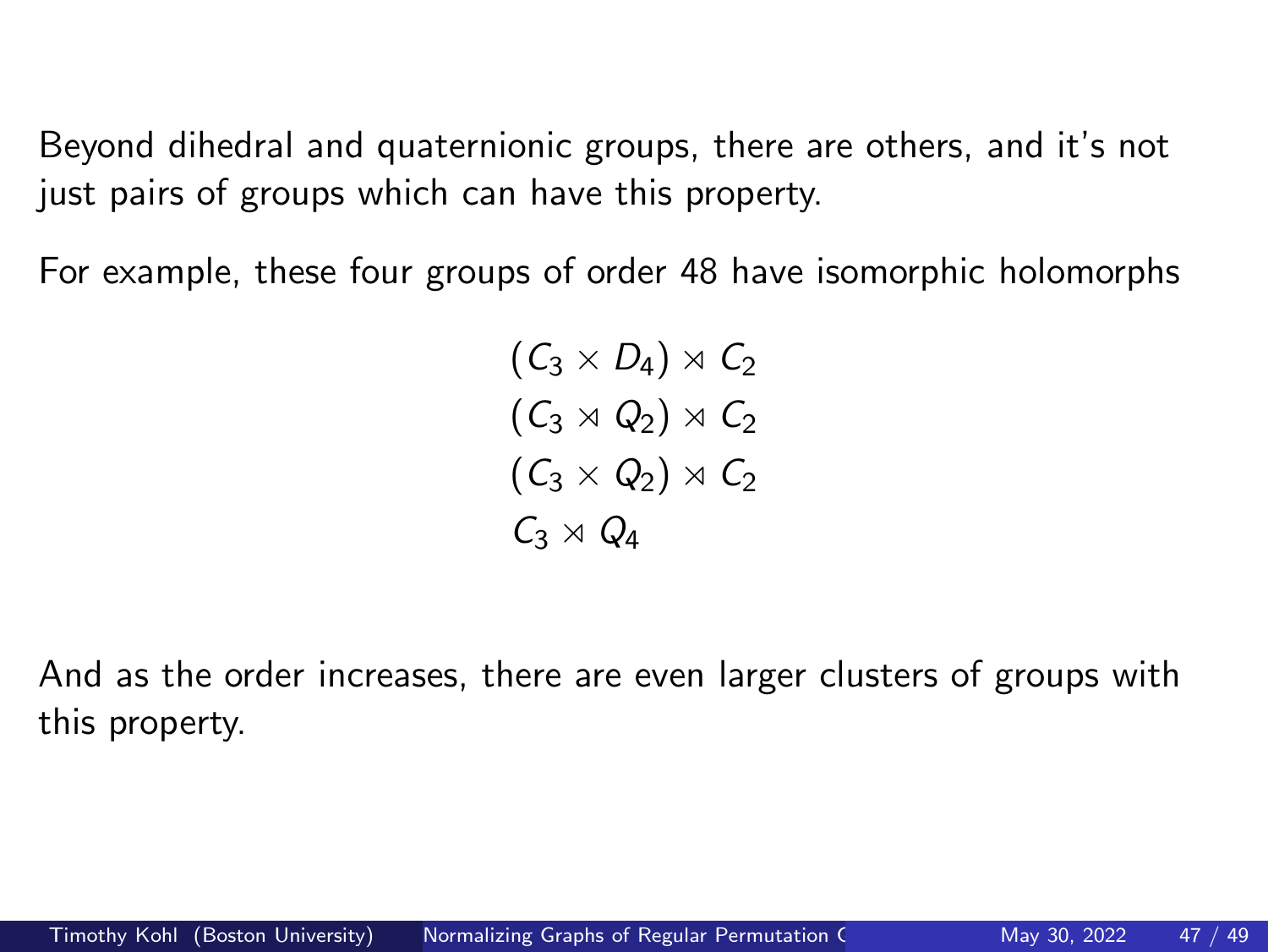If now we have a collection of non-isomorphic groups  $\{G_i\}$  of the same order with isomorphic holomorphs and if we pick *G*<sup>1</sup> represented as  $\lambda(G_1) \leq B = \text{Perm}(G_1)$  then one can find *within* Hol( $G_1$ ) regular normal subgroups isomorphic to the other  $G_i$  with normalizer equal to Hol( $G_1$ ).

(Conjectural) If we then compute  $\mathcal{Q}(G_1)$ , and also  $\mathcal{Q}(G_i)$  for the other  $G_i$ it is likely that all  $\mathcal{Q}(G_i)$  have the same size and that the union of all these  $\mathcal{Q}(G_i)$  will have the mutually normalizing property (and therefore be a collection of bi-skew braces).

We have verified this computationally for the four groups of order 48 on the previous page.

Each  $|{\cal Q}(G_i)| = 16$  and so we have  ${64 \choose 2}$  $\binom{24}{2}$  = 2016 distinct bi-skew braces.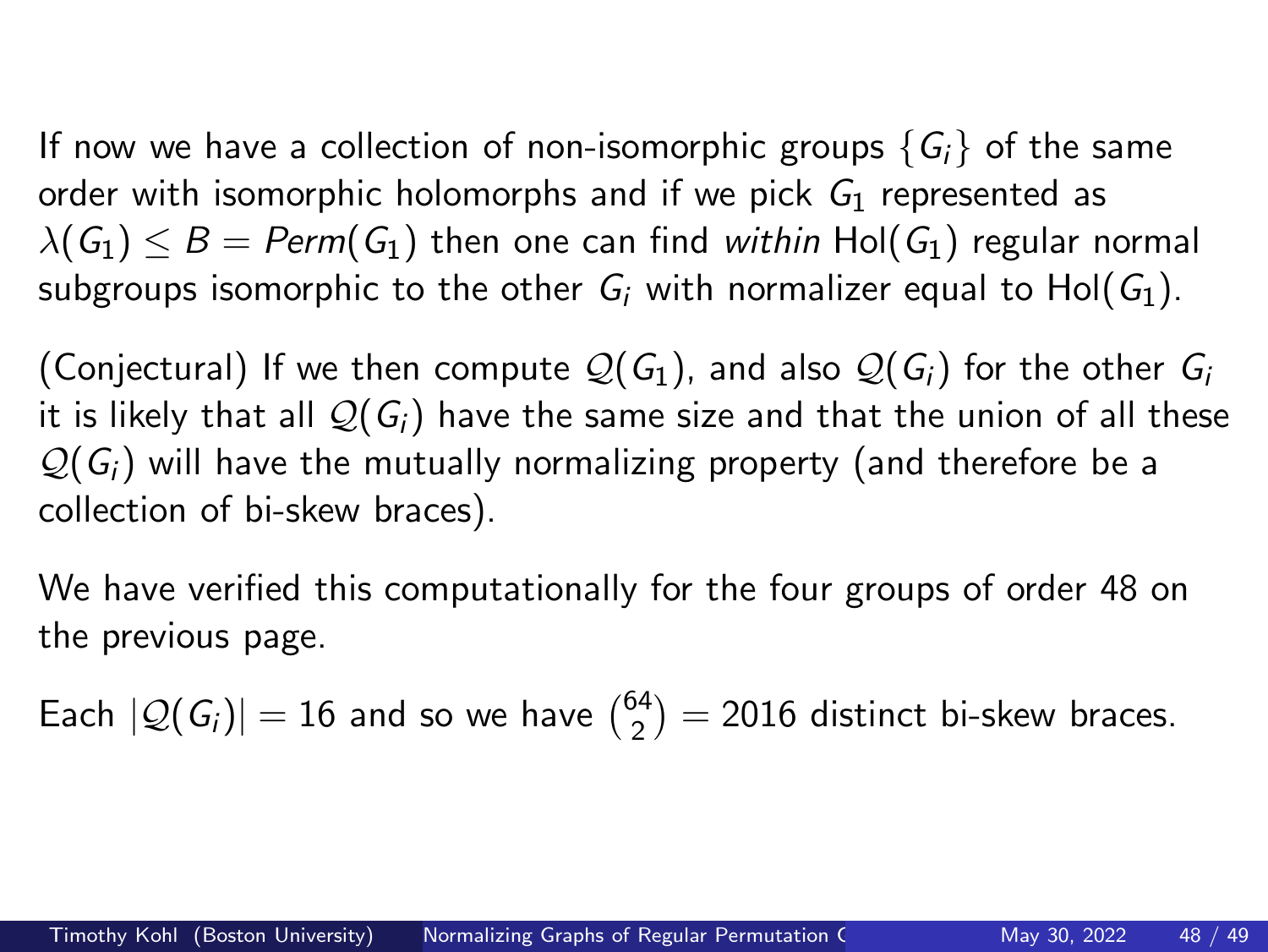<span id="page-48-0"></span>Thank You!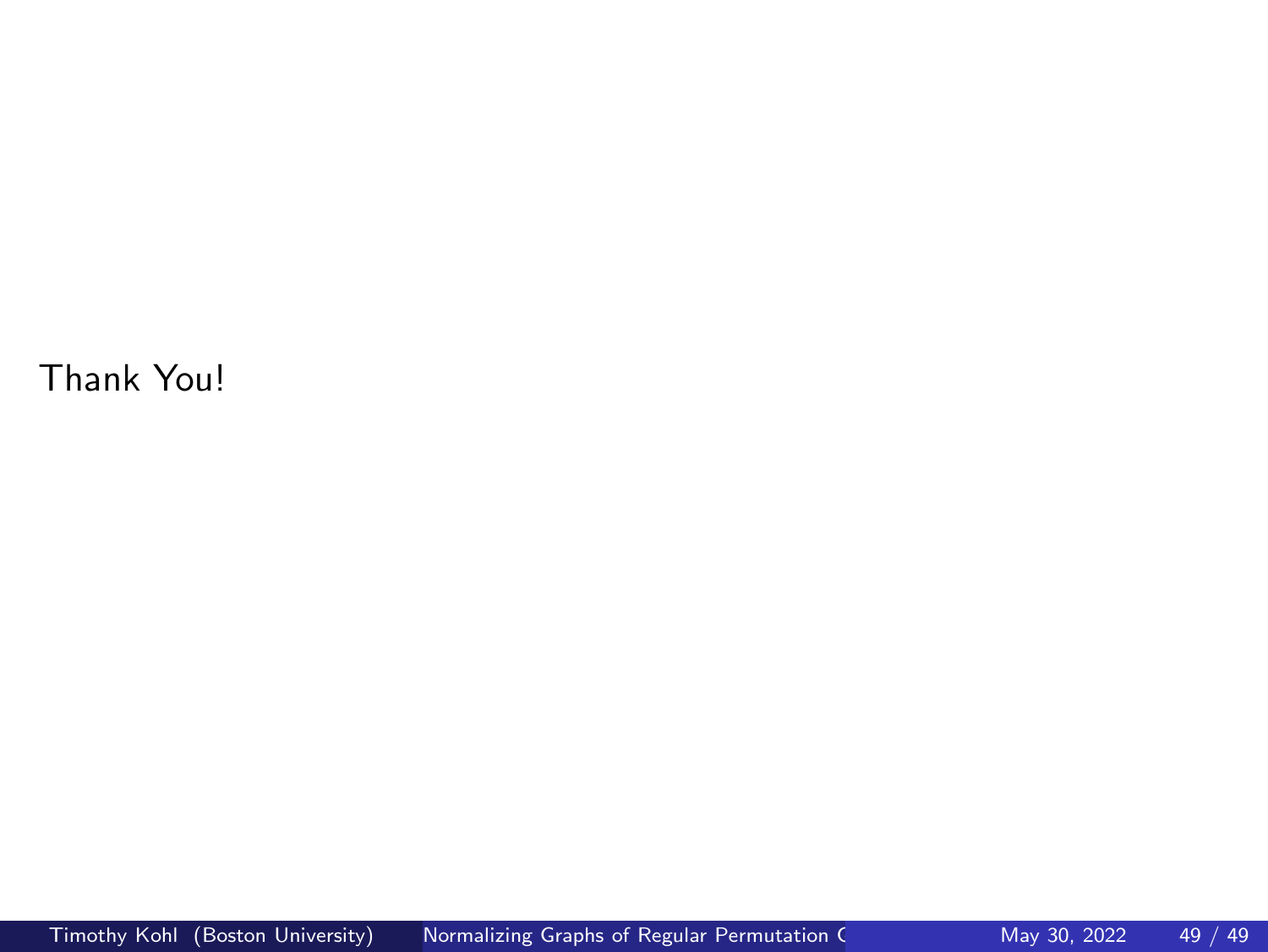We have the following tables which indicate the relative sizes for  $S(G) \cap R(G)$ ,  $\mathcal{Q}(G)$  and  $H(G)$  for different groups, as well as the isomorphism classes of  $\pi(\mathcal{Q}(G))$  that may arise, when  $\pi(\mathcal{Q}(G))$  is actually a group.

We include all groups of order at most 40, except for  $n = 32$ , excluding  $D_n$ for *n* odd, and most cyclic groups. But we do include the cyclic groups *C*4,  $C_{16}$  and also  $C_{64}$  so as to address the 'opening' regarding whether QHol $(C_{2^n})$  is a group for *n* even. We also include  $D_n$  for *n* even. We utilized GAP to compute these tables. As such, we adopt the notational conventions they use, in particular writing  $D_{2n}$  for the *n*-th dihedral group for example.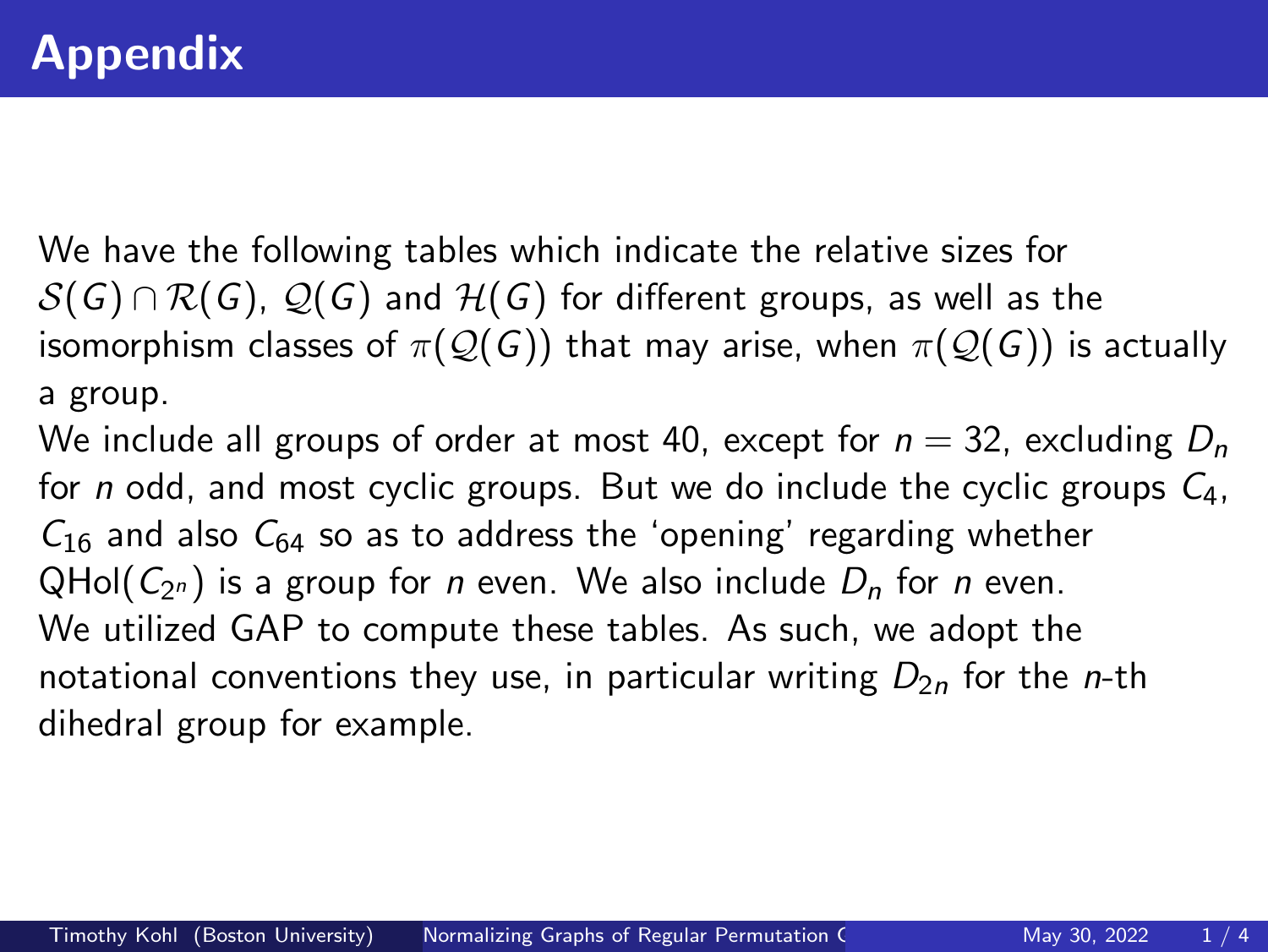| G                                      | $ \mathcal{S} \cap \mathcal{R} $ | $\mathcal{Q}$  | $ \mathcal{H} $         | $\pi(\mathcal{Q})$                                                                                                           |
|----------------------------------------|----------------------------------|----------------|-------------------------|------------------------------------------------------------------------------------------------------------------------------|
| $C_4$                                  | ī                                | $\overline{1}$ | ī                       | ī                                                                                                                            |
| $C_2 \times C_2$                       | 1                                | $\overline{1}$ | $\overline{1}$          | $\overline{1}$                                                                                                               |
| S <sub>3</sub>                         | $\overline{2}$                   | $\overline{2}$ | $\overline{2}$          | $\overline{\mathcal{C}_2}$                                                                                                   |
| $C_4 \times C_2$                       | 8                                | $\overline{2}$ | $\overline{2}$          | $\overline{\mathcal{C}_2}$                                                                                                   |
| $D_8$                                  | $\overline{6}$                   | $\overline{6}$ | $\overline{2}$          | $S_3, C_6$                                                                                                                   |
| $Q_8$                                  | 2                                | $\overline{2}$ | $\overline{2}$          | C <sub>2</sub>                                                                                                               |
| $C_2 \times C_2 \times C_2$            | 8                                | $\overline{1}$ | $\overline{1}$          | $\overline{1}$                                                                                                               |
| $C_3 \times C_3$                       | 9                                | $\overline{1}$ | 1                       | $\overline{1}$                                                                                                               |
| $C_3 \rtimes C_4$                      | $\overline{2}$                   | $\overline{2}$ | $\overline{2}$          | C <sub>2</sub>                                                                                                               |
| $A_4$                                  | $\overline{6}$                   | $\overline{2}$ | $\overline{2}$          | C <sub>2</sub>                                                                                                               |
| $D_{12}$                               | 8                                | $\overline{2}$ | 2                       | $C_{2}$                                                                                                                      |
| $C_6 \times C_2$                       | $\overline{1}$                   | $\overline{1}$ | $\overline{1}$          | ī                                                                                                                            |
| $C_{16}$                               | $\overline{4}$                   | 4              | $\overline{2}$          | $C_4, C_2 \times C_2$                                                                                                        |
| $C_4 \times C_4$                       | 24                               | 24             | 1                       | $C_4 \times S_3$ , $(C_6 \times C_2) \times C_2$ , $C_3 \times D_8$ , $S_4$ , $C_2 \times A_4$ , $C_2 \times C_2 \times S_3$ |
| $(C_4 \times C_2) \rtimes C_2$         | 76                               | 4              | 4                       | $C_2 \times C_2$                                                                                                             |
| $C_4 \rtimes C_4$                      | 72                               | 72             | $\overline{\mathbf{8}}$ | $C_3 \times S_4$ , $(C_3 \times A_4) \rtimes C_2$                                                                            |
| $C_8 \times C_2$                       | 10                               | 4              | 4                       | $C_2 \times C_2$                                                                                                             |
| $C_8 \rtimes C_2$                      | 10                               | 4              | 4                       | $\frac{C_2 \times C_2}{C_4 \times C_2, D_8, C_2 \times C_2 \times C_2}$                                                      |
| $D_{16}$                               | 16                               | 8              | $\overline{4}$          |                                                                                                                              |
| $QD_{16}$                              | 32                               | 16             | 16                      | $C_2 \times D_8$                                                                                                             |
| $Q_{16}$                               | 16                               | 8              | $\overline{4}$          | $\frac{C_4 \times C_2, D_8, C_2 \times C_2 \times C_2}{1}$                                                                   |
| $C_4 \times C_2 \times C_2$            | 146                              | $\overline{1}$ | $\,1$                   |                                                                                                                              |
| $C_2 \times D_8$                       | 198                              | $\overline{6}$ | $\overline{2}$          | $S_3, C_6$<br>$C_2$                                                                                                          |
| $C_2 \times Q_8$                       | 66                               | $\overline{2}$ | $\overline{2}$          |                                                                                                                              |
| $(C_4 \times C_2) \rtimes C_2$         | 224                              | 224            | $\overline{2}$          | QHol(G) is not a Zappa-Szép Extension of Hol(G)                                                                              |
| $C_2 \times C_2 \times C_2 \times C_2$ | 106                              | 1              | $\,1$                   | 1                                                                                                                            |
| $C_3 \times S_3$                       | $\overline{7}$                   | $\overline{2}$ | $\overline{2}$          | C <sub>2</sub>                                                                                                               |
| $(C_3 \times C_3) \rtimes C_2$         | 38                               | $\overline{2}$ | $\overline{2}$          | $\mathsf{C}_2$                                                                                                               |
| $C_6 \times C_3$                       | 9                                | $\overline{1}$ | $\overline{1}$          | $\overline{1}$                                                                                                               |
| $C_5 \rtimes C_4$                      | $\overline{2}$                   | $\overline{2}$ | $\overline{2}$          | $\mathcal{C}_2$                                                                                                              |
| $C_5 \rtimes C_4$                      | 7                                | 2              | 2                       | $C_{2}$                                                                                                                      |
| $D_{20}$                               | 12                               | $\overline{2}$ | $\overline{2}$          | $C_{2}$                                                                                                                      |
| $C_{10} \times C_2$                    | $\overline{1}$                   | $\overline{1}$ | $\overline{1}$          | T                                                                                                                            |
| $C_7 \rtimes C_3$                      | 9                                | $\overline{2}$ | $\overline{2}$          | C <sub>2</sub>                                                                                                               |
| $C_3 \rtimes C_8$                      | 4                                | 4              | 4                       | $C_2 \times C_2$                                                                                                             |
| SL(2,3)                                | $\overline{6}$                   | $\overline{2}$ | $\overline{2}$          | C <sub>2</sub>                                                                                                               |
| $C_3 \rtimes Q_8$                      | 16                               | 4              | 4                       | $C_2 \times C_2$                                                                                                             |
| $C_4 \times S_3$                       | 32                               | 8              | $\overline{8}$          | $C_2 \times C_2 \times C_2$                                                                                                  |
| $D_{24}$                               | 16                               | 4              | 4                       | $C_2 \times C_2$                                                                                                             |
| $C_2 \times (C_3 \times C_4)$          | 20                               | 4              | $\overline{4}$          | $C_2 \times C_2$                                                                                                             |

Timothy Kohl (Boston University) Normalizing Graphs of Regular Permutation Chromatic May 30, 2022 2 / 4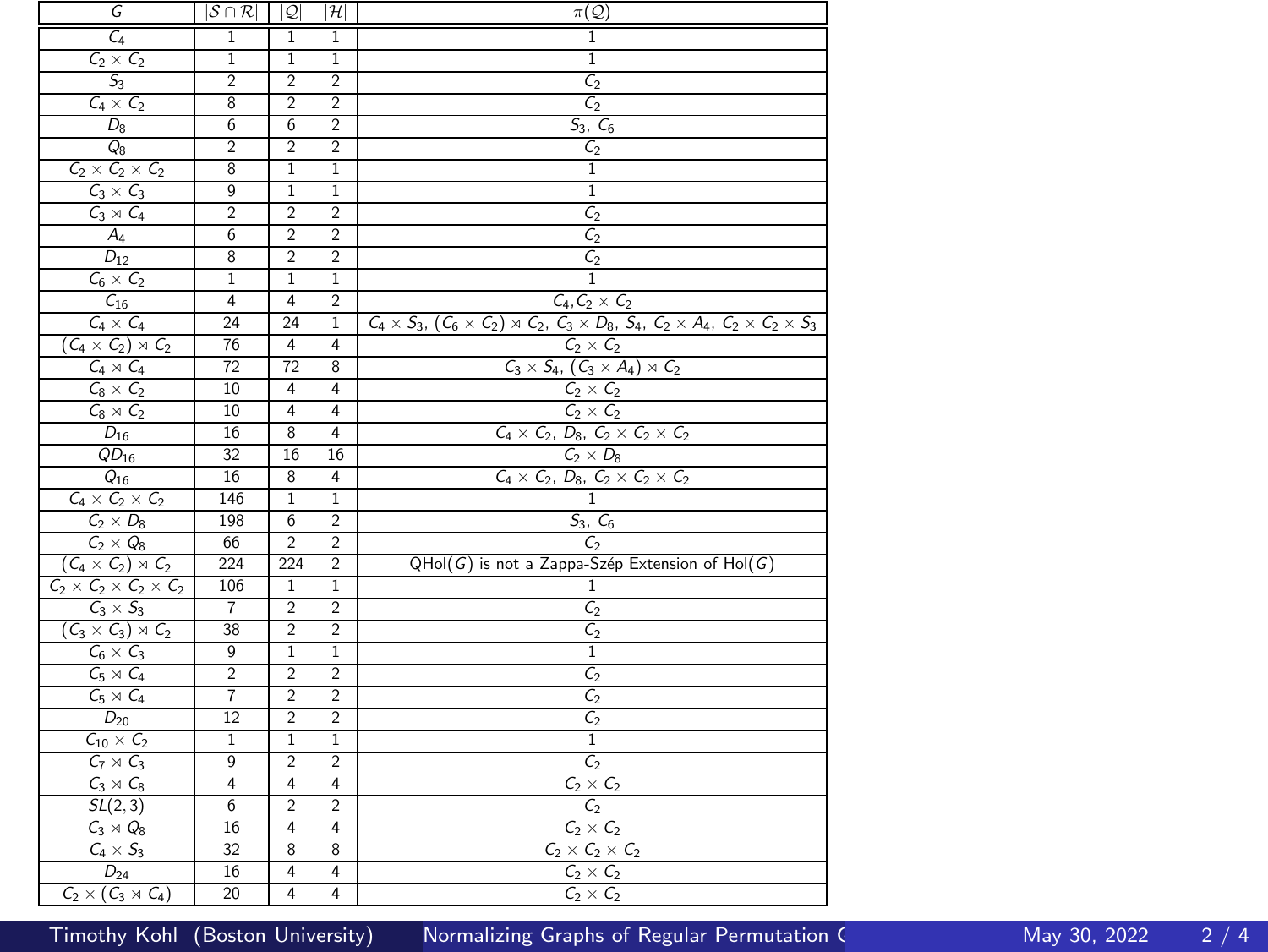| G                                           | $ \mathcal{S} \cap \mathcal{R} $ | $\mathcal{Q}$  | $ \mathcal{H} $ | $\pi(\mathcal{Q})$                              |
|---------------------------------------------|----------------------------------|----------------|-----------------|-------------------------------------------------|
| $(C_6 \times C_2) \rtimes C_2$              | 32                               | 8              | 8               | $C_2 \times C_2 \times C_2$                     |
| $C_{12} \times C_2$                         | 8                                | $\overline{2}$ | $\overline{2}$  | $\frac{C_2}{S_3, C_6}$                          |
| $C_3 \times D_8$                            | $\overline{6}$                   | $\overline{6}$ | $\overline{2}$  |                                                 |
| $C_3 \times Q_8$                            | $\overline{2}$                   | $\overline{2}$ | $\overline{2}$  | C <sub>2</sub>                                  |
| $S_4$                                       | 5                                | $\overline{2}$ | $\overline{2}$  | C <sub>2</sub>                                  |
| $C_2 \times A_4$                            | 9                                | $\overline{2}$ | $\overline{2}$  | C <sub>2</sub>                                  |
| $C_2 \times C_2 \times S_3$                 | 44                               | $\overline{2}$ | $\overline{2}$  | C <sub>2</sub>                                  |
| $C_6 \times C_2 \times C_2$                 | 8                                | $\overline{1}$ | $\overline{1}$  | 1                                               |
| $C_5 \times C_5$                            | 25                               | $\overline{1}$ | 1               | 1                                               |
| $C_9 \times C_3$                            | 33                               | 3              | $\overline{1}$  | $C_3$                                           |
| $(C_3 \times C_3) \rtimes C_3$              | 78                               | $\overline{2}$ | $\overline{2}$  | $\frac{C_2}{S_3, C_6}$                          |
| $C_9 \rtimes C_3$                           | 63                               | $\overline{6}$ | $\overline{2}$  |                                                 |
| $C_3 \times C_3 \times C_3$                 | 339                              | $\overline{1}$ | ī               | $\overline{1}$                                  |
| $C_7 \rtimes C_4$                           | $\overline{2}$                   | $\overline{2}$ | $\overline{2}$  | $\mathsf{C}_2$                                  |
| $D_{28}$                                    | 16                               | $\overline{2}$ | $\overline{2}$  | C <sub>2</sub>                                  |
| $C_{14} \times C_2$                         | $\overline{1}$                   | $\overline{1}$ | $\overline{1}$  | $\overline{1}$                                  |
| $C_5 \times S_3$                            | $\overline{2}$                   | $\overline{2}$ | $\overline{2}$  | $C_{2}$                                         |
| $C_3 \times D_{10}$                         | $\overline{2}$                   | $\overline{2}$ | $\overline{2}$  | C <sub>2</sub>                                  |
| $C_9 \rtimes C_4$                           | $\overline{2}$                   | $\overline{2}$ | $\overline{2}$  | $\frac{C_2}{S_3, C_6}$                          |
| $(C_2 \times C_2) \rtimes C_9$              | 18                               | $\overline{6}$ | $\overline{2}$  |                                                 |
| $D_{36}$                                    | 20                               | $\overline{2}$ | $\overline{2}$  | C <sub>2</sub>                                  |
| $C_{18} \times C_2$                         | 3                                | 3              | $\overline{1}$  | $C_3$                                           |
| $C_3 \times (C_3 \times C_4)$               | $\overline{7}$                   | $\overline{2}$ | $\overline{2}$  | C <sub>2</sub>                                  |
| $(C_3 \times C_3) \rtimes C_4$              | 38                               | $\overline{2}$ | $\overline{2}$  | $\mathsf{C}_2$                                  |
| $C_{12} \times C_3$                         | 9                                | $\overline{1}$ | ī               | $\overline{1}$                                  |
| $(C_3 \times C_3) \rtimes C_4$              | $\overline{11}$                  | $\overline{2}$ | $\overline{2}$  | C,                                              |
| $S_3 \times S_3$                            | 55                               | $\overline{4}$ | $\overline{2}$  | $C_4, C_2 \times C_2$                           |
| $C_3 \times A_4$                            | 42                               | $\overline{6}$ | $\overline{2}$  | $\frac{S_3, C_6}{C_2}$                          |
| $C_6 \times S_3$                            | 19                               | $\overline{2}$ | $\overline{2}$  |                                                 |
| $C_2 \times ((C_3 \times C_3) \rtimes C_2)$ | 56                               | $\overline{2}$ | $\overline{2}$  | C <sub>2</sub>                                  |
| $C_6 \times C_6$                            | 9                                | 1              | 1               | T                                               |
| $C_{13} \rtimes C_3$                        | 15                               | $\overline{2}$ | $\overline{2}$  | C <sub>2</sub>                                  |
| $C_5 \rtimes C_8$                           | $\overline{4}$                   | $\overline{4}$ | 4               | $C_2 \times C_2$                                |
| $C_5 \rtimes C_8$                           | 14                               | 4              | 4               | QHol(G) is not a Zappa-Szép Extension of Hol(G) |
| $C_5 \rtimes Q_8$                           | 24                               | $\overline{4}$ | $\overline{4}$  | $C_2 \times C_2$                                |
| $C_4 \times D_{10}$                         | 48                               | 8              | 8               | $C_2 \times C_2 \times C_2$                     |
| $\overline{D_{40}}$                         | 24                               | 4              | 4               | $C_2 \times C_2$                                |
| $C_2 \times (C_5 \times C_4)$               | 28                               | $\overline{4}$ | 4               | $C_2 \times C_2$                                |
| $(C_{10} \times C_2) \rtimes C_2$           | 48                               | 8              | 8               | $C_2 \times C_2 \times C_2$                     |
| $C_{20} \times C_2$                         | 8                                | $\overline{2}$ | $\overline{2}$  | C <sub>2</sub>                                  |

Timothy Kohl (Boston University) Normalizing Graphs of Regular Permutation Chromatic May 30, 2022 3 / 4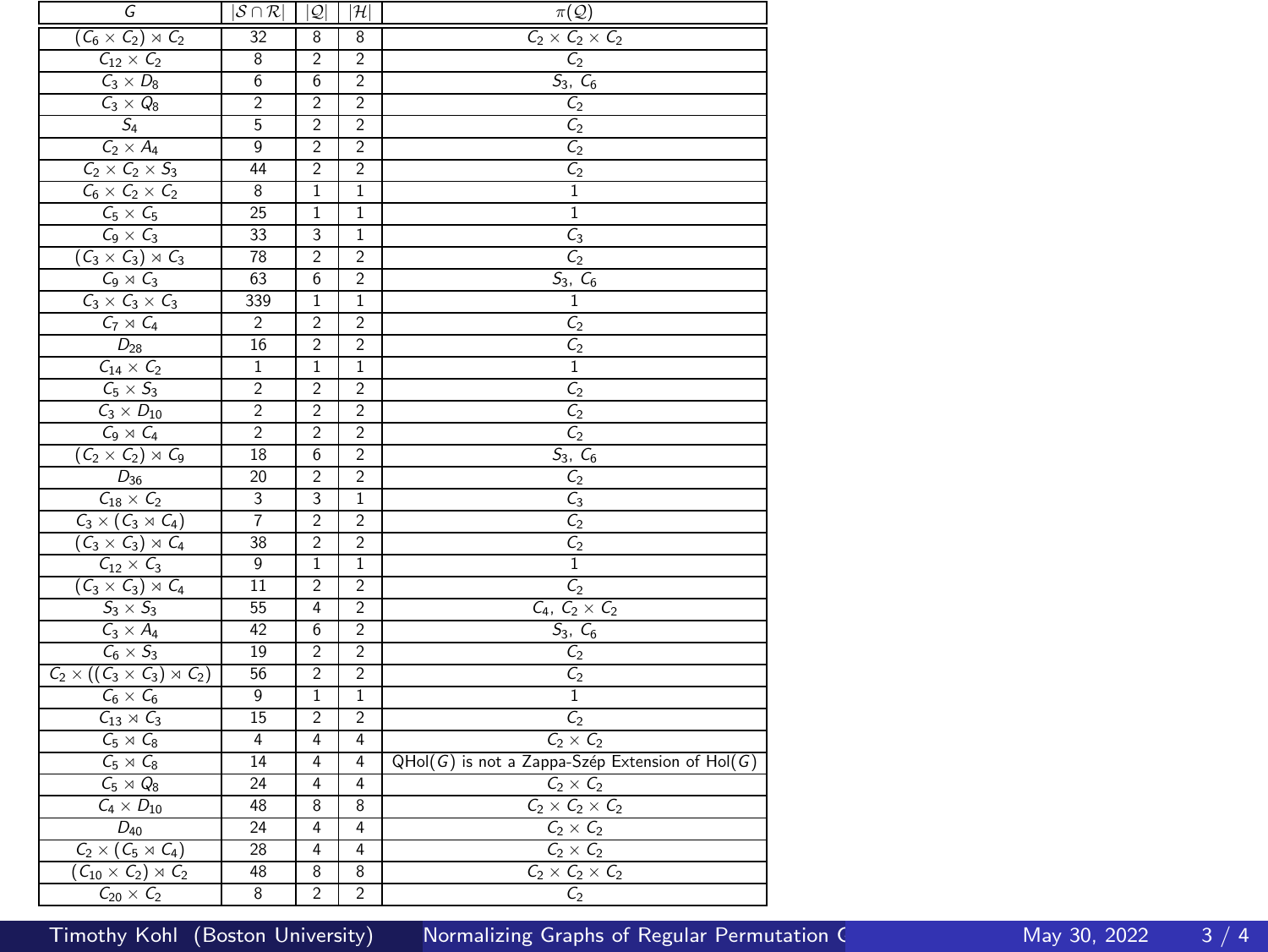|                                | $\cap \mathcal{R}$ |   | $\mathcal{H}$ |                                                 |
|--------------------------------|--------------------|---|---------------|-------------------------------------------------|
| $C_5 \times D_8$               | ь                  | 6 |               |                                                 |
| $C_5 \times Q_8$               |                    |   |               |                                                 |
| $C_2 \times (C_5 \times C_4)$  | 24                 |   |               | QHol(G) is not a Zappa-Szép Extension of Hol(G) |
| $C_2 \times C_2 \times D_{10}$ | 68                 |   |               |                                                 |
| $C_{10} \times C_2 \times C_2$ | 8                  |   |               |                                                 |
| $-60$                          |                    | 8 |               | $\mathbf{R}$                                    |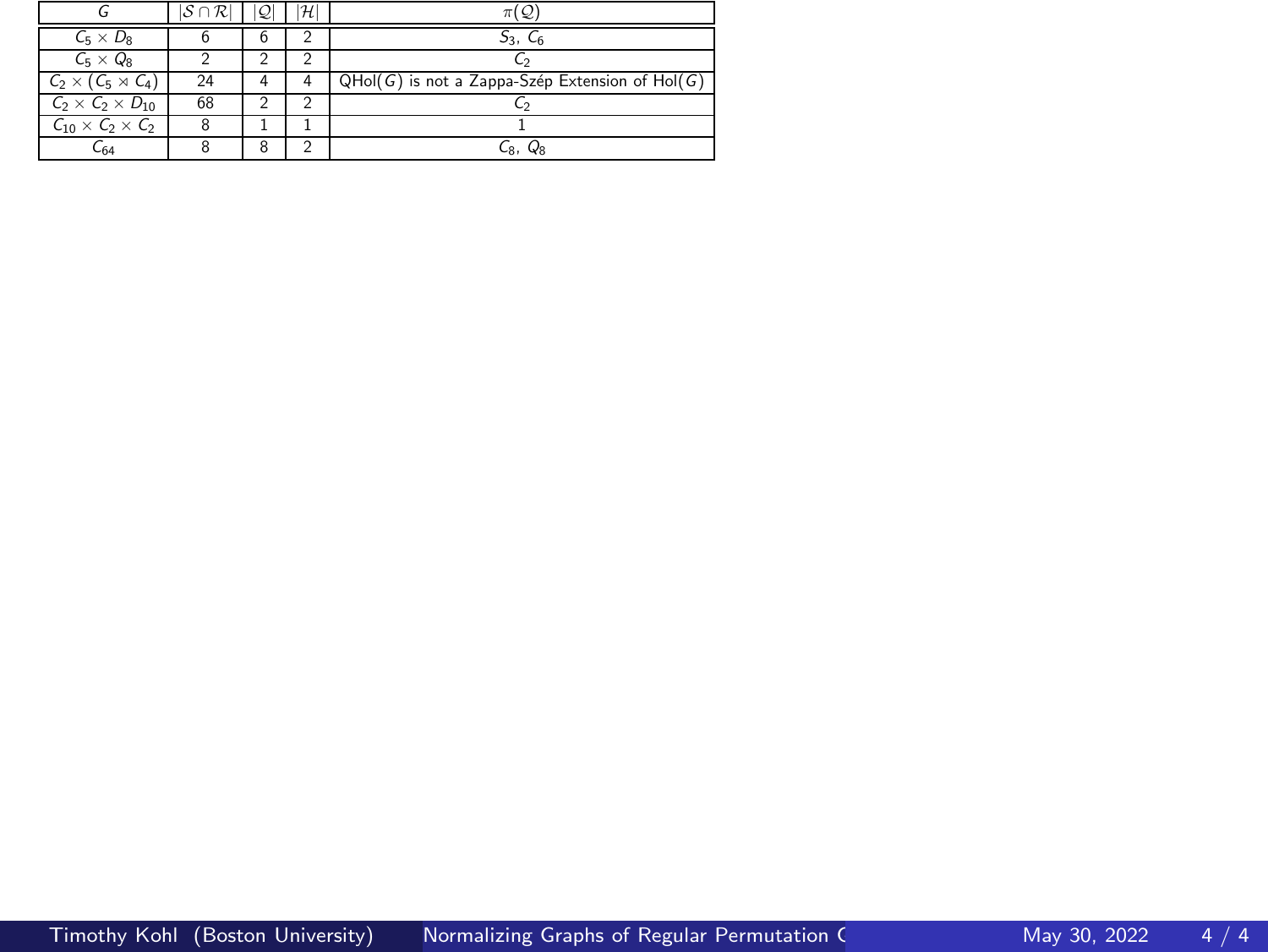<span id="page-53-4"></span>F. Dalla Volta A. Caranti.

The multiple holomorph of a finitely generated abelian group. *J. Alg.*, 481:327–347, 2017.

<span id="page-53-5"></span>Scott Carnahan and Lindsay Childs.

Counting Hopf Galois structures on non-abelian Galois field extensions.

*J. Algebra*, 218:81–92, 1999.

<span id="page-53-3"></span>T. Kohl.

Multiple holomorphs of dihedral and quaternionic groups. *Comm. Alg.*, 43:4290–4304, 2015.

<span id="page-53-0"></span>T. Kohl.

Mutually normalizing regular permutation groups and zappa-szep extensions of the holomorph.

*Rocky Mountain J. Math.*, 52(2):567–598, 2022.

<span id="page-53-1"></span>G.A. Miller.

On the multiple holomorphs of a group.

<span id="page-53-2"></span>*Math. Ann.*, 66:133–142, 1908.